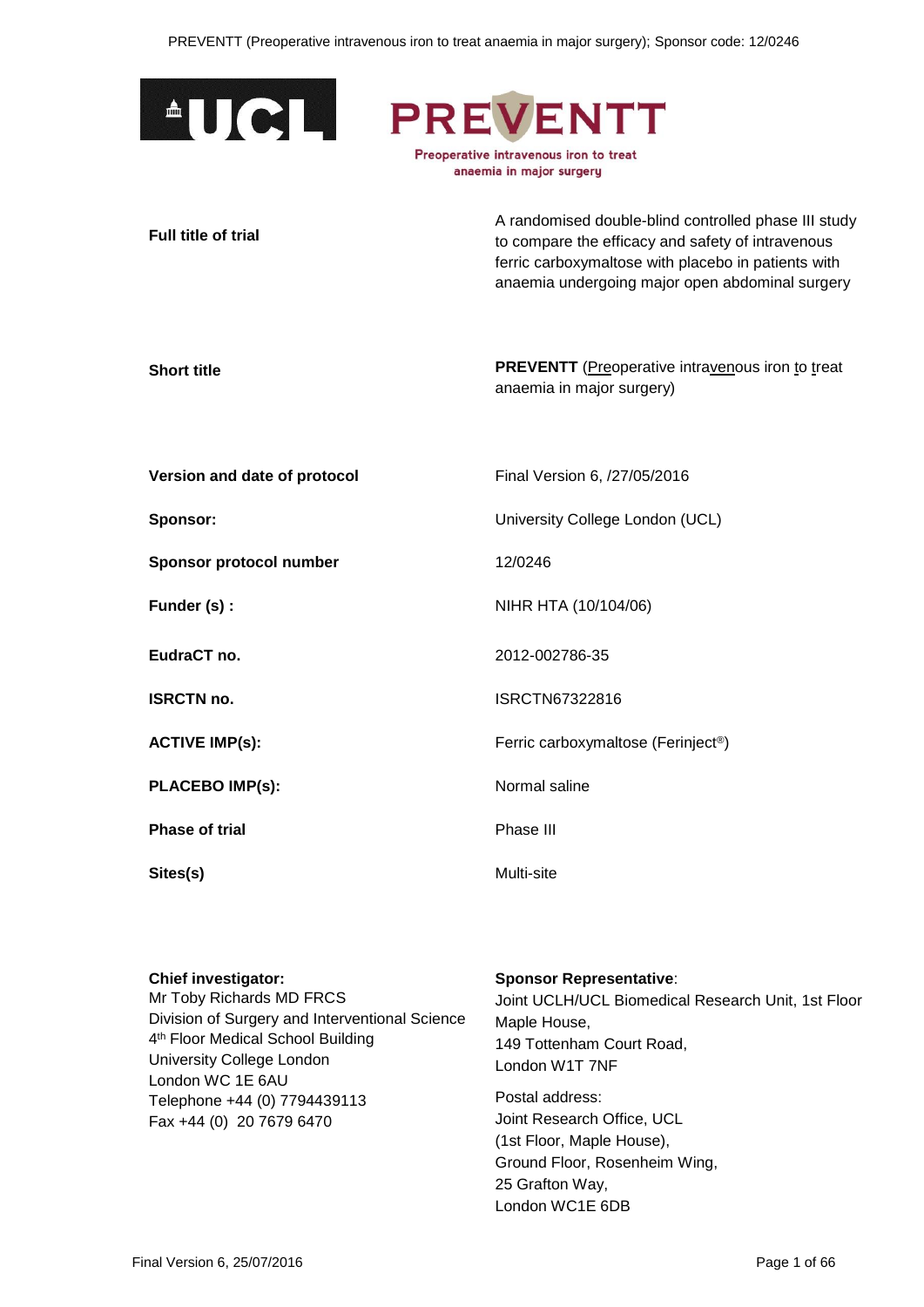## **Signatures**

The Chief Investigator and the JRO have discussed this protocol. The investigators agree to perform the investigations and to abide by this protocol.

The investigator agrees to conduct the trial in compliance with the approved protocol, EU GCP and UK Regulations for CTIMPs (SI 2004/1031; as amended), the UK Data Protection Act (1998), the Trust Information Governance Policy (or other local equivalent), the Research Governance Framework (2005' 2<sup>nd</sup> Edition; as amended), the Sponsor's SOPs, and other regulatory requirements as amended.

| <b>Chief investigator</b>                                          |                                        |                     |
|--------------------------------------------------------------------|----------------------------------------|---------------------|
| Mr Toby Richards                                                   | Signature                              | /27/05/2016<br>Date |
| <b>Sponsor Representative</b><br><b>Nick McNally</b><br><b>UCL</b> | <b>Signature</b><br>billepuls<br>BRUAN | $\alpha$<br>Date    |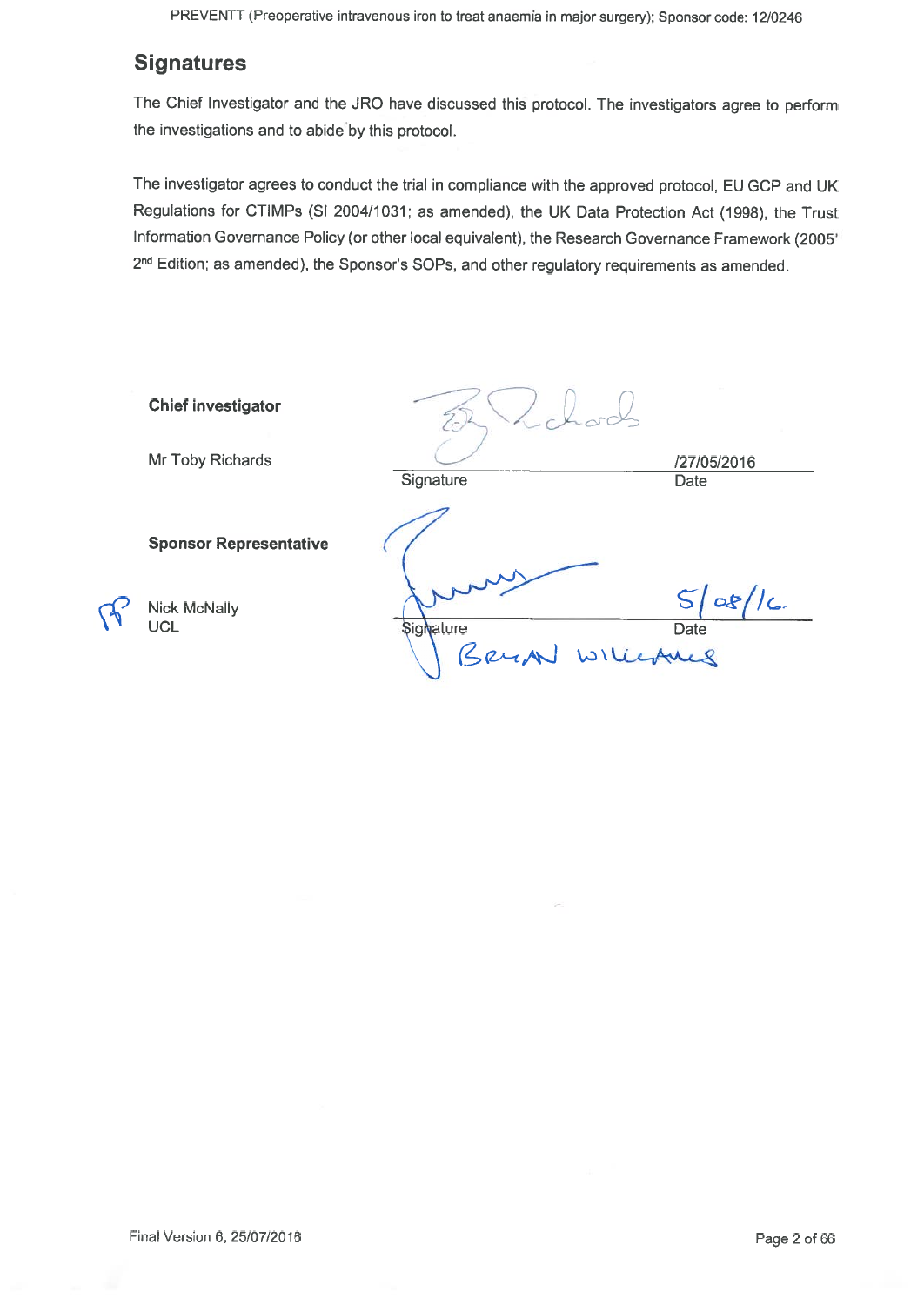# <span id="page-2-0"></span>**Contents**

| 1     |     |  |
|-------|-----|--|
| 2     |     |  |
| 3     |     |  |
| 3.1   |     |  |
| 3.2   |     |  |
| 3.3   |     |  |
| 4     |     |  |
| 5     |     |  |
| 5.1   |     |  |
| 6     |     |  |
| 6.1   |     |  |
| 6.2   |     |  |
| 7     |     |  |
| 8     |     |  |
| 8.1   |     |  |
| 8.2   |     |  |
| 8.3   |     |  |
| 8.4   | .23 |  |
| 8.5   |     |  |
| 8.6   |     |  |
| 8.7   |     |  |
| 8.8   |     |  |
| 8.9   |     |  |
| 8.9.1 |     |  |
| 8.10  |     |  |
| 8.11  |     |  |
| 8.12  |     |  |
| 9     |     |  |
| 9.1   |     |  |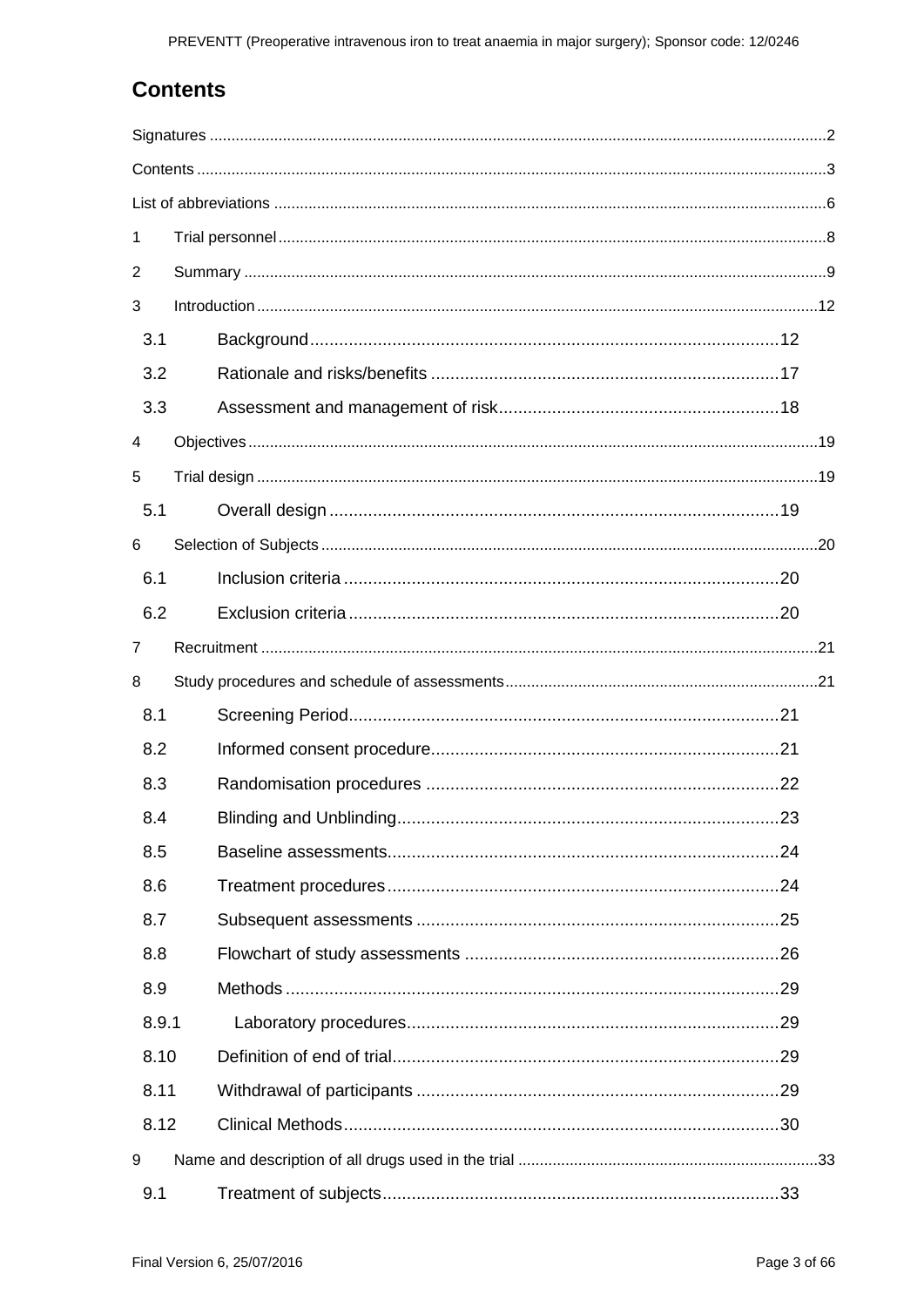| 9.2    |                                                                       |  |
|--------|-----------------------------------------------------------------------|--|
| 10     |                                                                       |  |
| 10.1   | Name and description of investigational medicinal product(s) 34       |  |
| 10.2   |                                                                       |  |
| 10.3   | Description and justification of route of administration and dosage35 |  |
| 10.4   | Dosages, dosage modifications and method of administration 35         |  |
| 10.5   | Preparation and labelling of Investigational Medicinal Product 36     |  |
| 10.6   |                                                                       |  |
| 10.7   |                                                                       |  |
| 10.8   |                                                                       |  |
| 11     |                                                                       |  |
| 11.1   |                                                                       |  |
| 11.2   |                                                                       |  |
| 11.3   |                                                                       |  |
| 11.3.1 |                                                                       |  |
| 11.3.2 |                                                                       |  |
| 11.3.3 |                                                                       |  |
| 11.4   | Procedures for recording and reporting Serious Adverse Events 39      |  |
| 11.4.1 |                                                                       |  |
| 11.4.2 |                                                                       |  |
| 11.4.3 |                                                                       |  |
| 11.4.4 |                                                                       |  |
| 11.4.5 |                                                                       |  |
| 11.4.6 |                                                                       |  |
| 11.4.7 |                                                                       |  |
| 11.4.8 |                                                                       |  |
| 12     |                                                                       |  |
| 12.1   |                                                                       |  |
| 12.2   | Data collection tools and source document identification42            |  |
| 12.3   |                                                                       |  |
| 13     |                                                                       |  |
| 14     |                                                                       |  |
| 14.1   |                                                                       |  |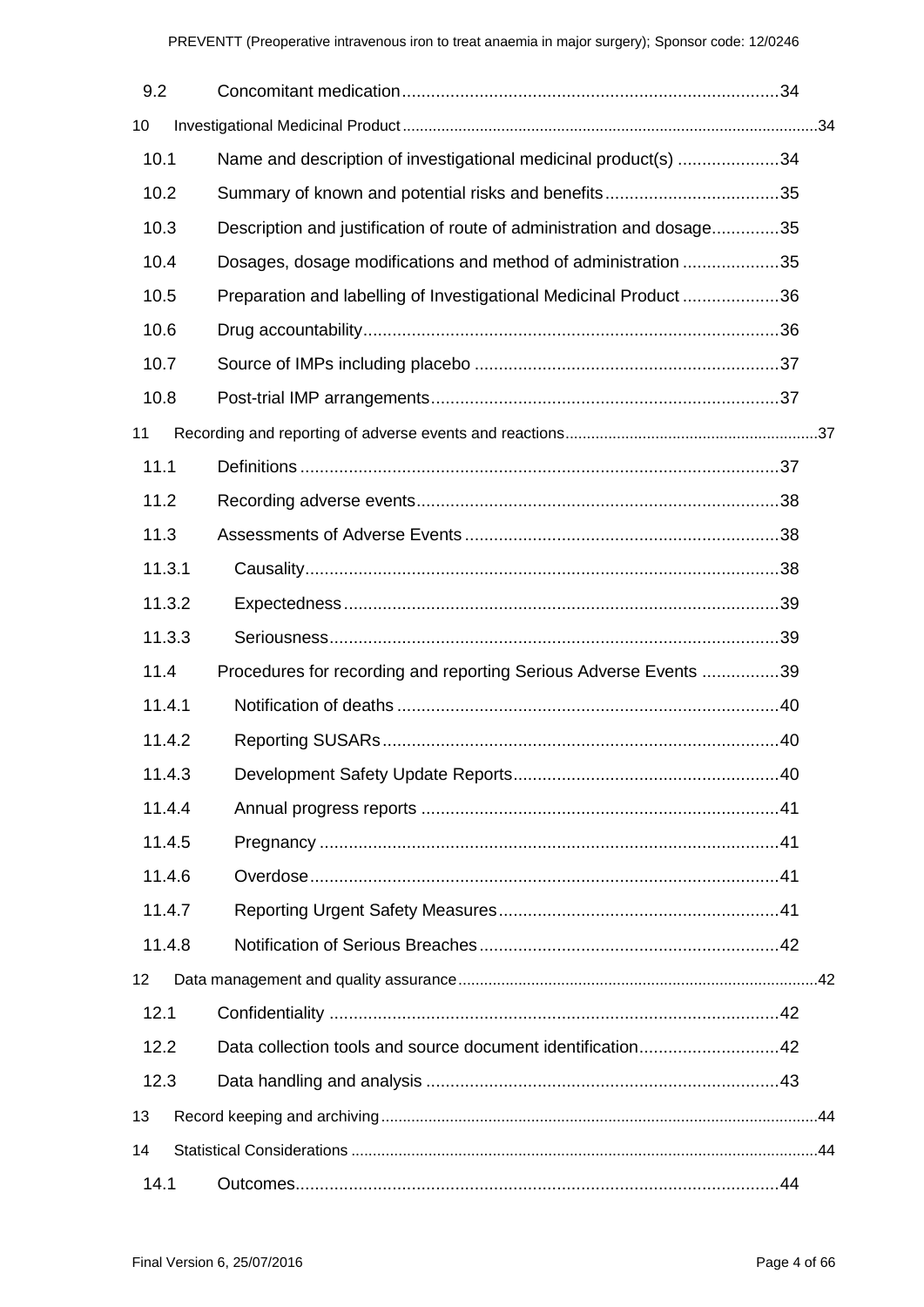| 14.1.1 |        |  |  |  |  |  |
|--------|--------|--|--|--|--|--|
|        | 14.1.2 |  |  |  |  |  |
| 14.2   |        |  |  |  |  |  |
| 14.2.1 |        |  |  |  |  |  |
|        | 14.2.2 |  |  |  |  |  |
| 14.3   |        |  |  |  |  |  |
| 14.3.1 |        |  |  |  |  |  |
|        | 14.3.2 |  |  |  |  |  |
|        | 14.3.3 |  |  |  |  |  |
|        | 14.3.4 |  |  |  |  |  |
| 14.4   |        |  |  |  |  |  |
| 14.5   |        |  |  |  |  |  |
| 14.6   |        |  |  |  |  |  |
| 15     |        |  |  |  |  |  |
| 16     |        |  |  |  |  |  |
| 17     |        |  |  |  |  |  |
| 18     |        |  |  |  |  |  |
| 19     |        |  |  |  |  |  |
| 20     |        |  |  |  |  |  |
| 21     |        |  |  |  |  |  |
| 22     |        |  |  |  |  |  |
| 23     |        |  |  |  |  |  |
|        |        |  |  |  |  |  |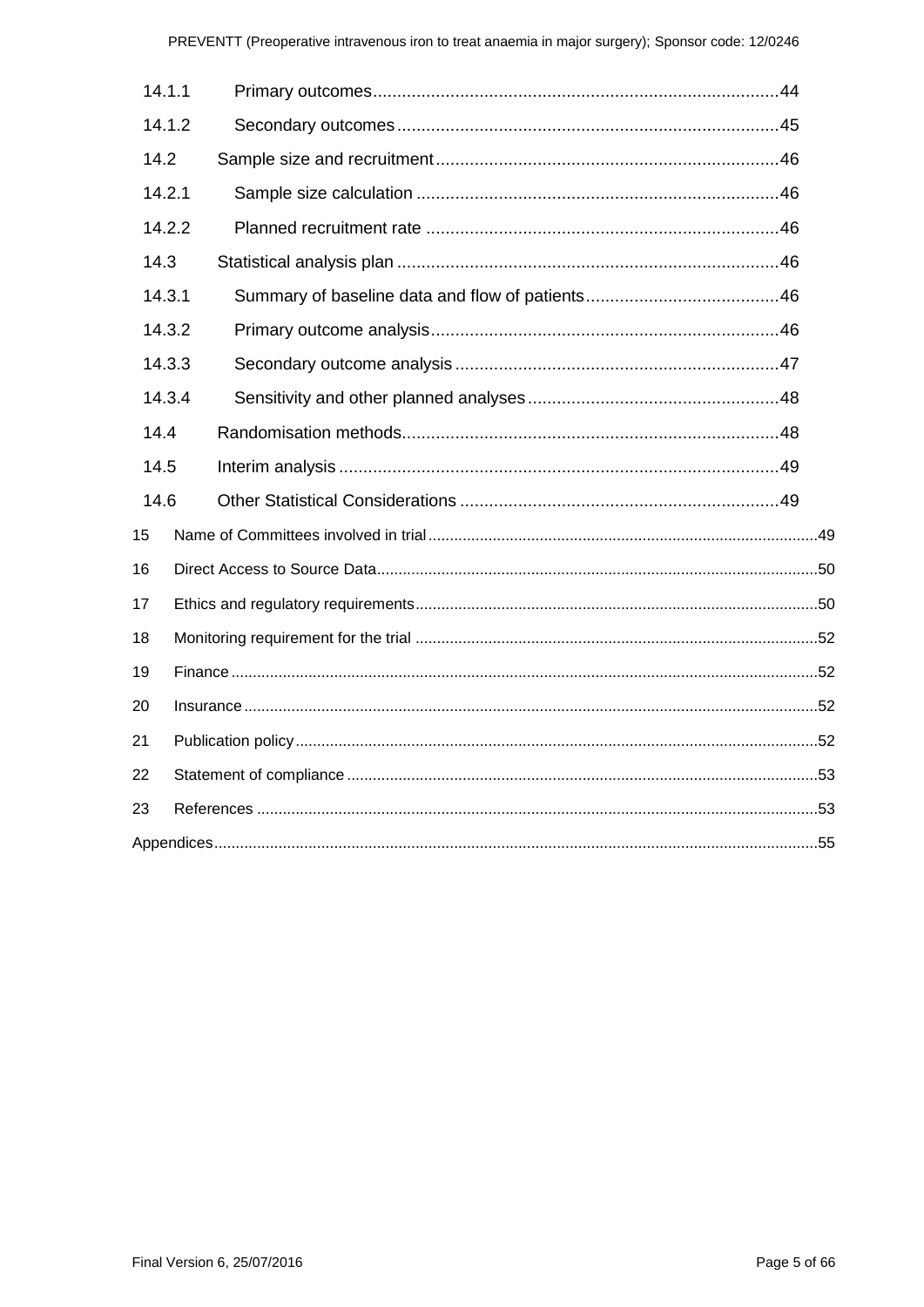# <span id="page-5-0"></span>**List of abbreviations**

| AE            | <b>Adverse Event</b>                                      |
|---------------|-----------------------------------------------------------|
| <b>ALT</b>    | Alanine aminotransferase                                  |
| AP            | Alkaline phospatase                                       |
| AR            | <b>Adverse Reaction</b>                                   |
| <b>AST</b>    | Aspartate aminotransferase                                |
| CI.           | Chief Investigator                                        |
| 95% CI        | 95% confidence interval                                   |
| <b>CRF</b>    | Case Report Form                                          |
| <b>CRP</b>    | C-reactive protein                                        |
| <b>CTIMP</b>  | Clinical Trial of Investigational Medicinal Product       |
| <b>CTU</b>    | <b>Clinical Trials Unit</b>                               |
| <b>DSMC</b>   | Data Safety and Monitoring Committee                      |
| <b>DSUR</b>   | Development Safety Update Report                          |
| e-GFR         | Estimated glomerular filtration rate                      |
| <b>EPO</b>    | Erythropoetin                                             |
| EQ-5D-5L      | European quality of Life - 5 dimensions - 5 levels        |
| EU            | European Union                                            |
| EudraCT       | European Clinical Trials Database                         |
| <b>FAS</b>    | <b>Full Analysis Set</b>                                  |
| <b>FBC</b>    | Full Blood Count                                          |
| <b>GCP</b>    | <b>Good Clinical Practice</b>                             |
| <b>GMP</b>    | <b>Good Manufacturing Practice</b>                        |
| Hb            | Haemoglobin                                               |
| Hct           | Haematocrit                                               |
| <b>HRQoL</b>  | Health-related quality of life                            |
| <b>HRU</b>    | <b>Health Resources Used</b>                              |
| ID            | Iron deficiency                                           |
| IMP           | <b>Investigational Medicinal Product</b>                  |
| <b>ISF</b>    | Investigator Site File                                    |
| <b>ISRCTN</b> | International Standard Randomised Controlled Trial Number |
| i.v.          | Intravenous                                               |
| <b>LDL</b>    | Low density lipoproteins                                  |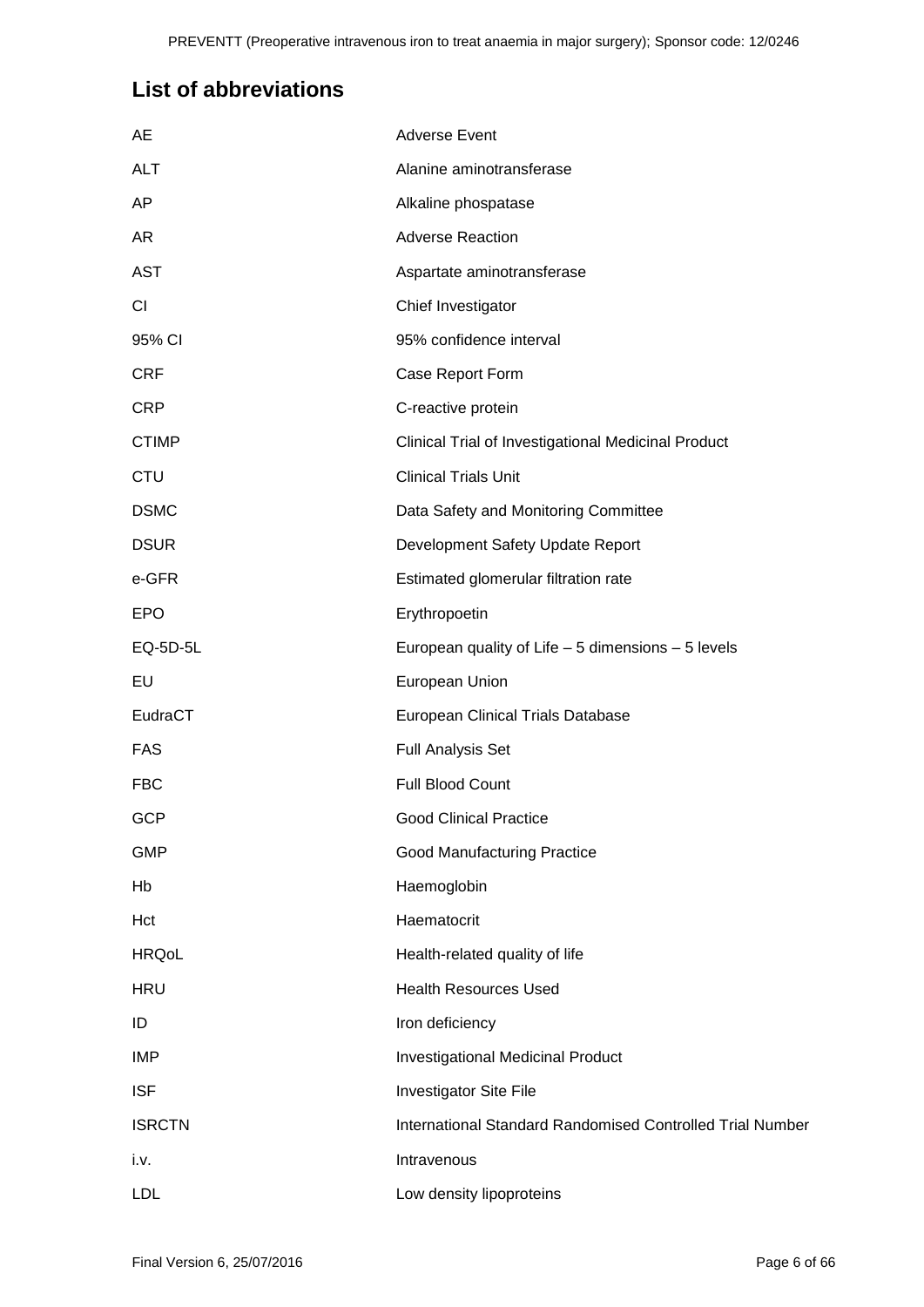| <b>LFT</b>         | <b>Liver Function Tests</b>                                     |
|--------------------|-----------------------------------------------------------------|
| <b>LSHTM</b>       | London School of Hygiene & Tropical Medicine                    |
| <b>MCH</b>         | Mean corpuscular haemoglobin                                    |
| <b>MCV</b>         | Mean corpuscular volume                                         |
| <b>MDT</b>         | Multi-Disciplinary Team                                         |
| MFI                | Multi-Fatigue Inventory                                         |
| <b>MHRA</b>        | Medicines and Healthcare products Regulatory Agency             |
| Main REC           | Main Research Ethics Committee                                  |
| <b>NHS R&amp;D</b> | National Health Service Research & Development                  |
| <b>OPA</b>         | <b>Out-Patient Appointment</b>                                  |
| <b>PAC</b>         | <b>Pre Assessment Clinic</b>                                    |
| PI                 | Principal Investigator                                          |
| <b>PIS</b>         | <b>Participant Information Sheet</b>                            |
| <b>PMG</b>         | <b>Project Management Group</b>                                 |
| <b>POMS</b>        | Post-Operative Morbidity Survey                                 |
| <b>PREVENTT</b>    | Preoperative intravenous iron to treat anaemia in major surgery |
| QALY               | Quality-Adjusted Life Year                                      |
| <b>RBC</b>         | Red blood cell count                                            |
| <b>RCT</b>         | <b>Randomised Control Trial</b>                                 |
| <b>REC</b>         | <b>Research Ethics Committee</b>                                |
| <b>SAE</b>         | Serious Adverse Event                                           |
| <b>SAR</b>         | Serious Adverse Reaction                                        |
| <b>SDV</b>         | <b>Source Document Verification</b>                             |
| <b>SOP</b>         | <b>Standard Operating Procedure</b>                             |
| <b>SmPC</b>        | <b>Summary of Product Characteristics</b>                       |
| SQOM               | <b>Single Question Outcome Measure</b>                          |
| <b>SUSAR</b>       | <b>Suspected Unexpected Serious Adverse Reaction</b>            |
| <b>TIBC</b>        | <b>Total Iron Binding Capacity</b>                              |
| <b>TSAT</b>        | <b>Transferrin saturation</b>                                   |
| <b>TSC</b>         | <b>Trial Steering Committee</b>                                 |
| UE                 | Urea and Electrolytes                                           |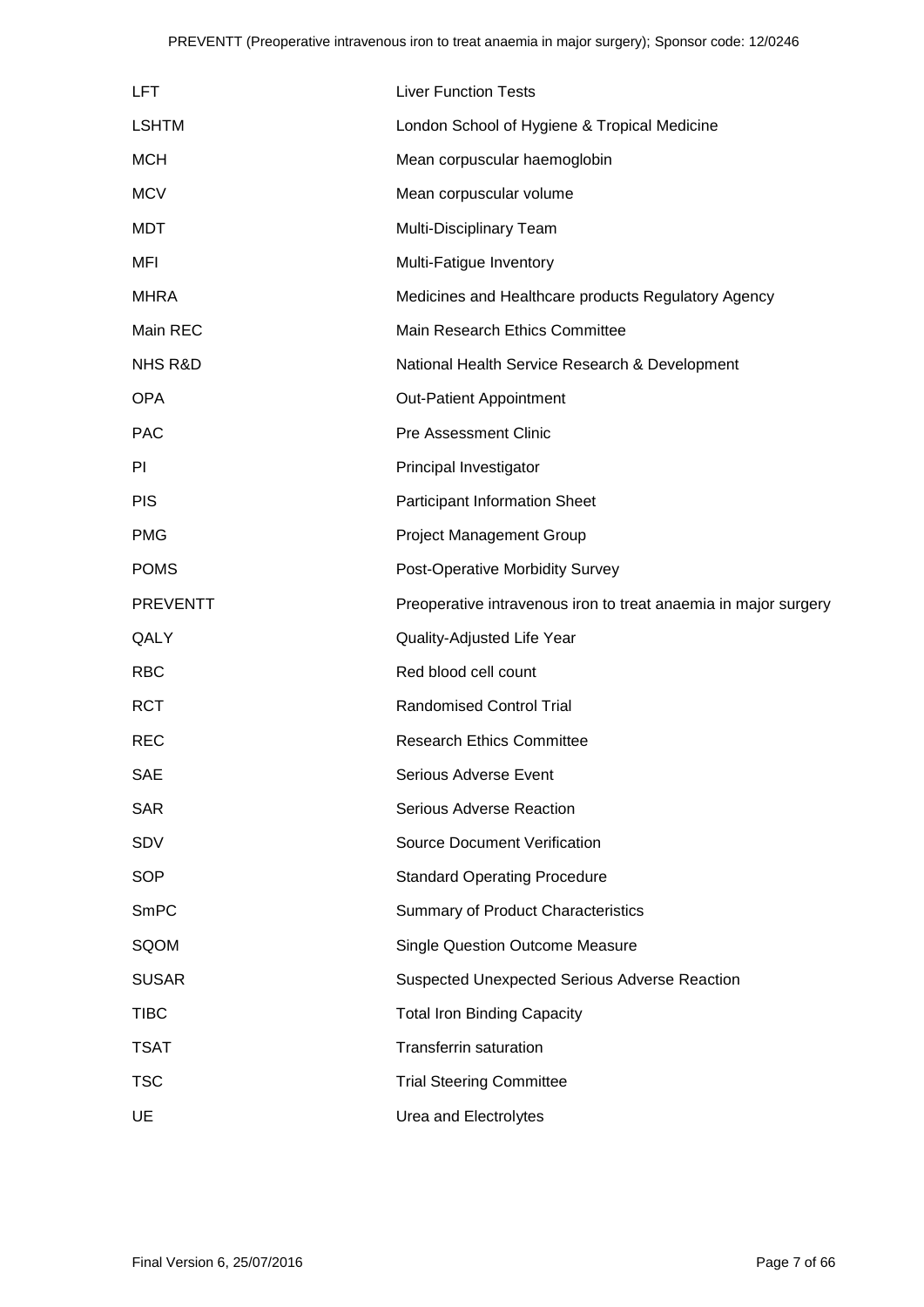# <span id="page-7-0"></span>**1 Trial personnel**

| Chief Investigator (CI)     | Mr Toby Richards MD FRCS                       |  |  |  |  |  |
|-----------------------------|------------------------------------------------|--|--|--|--|--|
|                             | Division of Surgery and Interventional Science |  |  |  |  |  |
|                             | 4 <sup>th</sup> Floor Medical School Building  |  |  |  |  |  |
|                             | University College London                      |  |  |  |  |  |
|                             | London WC1E 6AU                                |  |  |  |  |  |
|                             | E-mail toby.richards@ucl.ac.uk                 |  |  |  |  |  |
|                             | Tel: 07794439113    Fax: 020 7679 6470         |  |  |  |  |  |
| Sponsor's representative    | Anne Marie Downey                              |  |  |  |  |  |
|                             | Joint Research Office                          |  |  |  |  |  |
|                             | University College London                      |  |  |  |  |  |
|                             | <b>Gower Street</b>                            |  |  |  |  |  |
|                             | London WC1E 6BT                                |  |  |  |  |  |
|                             | E-mail: a.downey@ucl.ac.uk                     |  |  |  |  |  |
| Statistician                | <b>Timothy Collier</b>                         |  |  |  |  |  |
|                             | <b>Medical Statistics Department</b>           |  |  |  |  |  |
|                             | London School of Hygiene & Tropical Medicine   |  |  |  |  |  |
|                             | Keppel Street, London, WC1E 7HT                |  |  |  |  |  |
|                             | E-mail: timothy.collier@lshtm.ac.uk            |  |  |  |  |  |
|                             | Tel: 020 7419 0709    Fax: 020 7637 2853       |  |  |  |  |  |
| Central laboratories        | TDL (The Doctors Laboratory)                   |  |  |  |  |  |
|                             | 60 Whitfield Street                            |  |  |  |  |  |
|                             | London, W1T 4EU                                |  |  |  |  |  |
|                             | E-mail: Abraham.Roodt@tdlpathology.com         |  |  |  |  |  |
|                             | Tel: 020 7307 7315<br>Fax: 020 7307 7403       |  |  |  |  |  |
| <b>Clinical Trials Unit</b> | <b>PREVENTT Trial</b>                          |  |  |  |  |  |
|                             | <b>Medical Statistics Department</b>           |  |  |  |  |  |
|                             | London School of Hygiene & Tropical Medicine   |  |  |  |  |  |
|                             | Keppel Street, London, WC1E 7HT                |  |  |  |  |  |
|                             | E-mail: preventt@lshtm.ac.uk                   |  |  |  |  |  |
|                             | Tel: 020 7927 2071/2075<br>Fax: 020 7927 2189  |  |  |  |  |  |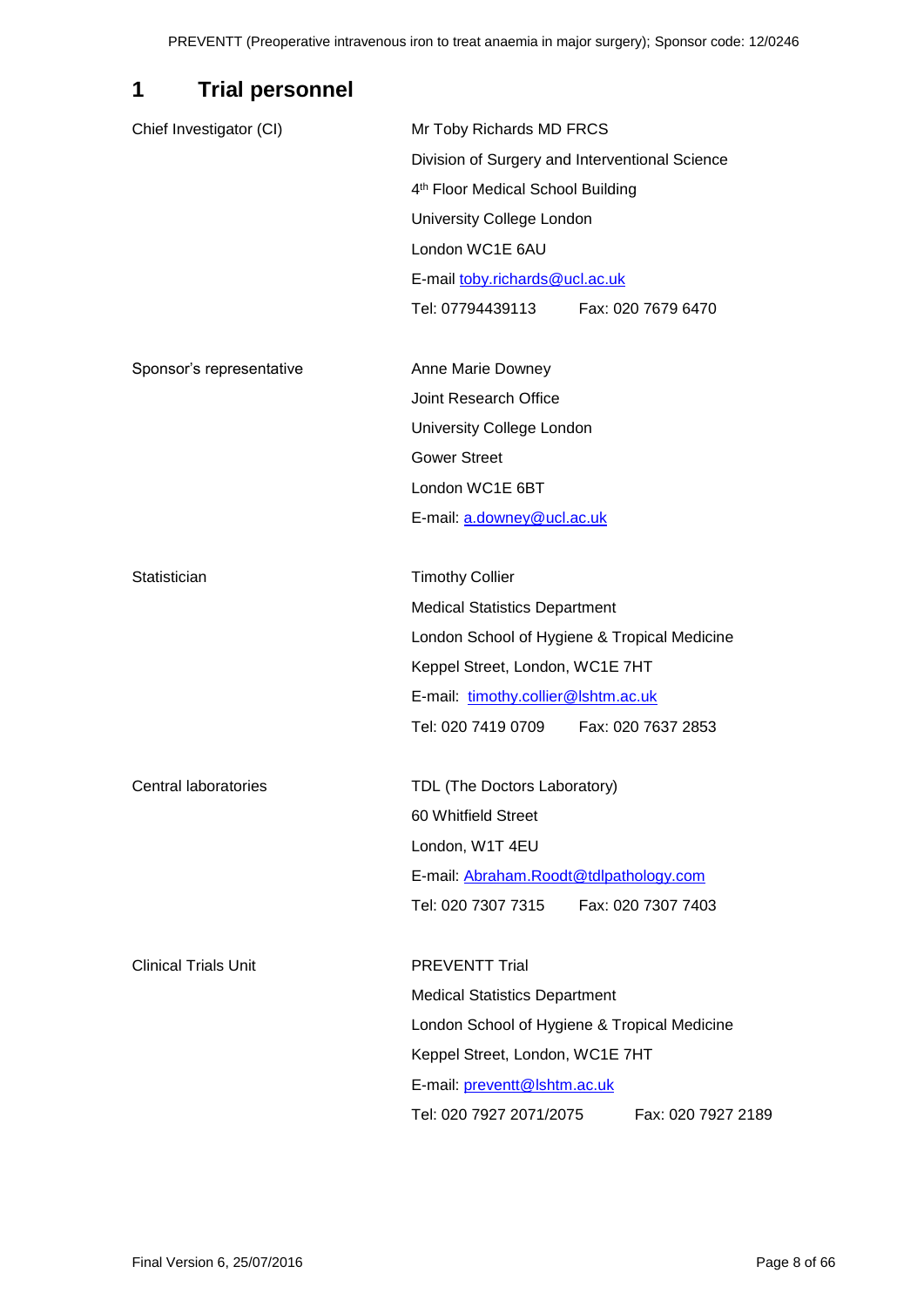# <span id="page-8-0"></span>**2 Summary**

| Title:                                    | A randomised double-blind controlled phase III study to compare the<br>efficacy and safety of intravenous ferric carboxymaltose with placebo<br>in patients with anaemia undergoing major open abdominal surgery                                                                                                                                                                                                                                                                                                                                                                                                                                                                                                                                                                                                                                          |
|-------------------------------------------|-----------------------------------------------------------------------------------------------------------------------------------------------------------------------------------------------------------------------------------------------------------------------------------------------------------------------------------------------------------------------------------------------------------------------------------------------------------------------------------------------------------------------------------------------------------------------------------------------------------------------------------------------------------------------------------------------------------------------------------------------------------------------------------------------------------------------------------------------------------|
| <b>Short title:</b>                       | <b>PREVENTT</b> (PREoperative intraVENous iron To Treat anaemia in<br>major surgery)                                                                                                                                                                                                                                                                                                                                                                                                                                                                                                                                                                                                                                                                                                                                                                      |
| <b>Trial medication:</b>                  | Active treatment: Ferric carboxymaltose solution (Ferinject®) for<br>parenteral application, 50 mg/mL iron. Medication will be given as an<br>intravenous (i.v.) infusion of 1000mg in normal saline over 15<br>minutes.                                                                                                                                                                                                                                                                                                                                                                                                                                                                                                                                                                                                                                  |
|                                           | Placebo: Normal saline (0.9% weight/volume (w/v) NaCl)<br>administered in analogy to active treatment procedures.                                                                                                                                                                                                                                                                                                                                                                                                                                                                                                                                                                                                                                                                                                                                         |
| <b>Phase of trial:</b>                    | Ш                                                                                                                                                                                                                                                                                                                                                                                                                                                                                                                                                                                                                                                                                                                                                                                                                                                         |
| Objectives:                               | Primary: To determine if a single dose of intravenous iron<br>administered to patients with anaemia prior to major surgery reduces<br>the need for peri-operative blood transfusion. Secondary: To evaluate<br>the effect of intravenous ferric iron compared with placebo on health<br>related quality of life, post-operative morbidity, safety and length of<br>hospital stay                                                                                                                                                                                                                                                                                                                                                                                                                                                                          |
| Type of trial:                            | Phase III double-blind controlled, randomised multi-centre trial                                                                                                                                                                                                                                                                                                                                                                                                                                                                                                                                                                                                                                                                                                                                                                                          |
| <b>Trial design and</b><br>methods:       | A phase III randomised controlled trial in patients with anaemia<br>undergoing major surgery, investigating the effects of a pre-operative<br>single dose of intravenous iron compared with placebo. Participants<br>will<br>be randomised 1:1 to either treatment (1000mg Iron<br>Carboxymaltose in 100ml of normal saline) or placebo (100ml 0.9%<br>normal saline). Outcome assessments will occur following trial<br>treatment administration, on admission for surgery and at 8 weeks and<br>6 months post operation. In-hospital outcome measurements include<br>requirement for blood transfusion, post-operative morbidity (Post-<br>Operative Morbidity Survey (POMS)) and health related quality of life<br>(EQ-5D-5L and multi-fatigue inventory (MFI)). Follow-up outcome<br>measurements include health-related quality of life measurement. |
| <b>Trial duration per</b><br>participant: | 8 months                                                                                                                                                                                                                                                                                                                                                                                                                                                                                                                                                                                                                                                                                                                                                                                                                                                  |
| <b>Estimated total trial</b><br>duration: | Seven years                                                                                                                                                                                                                                                                                                                                                                                                                                                                                                                                                                                                                                                                                                                                                                                                                                               |
| <b>Planned trial sites:</b>               | Multi-site: Approximately 40 mainly in England                                                                                                                                                                                                                                                                                                                                                                                                                                                                                                                                                                                                                                                                                                                                                                                                            |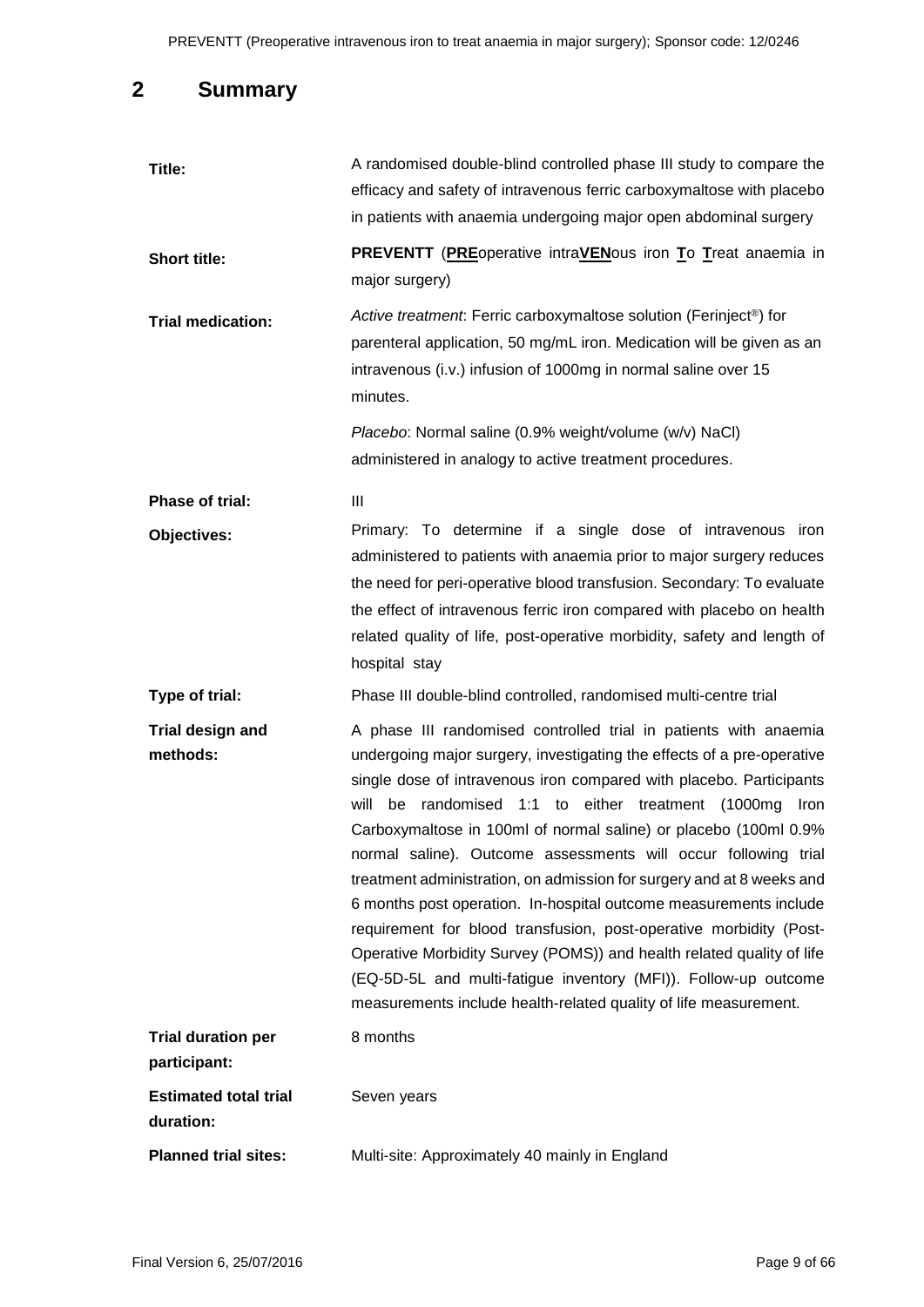| Total number of<br>participants planned: | 500 (250 active treatment; 250 placebo)                                                                                                                                                                                                                                                                                                                                                                                                                                                                                                                                                                                                                                                                                                                                                                                                                   |
|------------------------------------------|-----------------------------------------------------------------------------------------------------------------------------------------------------------------------------------------------------------------------------------------------------------------------------------------------------------------------------------------------------------------------------------------------------------------------------------------------------------------------------------------------------------------------------------------------------------------------------------------------------------------------------------------------------------------------------------------------------------------------------------------------------------------------------------------------------------------------------------------------------------|
| Main inclusion/exclusion<br>criteria:    | Patients undergoing elective major open abdominal surgery at least<br>18 years of age, with a screening haemoglobin concentration 90-<br>120g/L in women or 90-130g/L in men, 10-42 days before planned<br>operation will be eligible to participate. Exclusion criteria includes a<br>known history of acquired iron overload or a family history of<br>haemochromatosis or<br>thalassemia<br>$(TSAT > 50\%)$ , a<br>known<br>hypersensitivity to ferric carboxymaltose (Ferinject®), known chronic<br>liver disease or known screening alanine transaminase (ALT) or<br>aspartate transaminase (AST) above three times the upper limit of<br>normal range, renal dialysis (planned or within the next 12 months),<br>on non-prophylactic antibiotics, temperature >37.5°C, or received<br>erythropoietin or i.v. iron therapy in the previous 12 weeks. |
| Statistical methodology<br>and analysis: | The co-primary endpoints are (i) risk of blood transfusion or death<br>from randomisation to 30-days post-operation and (ii) blood<br>transfusion rates from randomisation to 30-days post-operation<br>adjusting for death. For the first co-primary outcome a risk ratio and<br>95% confidence interval will be estimated. For the second co-primary<br>outcome a rate ratio and 95% confidence interval will be estimated<br>using a Negative Binomial regression model. For both outcomes<br>analysis will be by intention-to-treat using the full analysis dataset.                                                                                                                                                                                                                                                                                  |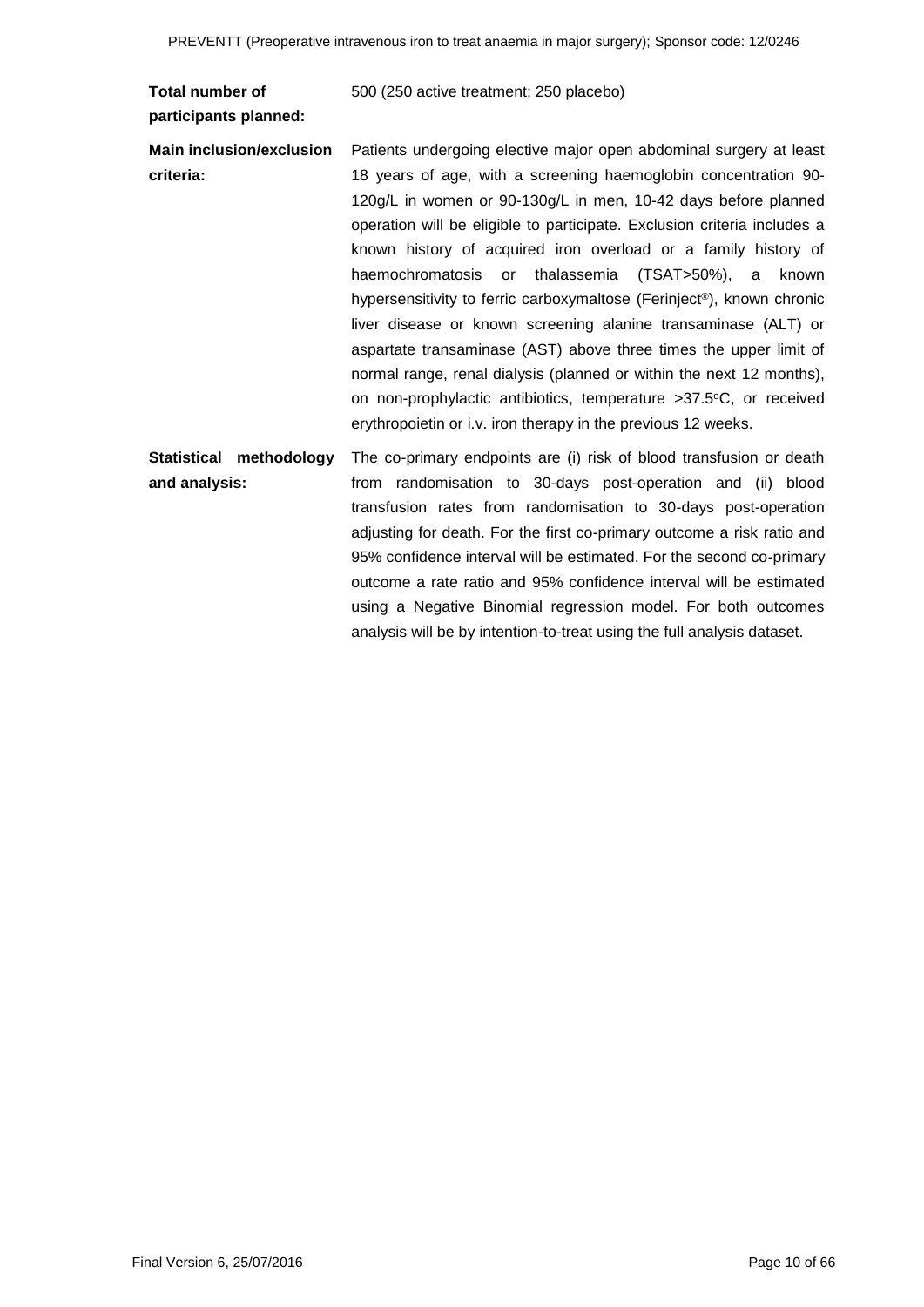

<sup>1.</sup> Where clinically indicated as part of routine pre-assessment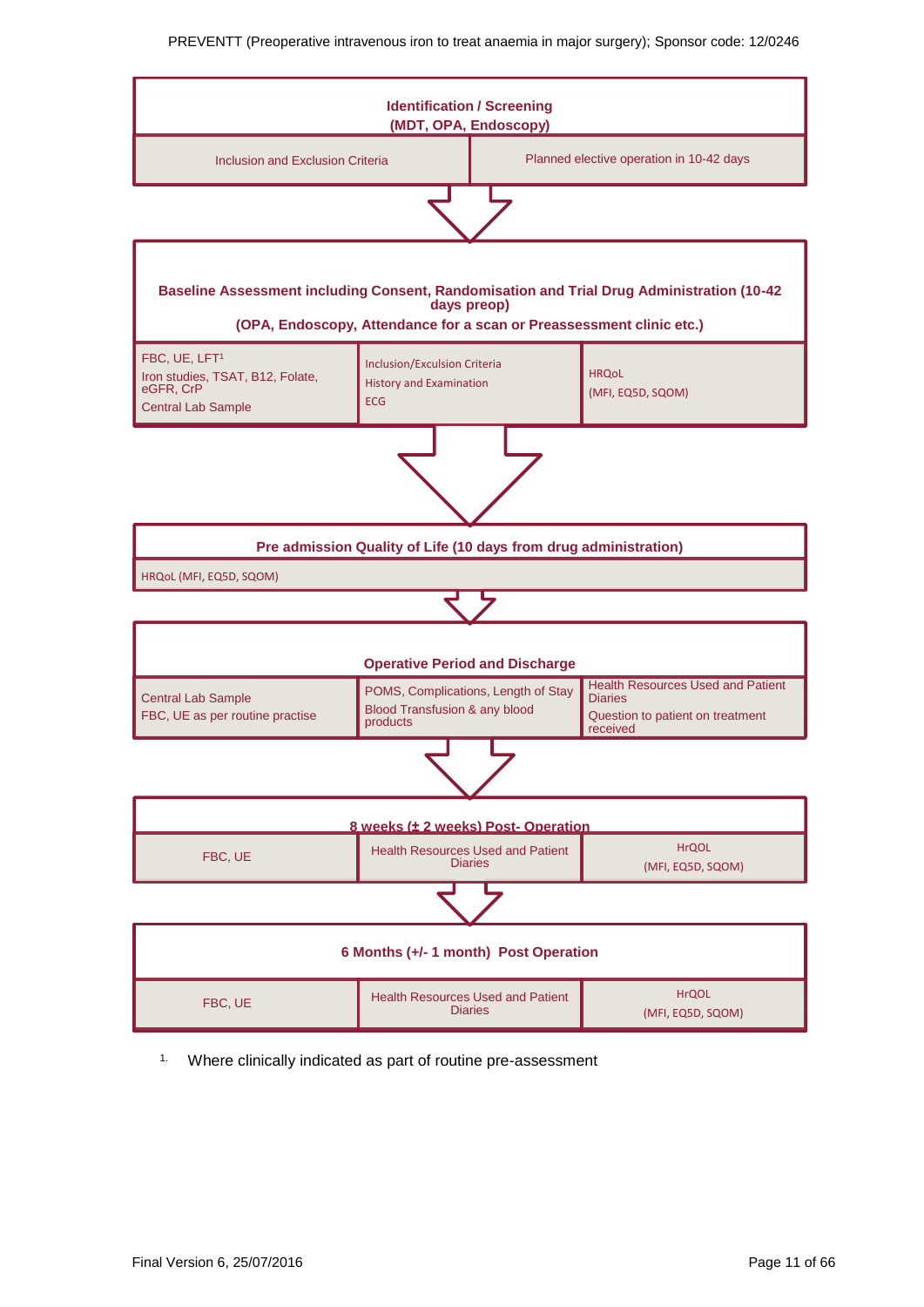## <span id="page-11-0"></span>**3 Introduction**

### <span id="page-11-1"></span>**3.1 Background**

Anaemia is commonly detected in patients undergoing an operation often as a consequence of the disease for which they need surgery. Current standard of care is peri-operative blood transfusion. However, data suggest that both anaemia and blood transfusion may be associated with worsened outcomes following surgery. Intravenous iron can produce a rapid rise in haemoglobin, if applied in the pre-operative setting many patients could have their anaemia corrected by the time of surgery. This may reduce the need for blood transfusion and improve patient outcomes.

#### **The problem of anaemia and surgery**

The World Health Organisation defines anaemia as insufficient Red Blood Cell (RBC) mass circulating in the blood <130g/L for men and <120g/L for women (1). Anaemia is associated with impaired physical function, reduced quality of life, infection, patient morbidity and mortality (2). Pre-operative anaemia is common, affecting 30-60% of all patients undergoing major elective surgery (3). In the surgical setting anaemia compounds the stress of operation; anaemia is an independent risk factor for blood transfusion, in-patient complications, delayed hospital discharge and poorer recovery (4). The cause for anaemia in this patient group is often multifactorial; due to blood losses, nutritional deficiency (iron-deficiency anaemia), anaemia of chronic disease (cancer and/or inflammatory disease) or a combination of these aetiologies. Two main types of anaemia affect surgical patients, iron deficiency anaemia (IDA) and anaemia of chronic disease (ACD), the latter is more common in chronically ill and hospitalised patients (6). ACD can be difficult to diagnose, often being regarded as a diagnosis of exclusion, key feature is a disruption of normal iron homeostasis initiated by a cytokine mediated immune response, such as in chronic inflammatory disease, during infection or following surgery (6, 7).

Although anaemia is diagnosed by low haemoglobin blood indices including Ferritin, MCV and MCH define the cause of anaemia. IDA is classically defined as microcytic hypochromic anaemia. A key feature of ACD is disruption of normal iron homeostasis initiated by a cytokine-mediated immune response, such as in chronic inflammatory disease or following surgery (6, 8, 9). This has been recognised and definitions of Absolute Iron Deficiency (AID) and Functional Iron Deficiency (FID) proposed instead of IDA or ACD, others have suggested the term anaemia of inflammation (10).

In pilot studies patients (1511) undergoing major surgery at UCH were assessed, 245 were anaemic. Microcytosis was observed only in 13% of anaemic patients. Ferritin levels below 30 ng/ml were seen in 31% and 64% had a Ferritin of <100 ng/ml. Therefore using low Ferritin and low MCV would mean that of 245 patients with anaemia only 13 would be defined as having 'textbook' IDA. Although low serum ferritin levels usually indicate reduced iron stores in the body. Ferritin is an acute phase protein and elevated in the presence of inflammation. In surgical patients the majority have underlying inflammation indicated by raised CrP levels, mean CrP was 23. IDA may therefore be masked by 'abnormally' high or normal ferritin levels in this group of patients. We found correlation between anaemia and raised CrP levels (p=0.006) suggesting FID.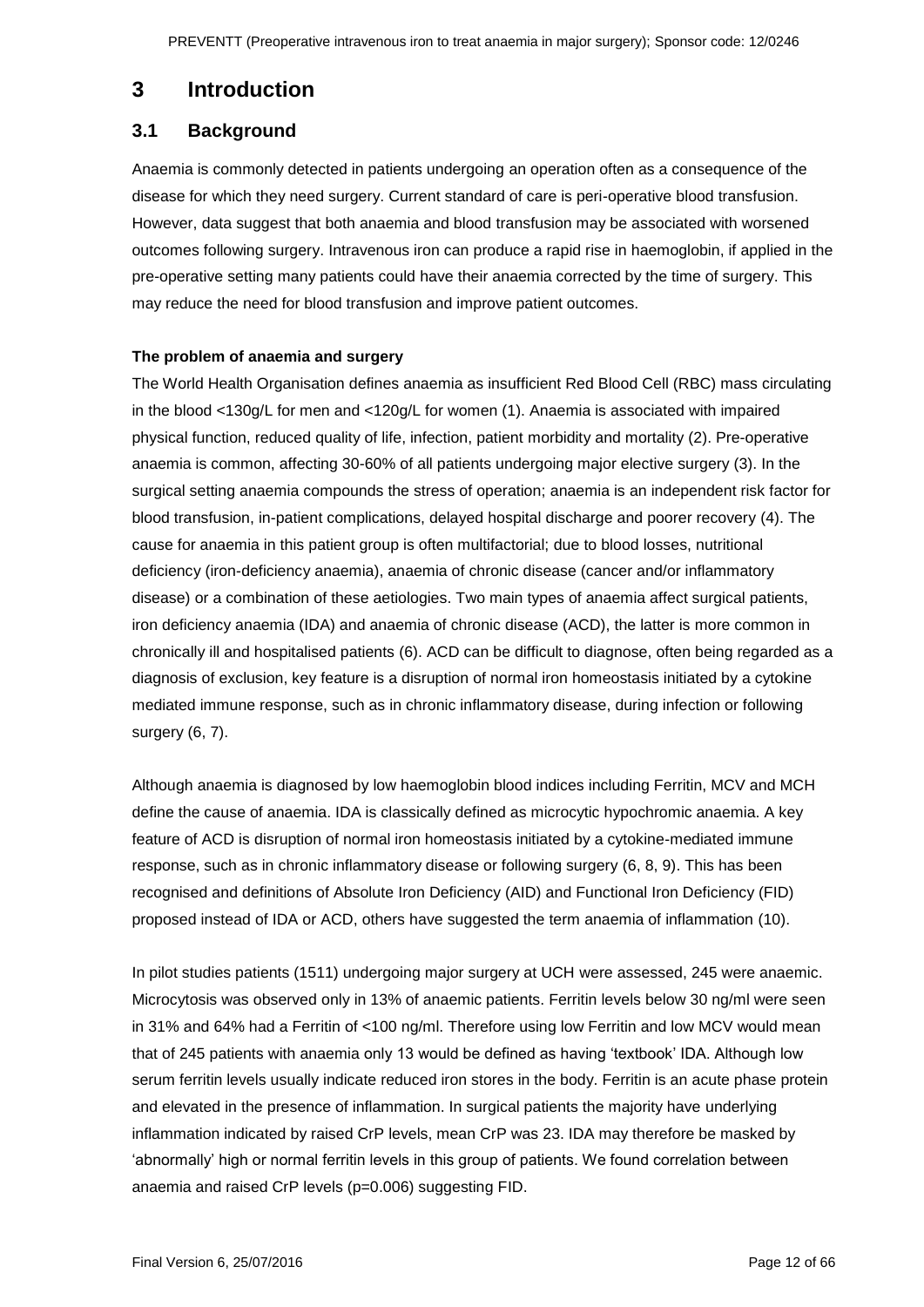In summary the exact definition of anaemia in the surgical patient is confusing. Proposals exist for IDA, FID, AID, and ACD. Consequently this inability to define 'Iron deficiency' in patients with anaemia before operation has meant that most patients are not treated with iron therapy. Blood transfusion in the peri-operative period remains the standard of care (5). This problem of definitions was addressed in a recent trial on patients with anaemia and heart failure. In the FAIR–HF study, AID was diagnosed when the serum ferritin level was less than 100 μg per liter and FID where ferritin was between 100 and 299 μg per liter and transferrin saturation was less than 20%. In this group of patients mean CrP was 7.46±5.34 (11). There was no difference in response between AID and FID to intravenous iron therapy. Those treated with intravenous iron had a significant improvement in patient quality of life, disease status and 6-minute walk test compared to placebo.

#### **Blood transfusion may be a poor treatment option**

The current standard of care for anaemia in patients undergoing surgery is blood transfusion. The demand for blood products increases every year. In 2008/9 1.86 million units of blood were transfused in the UK, cost per unit was £130, an overall cost of provision to the NHS of £247.4 million. Audits repeatedly suggest an inflation of 256% in the cost of blood-related products in nearly six years (1995- 2001), whilst the increase in blood donations is of roughly 2% for the same period. Although blood transfusion is a well provided service it is predicted there is £7.2 million in waste and loss of productivity pertaining to whole blood and related blood products (5).

The cost to the NHS from NHS Blood Transfusion (NHSBT) is £130 for one unit of blood. However, the cumulative total NHS costs (e.g. nursing time, patient transport, treatment costs, etc) are over £635. In response to concerns over the impact of universal prion screening for blood products the NHSBT national commission has forecast an increase of £15-25/unit and nearly £41/unit in filtration charges from 2012 onwards (13).

Transfusion is known to exert immunologic and immunosuppressive effects which include a decrease in T- Cell production and natural killer cells and it is associated with increased inflammatory response (14). Although anaemia increases the requirement for transfusion, blood transfusion itself has been associated independently with a worse patient outcome (15, 16). Prospective observational studies suggest that allogenic blood transfusion (ABT) increases the risk of post-operative infection, respiratory complications, reduces patient's functionality and has a clear association with increased readmission rate in intensive care units and longer hospital stay (15, 16).

Transfusion has also been associated with increased relative risk of cancer recurrence. A Cochrane Review investigated the effects of ABT and recurrence of colorectal cancer in 12,127 patients. This recent systematic review, last assessed as up to date in November 2010, concluded that there is indeed a moderate association to be found between rates of ABT and colorectal cancer recurrence. The odds ratio (OR) reported as 1.42, with a statistically significant 95% confidence interval (CI) of 1.20 to 1.67. The conclusion was that ABT should be restricted in its use in patients undergoing colorectal cancer resections with a curative intent (17).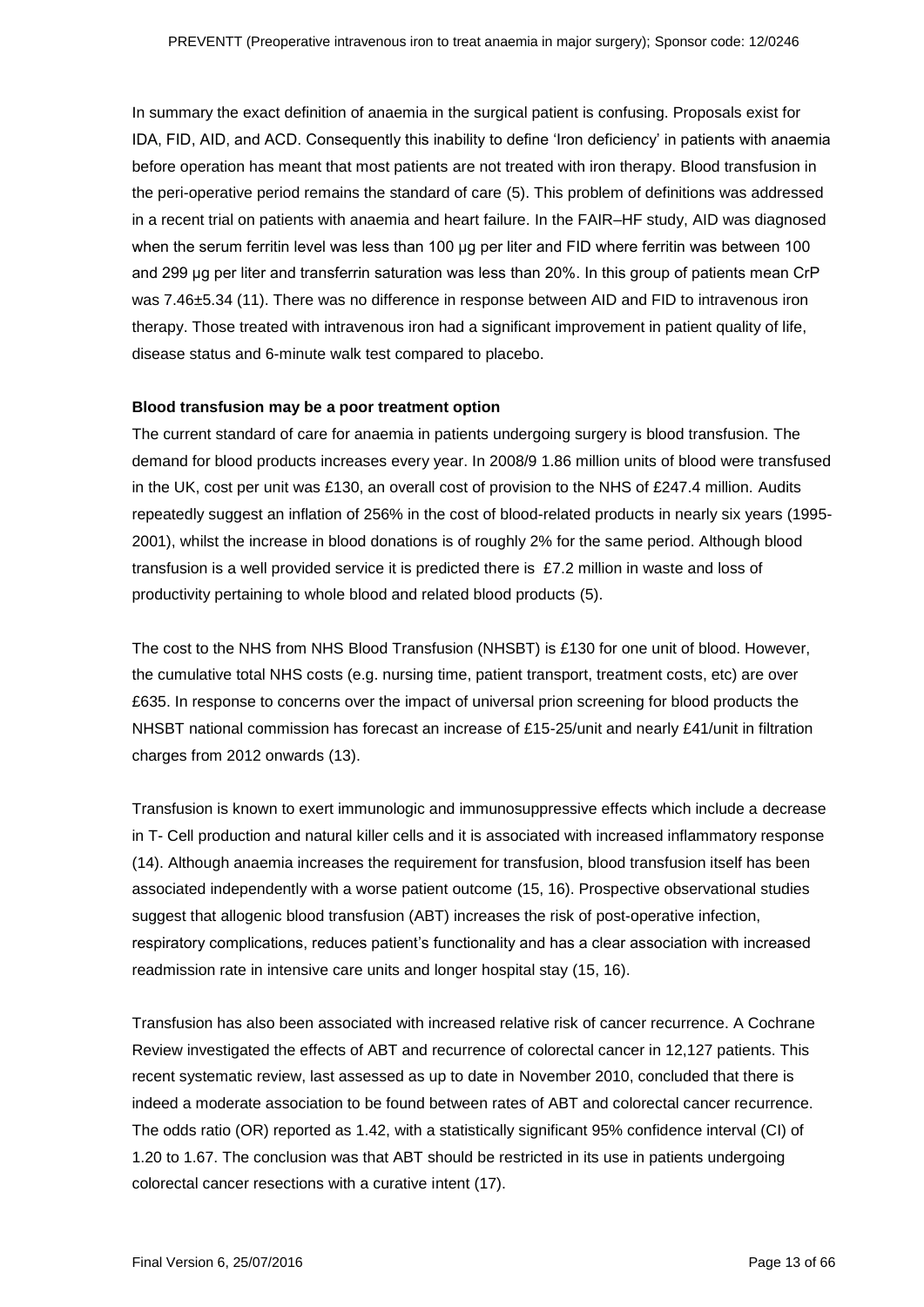#### **Treating Anaemia pre-operatively: why oral iron is not adequate**

Oral Iron is a common cheap and effective method to replenish total body iron stores in the elective setting. Oral Iron is a treatment available in patients with Iron Deficiency Anaemia. However, oral iron is poorly absorbed; numerous factors inhibit iron absorption (proton pump inhibitors, anti-inflammatory drugs, inflammation, and gastro intestinal (GI) disease including H Pylori). Further about half of patients will have significant side effects of abdominal pain, constipation or heartburn. Compliance is also a great problem as only 20-40% of patients complete a full course of oral iron therapy.

Oral iron is absorbed in the duodenum at a rate of only 2-16mg per day. A formula based on body weight and Hb levels can be used to calculate the amount of iron needed to replenish iron stores – Ganzoni Formula (18). Ganzoni's calculations conclude that most patients will need between 1000 and 2000 mg of iron to replenish body reserves. Therefore oral iron is able to restore normal iron levels in 3-6 months; a period which is far too long in the surgical setting. Hb levels may in fact increase before the replenishment of iron stores, but the loss of an equivalent of one blood unit during surgery represents over 600mg of iron stores and may compromise this lengthy treatment.

The main problem is that in surgical patients the underlying disease process and concomitant inflammatory response evoke mediators that reduce the intestinal absorption of iron. This process occurs by both inhibition of erythroid colony growth and by suppression of endogenous erythropoetin (EPO) production. These intestinal cytokines, associated with a high production of hepcidin induce FID, which may incidentally find already depleted iron stores. Therefore, FID cannot be corrected by oral iron because intestinal iron absorption is decreased in the presence of normal iron stores (4, 19).

#### **Treating Anaemia pre-operatively: why intravenous iron may work**

Intravenous iron is the standard of care in patients with anaemia and renal failure. Its use has widened to routinely treat anaemia in patients with Inflammatory Bowel Disease, and cardiac disease where oral iron is ineffective and the disease/inflammatory pathways block iron absorption from the gut. Introduction of new intravenous iron preparations that can be administered as a single treatment in a relatively short (15 minute) time without need for test dose, or peri-infusion monitoring or risk have facilitated small trials of obstetric, gynecological, orthopaedic and obesity surgery. These have suggested intravenous iron may rapidly increase haemoglobin levels before operation and this may result in lower transfusion rates.

Intravenous iron has been used in a variety of observational trials and audits in surgical patient groups: -

 In orthopaedics Theusinger et al using iron sucrose tested the efficacy of this compound to correct anaemia in 20 patients with iron-deficiency. These were prescribed 900mg intravenously, over 10 days (4 weeks before surgery). The average Hb increase was of 1.0±0.6 g/dL (95% CI: 0.2-2.2); and the highest increase occurred 2 weeks after start of iron therapy (p<0.0001) (20). In 2004, Cuenca et al studied a population of 55 patients scheduled to undergo pertrochanteric hip fracture and used pre-operative i.v. iron therapy using also iron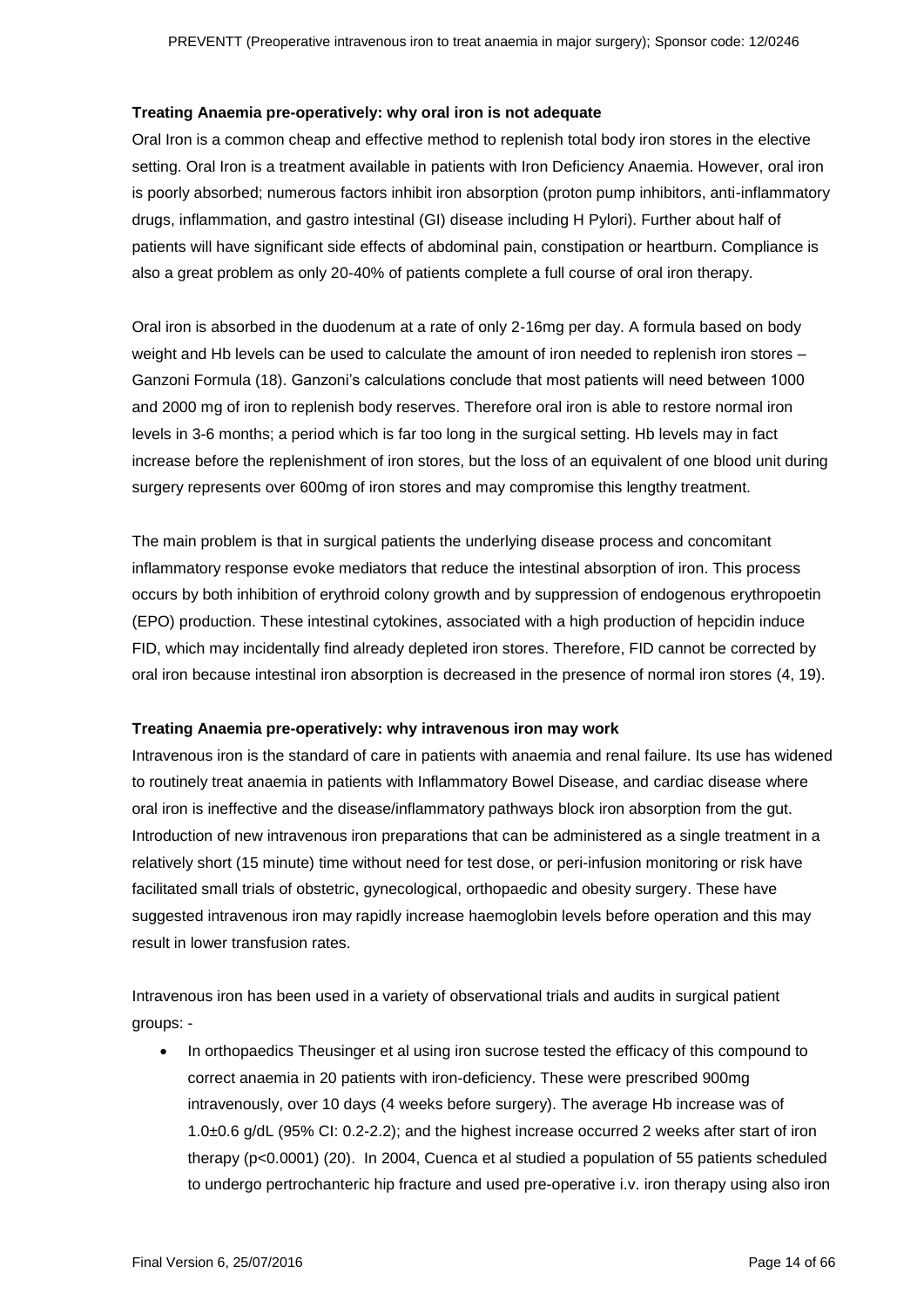sucrose. The authors studied the effect of 200-300 mg of iron sucrose three days before surgery and elected as endpoints ABT requirements and post-operative morbidity and mortality, comparing the results with 102 controls (21). Iron sucrose reduced the transfusion rates in patients with Hb levels greater than 12g/dL at admission and also reduced postoperative infection, although there were no differences in 30-day mortality rate or length of stay. In a further study of 83 patients, intervention with a higher iron dose (3 x 200 mg/48h) combined with EPO (40,000 IU) pre-operatively showed a significant reduction in ABT requirements (24% vs. 27.1%; P<0.01) (22). In a further series of 10 anaemic orthopaedic patients who were prescribed iron sucrose (1,000 mg, range 600-1800), Hb levels (+2.6 g/dL; p<0.01), ferritin (+198mg/L; p<0.01) and transferrin saturation (+21%; p<0.01) increased without significant side effects. The Anaemia Working Group in España (23), published data on 129 patients undergoing total replacement of the knee who received iron sucrose (2 x 200 mg per 48 h, i.v.), with or without EPO and a restrictive transfusion policy. The results of this observational study suggest that this blood-saving protocol, consisting of a restrictive transfusion trigger plus peri-operative administration of i.v. iron and EPO concomitantly is able to reduce ABT rate and to haste the recovery from post-operative anaemia after Total Knee Replacement (TKR), without causing iron reduction. In another observational study Bisbe et al. assessed 27 patients scheduled for orthopaedic surgery. Of these patients, 20 cases received i.v. iron sucrose and EPO and 7 received iron alone. The results showed an Hb increase of 1.7 g/dL in the group that received intravenous iron. As for the group that combined intravenous iron and EPO there was a similar increase and 25% rate of transfusion. The authors concluded i.v. iron alone is useful for correcting of pre-operative anaemia and the use of EPO should be restricted to cases in which correction of anaemia is refractory to the use of intravenous iron (24).

- Serrano-Trenas et al randomised 200 patients undergoing hip fracture surgery, of which one group (A= 100 patients) received standard treatment and another group (B= 100 patients) received intravenous iron sucrose (600mg i.v.). Use of iron reduced transfusion requirements (41.3% in Group A and 33.3% in Group B). For patients affected with intracapsular fractures 45.7% required transfusion in Group A, whereas 14.3% in Group B; p<0.005. Once again, the use of i.v. iron reduced the transfusion requirements and the number of concentrates transfused (26).
- Kim Yh et al compared the efficacy of intravenous versus oral iron in the management of anaemia in patients with menorrhagia. 76 anaemic patients (Hb<9.0 g/dL) who were scheduled to undergo surgical treatment were randomised. The intervention group received iron sucrose 3 times a week, beginning 3 weeks before surgery. The control group received oral iron (80mg/day). The increase in Hb was substantial in the intravenous iron compared to the oral group (3.0 vs 0.8 g/dL; p<0.0001). Ferritin levels were greater in the i.v. group (170.1 vs. 4.1 microg/L; p<0.0001) as well as the rate of patients achieving targeted Hb levels [76.1% vs. 11.5%; p<0.0001] (25).
- Diez-Lobo et al investigated the utility of pre-operative intravenous iron treatment to increase Hb levels and reduce need for transfusion in women with iron deficiency anaemia or iron deficiency in abdominal hysterectomy, in an observational prospective study. The intervention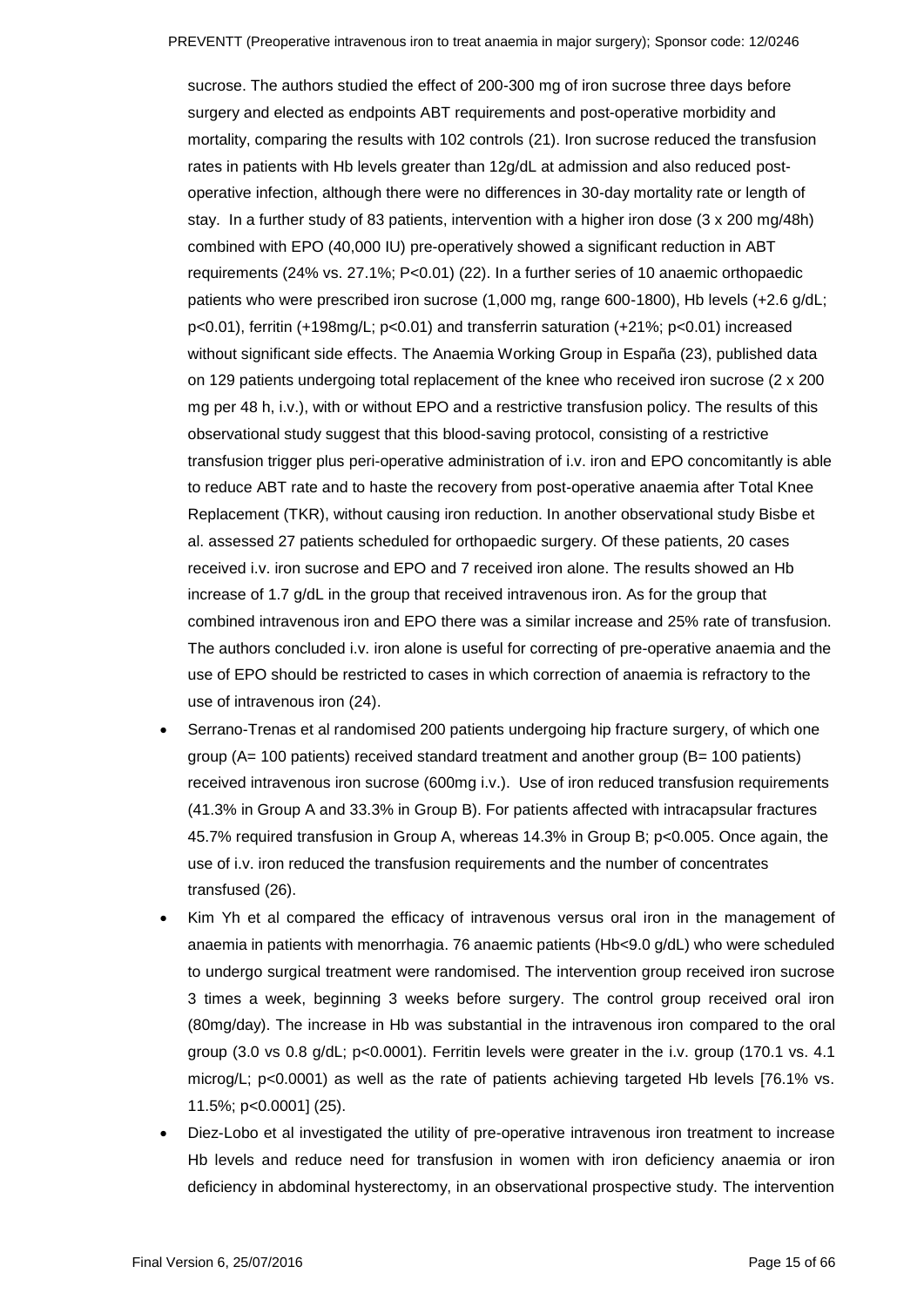arm consisted of women having surgery at least 1 month after pre-op assessment who received i.v. iron sucrose for 2-4 weeks (n=31). The control arm consisted of women who did not receive i.v. iron (n=44). Intervention with iron sucrose (760±290mg) resulted in an increase in preoperative Hb (2.2±1.2 g/dL; p<0.0001), and lower transfusion rates (32% vs. 0%, respectively, p<0.001). In addition to this fewer women in the iron group were found anaemic 21 days postoperatively (23% vs 68%, p<0.01) (27).

 In general surgery, Munoz et al studied 84 anaemic patients scheduled for major elective surgery (30 colon cancer resections, 33 abdominal hysterectomies, and 21 lower limb arthroplasties). These patients received pre-operative i.v. iron during 3-5 weeks before surgery. Results concluded the administration of i.v. iron (Mean dose: 440 mg) caused an increase in Hb levels of 2.0 g/dL (p<0.001) and corrected anaemia in 68% of patients. No life-threatening adverse effect was witnessed (4).

A full search on Pubmed and clinical trials databases confirmed there are no trials on intravenous iron in major surgery (MESH terms: #iron AND #blood transfusion AND #surgery AND #anaemia). This was endorsed in two recent reviews, both of which called for an RCT on the role of intravenous iron in surgery to prevent blood transfusion (14, 28).

#### **The use of POMS to assess morbidity**

The POMS was originally developed as a measure of clinically significant post-operative short term harm at Duke University Medical Centre (DUMC, NC, USA) in the late 1990s (29). It was anticipated to have potential utility in clinical decision making, in clinical governance activities and in quality of care, prognostic, and effectiveness research. The original publication describing the POMS was an epidemiological description of patients undergoing elective major surgery at DUMC (29). The POMS was subsequently shown to be a valid and reliable measure of short-term post-operative harm in 438 patients in UK studies from University College London Hospitals (30). It is now in use in registries of peri-operative care, in outcomes research (31-34) and in effectiveness research (35). The POMS is currently being used as a primary and secondary outcome measure in NIHR and MRC funded randomised controlled trials of peri-operative interventions.

The POMS is an 18-item tool that addresses nine domains of morbidity relevant to the post surgical patient: pulmonary, infection, renal, gastrointestinal, cardiovascular, neurological, wound complications, haematological and pain. For each domain either presence or absence of morbidity is recorded on the basis of precisely defined clinical criteria. The POMS was designed with three guiding principles. First, that it should describe morbidity from the perspective of the patient as well as caregivers. Second, it should only identify morbidity of a type and severity that could delay discharge from hospital. Third, the data collection process should be as simple as possible so that large numbers of patients can be routinely screened.

Item generation was achieved through a three-stage patient centred process (29). First, investigators collected information directly from patients, nurses, and doctors using open questions to identify reasons why the patients remained in hospital after surgery. Second, the responses obtained were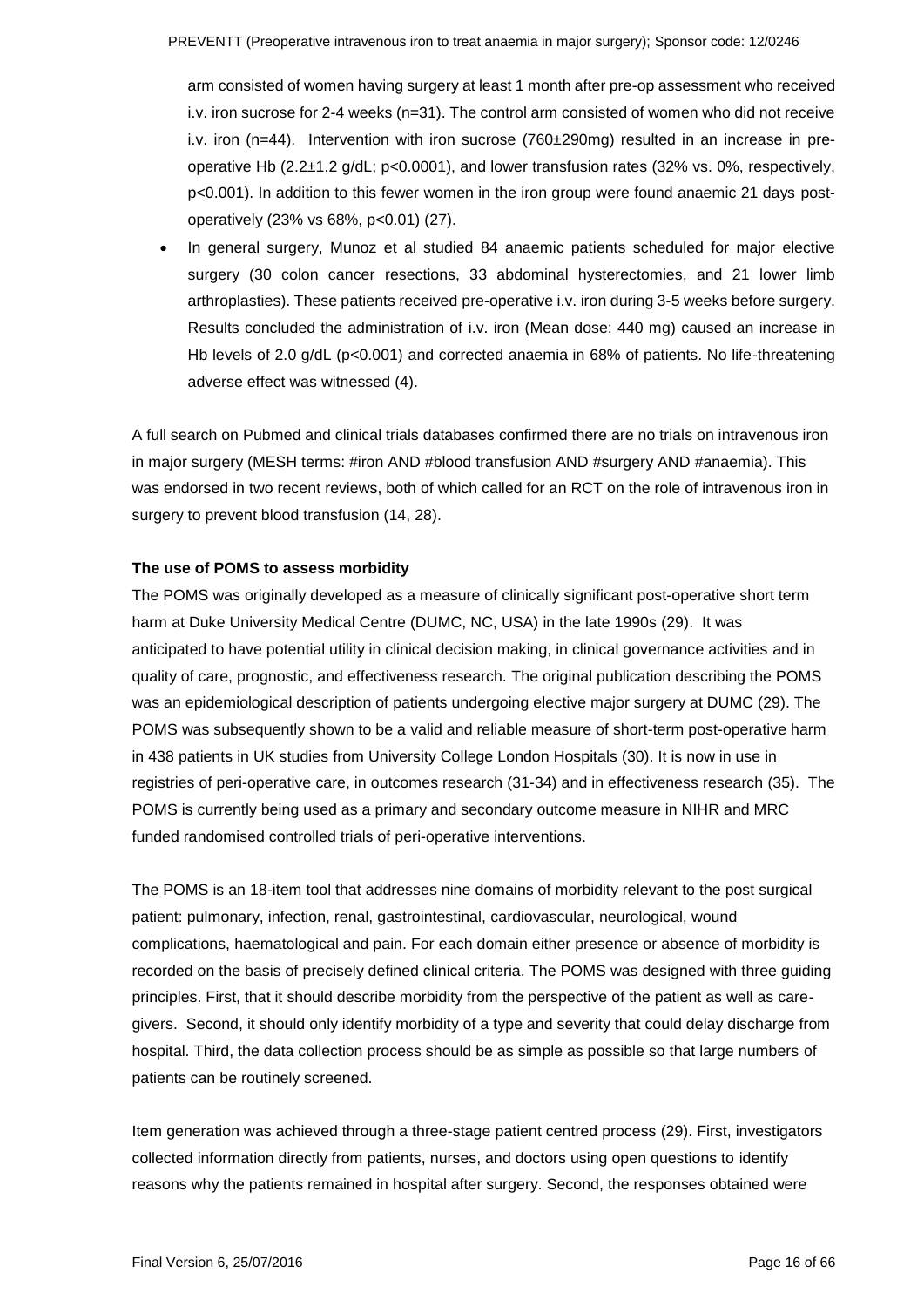categorised into domains of morbidity type. Thresholds were set for individual domains to achieve the primary goal of identifying morbidity of a type and severity that could delay discharge from hospital. Finally, the derived survey was reviewed and amended by an international consensus panel of anaesthesiologists and surgeons.

From this process a measure was produced that focused on easily collectable indicators of clinically important dysfunction in key organ systems. These indicators are readily obtainable from routinely available sources and do not require special investigations. These sources include observation charts, medication charts, patient notes, routine blood test results, and direct questioning and observation of the patient. Crucially, the indicators define morbidity in terms of clinically important consequences, rather than traditional diagnostic categories. For example, a patient with a clinically significant chest infection would register POMS defined morbidity in the pulmonary (requirement for supplemental oxygen or other respiratory support) and infection (currently on antibiotics or temperature >38°C in the last 24 hours) domains, rather than meeting specific diagnostic criteria for a chest infection.

### <span id="page-16-0"></span>**3.2 Rationale and risks/benefits**

#### *Rationale*

The problem of anaemia in patients undergoing major surgery is increasingly recognised (37). Anaemia and iron deficiency are common co-morbid conditions in surgical patients. No major clinical trial has been conducted yet, addressing the correction of iron deficiency and anaemia by use of parentral iron in patients undergoing major surgery. The NHS Enhanced Recovery Partnership Programme (ERPP) (38) has highlighted the need to address anaemia in surgical patients as a correctable condition, but no specific recommendations or guidelines for the evaluation or treatment of anaemia in these patients has been proposed.

PREVENTT is designed as a randomised, double-blind, parallel-group, placebo-controlled, multicentre study to investigate the efficacy and safety of intravenous iron compared to that of placebo in a patient population with anaemia undergoing major surgery. The dosing is based on the maximum dose of intravenous iron that can be safely given in a reasonable time period. The reason for using Iron Carboxymaltose is its safety profile with lack of risk of anaphalaxis and ease of use.

The aim is that the proposed protocol can be incorporated into the current existing patient pathways for patients admitted for elective surgery. Pilot studies have confirmed key findings in existing research and feasibility of conducting PREVENTT within the structure of current NHS timelines for surgery. Patients could potentially be identified for PREVENTT at several points from referral to hospital including; outpatients, attendance at a diagnostic test (endoscopy) or radiology (CT, MRI), at multidisciplinary team (MDT) meeting and also Pre Assessment Clinic (PAC). Attendance for purposes of the PREVENTT trial assessment and administration of the trial drug could be incorporated into current normal hospital practice, such as; in outpatients at endoscopy or as part of PAC visits. It is anticipated that different centres may incorporate PREVENTT into their own patient pathways as feasible.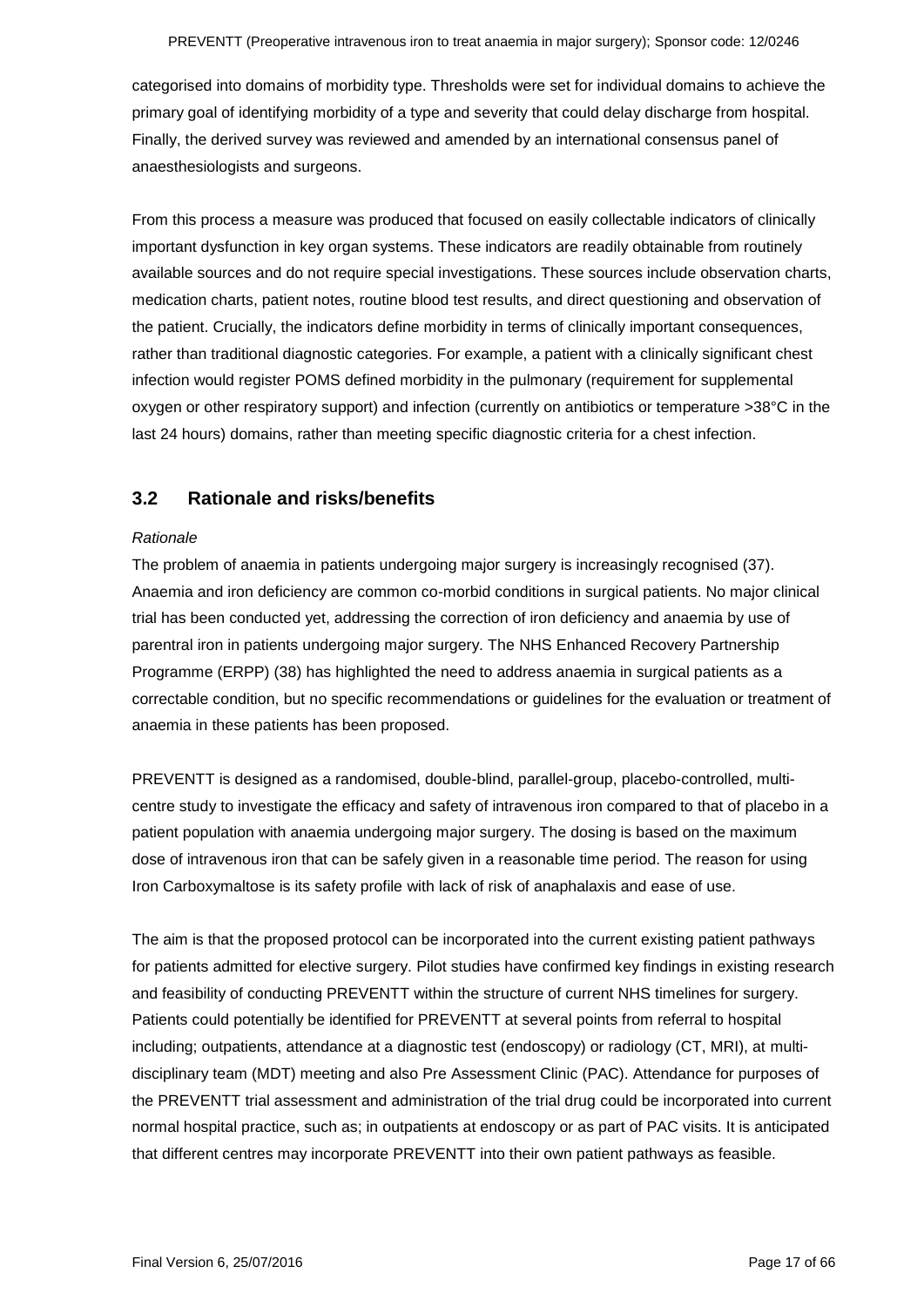As anaemia treatment is not standard care in these patients it was deemed acceptable to use a placebo control group for the supplemental i.v. iron therapy. The trial methodology is based on the FAIR-HF trial (11). In FAIR-HF patients with heart failure and anaemia were randomised to receive ferric carboxymaltose or placebo.

The trial design is pragmatic and aims to include the proposed intervention within current NHS timelines. The normal protocol before surgery is for patients to attend PAC 10 days to six weeks prior to operation. This is the same time period required for intravenous iron to produce an effective rise in Hb levels. Therefore anticipated surgery in 10 days to six weeks was defined in the inclusion criteria.

### <span id="page-17-0"></span>**3.3 Assessment and management of risk**

Using the MHRA guidelines this trial has been categorised as: Type A = No higher than the risk of standard medical care. The reasons being that Ferinject<sup>®</sup> is indicated for treatment of iron deficiency when oral iron preparations are ineffective or cannot be used. And in this trial, the IMP will be used broadly within the licensed indication and as per the SmPC (Summary of Product Characteristics), therefore no higher than the risk of standard medical care.

As with all iron preparations, overdosing with respect to the total amount administered will be avoided. Therefore the dose to be used for intervention in PREVENTT is within the current licensed instructions for use; 1000 mg iron carboxymaltose for a patient over 50kg. A recent phase III study demonstrated the safety and efficacy of Ferinject® at this dose (36).

Potential benefits to the patients include correction of anaemia and restoration of iron levels with potential improvements in fatigue symptoms. In order to ensure patients with iron overload are not included in the study, patients with Transferrin saturations > 50% will be excluded as this will reliably screen those patients with previously undiagnosed haemochromatosis.

The side effects for Ferinject® are listed in the Safety Reporting SOP (and can also be found in the summary of product characteristics, see section 10.2).

Caution should be exercised to avoid paravenous leakage when administering Ferinject®. Paravenous leakage of Ferinject® at the injection site may lead to brown discolouration and irritation of the skin. In case of paravenous leakage, the administration of Ferinject® must be stopped immediately.

Pregnant or lactating patients and patients with renal or liver disease will be excluded from the trial therefore any risks associated with such patients will be avoided. With intravenous iron the risk of hypersensitivity is increased in patients with a history of severe asthma, or severe allergies, but as such patients will be excluded from the trial these risks will be avoided.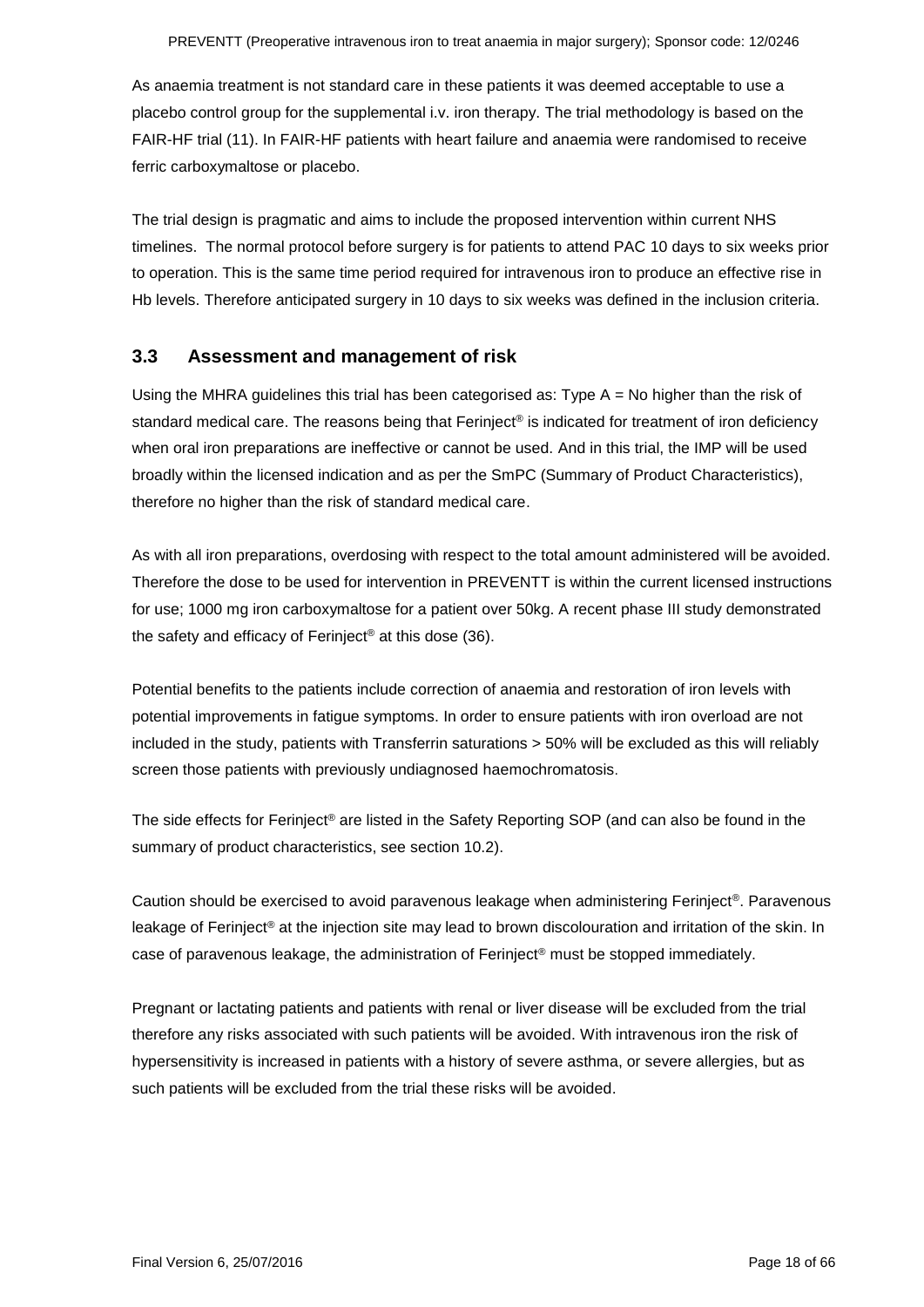# <span id="page-18-0"></span>**4 Objectives**

### *Primary:*

To determine if a single dose of intravenous iron (ferric carboxymaltose; 1000mg) given to patients with anaemia prior to major open abdominal surgery reduces the need for peri-operative blood transfusion. For the purpose of this trial the peri-operative period is defined as from randomisation to until 30 days following operation.

### *Secondary:*

- To evaluate the effect of intravenous ferric carboxymaltose (Ferinject®) compared with placebo on change in haemoglobin levels.
- To evaluate the effect of intravenous ferric carboxymaltose (Ferinject<sup>®</sup>) compared with placebo on post-operative morbidity, length of hospital stay and mortality.
- To evaluate the effect of intravenous ferric carboxymaltose (Ferinject®) compared with placebo on health related quality of life.
- To evaluate resource use and costs associated with the treatment with intravenous ferric carboxymaltose (Ferinject®) compared with placebo.
- To evaluate the tolerability and safety of Ferinject<sup>®</sup> compared with placebo from randomisation till study termination.
- To evaluate the effect of intravenous ferric carboxymaltose (Ferinject®) compared with placebo on:
	- o Complications of the intervention itself.
	- o Complications from blood transfusion or blood products.

# <span id="page-18-1"></span>**5 Trial design**

### <span id="page-18-2"></span>**5.1 Overall design**

This is a randomised, double-blind, parallel group, placebo-controlled, multi-centre, phase III study with 1:1 randomisation to either iron therapy or placebo. All patients started on investigational drug will be treated according to protocol, and will receive double-blind i.v. iron therapy or placebo. All patients will be followed for six months from date of operation. As active and placebo infusion fluid cannot be matched in appearance, unblinded study personnel, not otherwise involved in the study or in patient management, will be responsible for investigational drug administration (see section 8.4).

It is anticipated that the enrolment period will be approximately 60 months. The maximum study duration for all patients enrolled is six months following index operation. Study closure is expected to occur approximately six years after the randomisation of the first patient.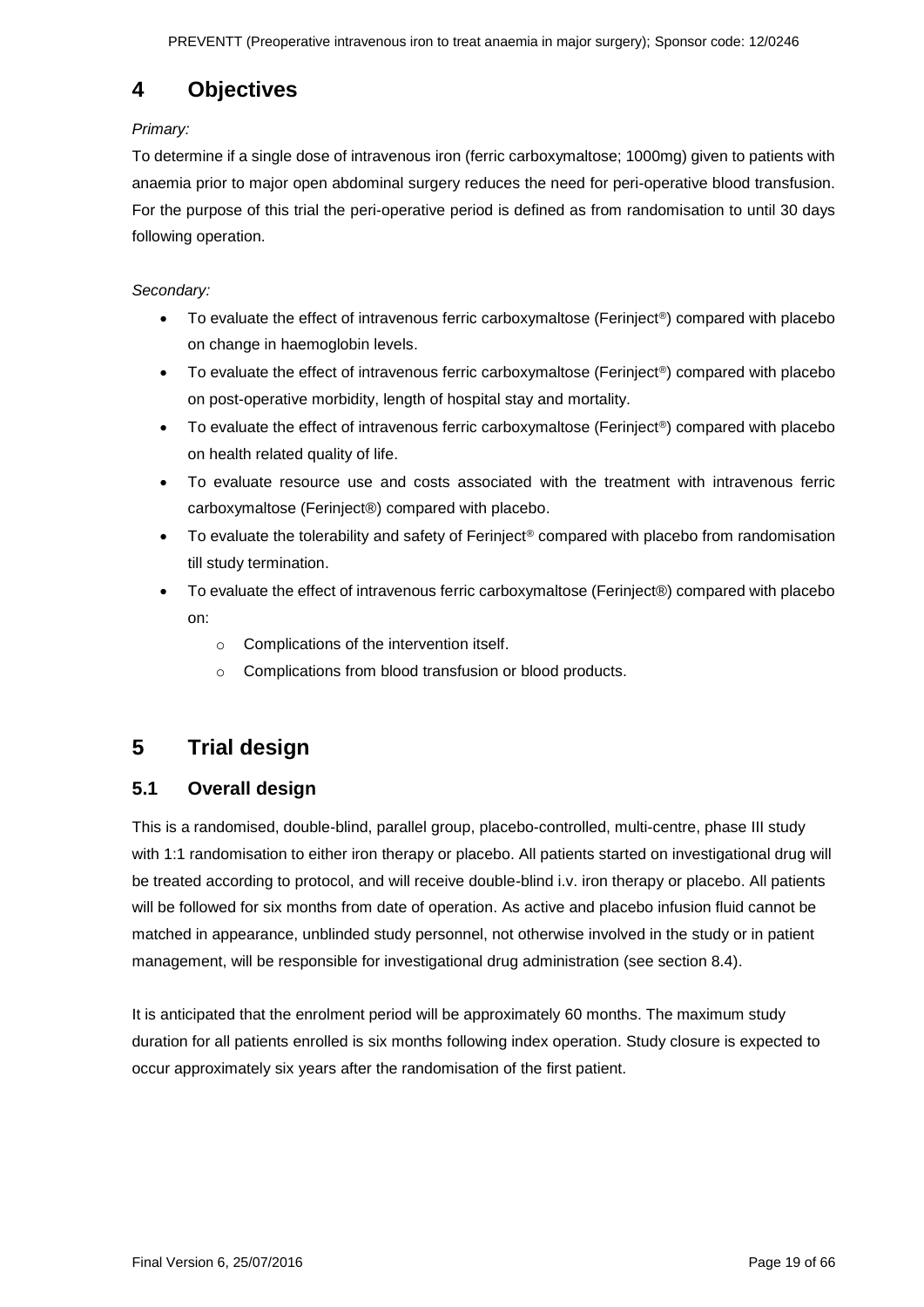## <span id="page-19-0"></span>**6 Selection of Subjects**

### <span id="page-19-1"></span>**6.1 Inclusion criteria**

Patients who meet the following criteria at the start of treatment are eligible for the study:

- 1. At least 18 years of age and signed written informed consent.
- 2. Patients undergoing elective major open abdominal surgery.
	- a. The Indication for operation may be for benign or malignant disease.
	- b. Major Surgery is defined as an operation of anticipated duration more than one hour.
- 3. Screening haemoglobin (Hb) greater than or equal to 90 g/L (9.0 g/dL) but below or equal to 120 g/L (12.0 g/dL) in women or 130 g/L (13.0 g/dL) in men within four weeks of randomisation.
- 4. Randomisation and administration of study infusion a minimum of 10 days and maximum 42 days before planned operation.
- 5. Negative pregnancy test for women of childbearing potential (within last 7 days), and agree to use effective form of contraception until 6 weeks post treatment.
- 6. Laboratory data used for determination of eligibility at the baseline visit must not be older than four weeks.

### <span id="page-19-2"></span>**6.2 Exclusion criteria**

Patients who, at the start of treatment, meet any of the following criteria are not eligible for the study:

- 1. Patients undergoing laparoscopic surgery.
- 2. Body weight under 50kg.
- 3. Known history of acquired iron overload, or family history of haemochromatosis or thalassemia or TSAT >50%.
- 4. Known reason for anaemia (e.g. untreated B12 or folate deficiency or haemoglobinopathy).
- 5. Known hypersensitivity to ferric carboxymaltose (Ferinject®) or its excipients.
- 6. Temperature  $> 37.5$ °C or patient on non-prophylactic antibiotics
- 7. Known chronic liver disease
- 8. If clinically indicated for the patient to have LFT's as part of pre-assessment for surgery and this screening alanine transaminase (ALT) or aspartate transaminase (AST) is above three times the upper limit of the normal range.
- 9. Received erythropoietin or i.v. iron therapy in the previous 12 weeks.
- 10. Immunosuppressive therapy (for organ transplantation) or renal dialysis (current or planned within the next 12 months).
- 11. Patients with severe asthma or severe allergy (requiring hospitalisation within the last 12 months).
- 12. Unfit for elective surgery.
- 13. Pregnancy or lactation.
- 14. Inability to fully comprehend and/or perform study procedures in the investigator's opinion.
- 15. Patient involvement in another IMP trial within the previous 4 weeks, prior to randomisation. Involvement in another IMP trial, following randomisation, that may impact on the results of the PREVENTT trial.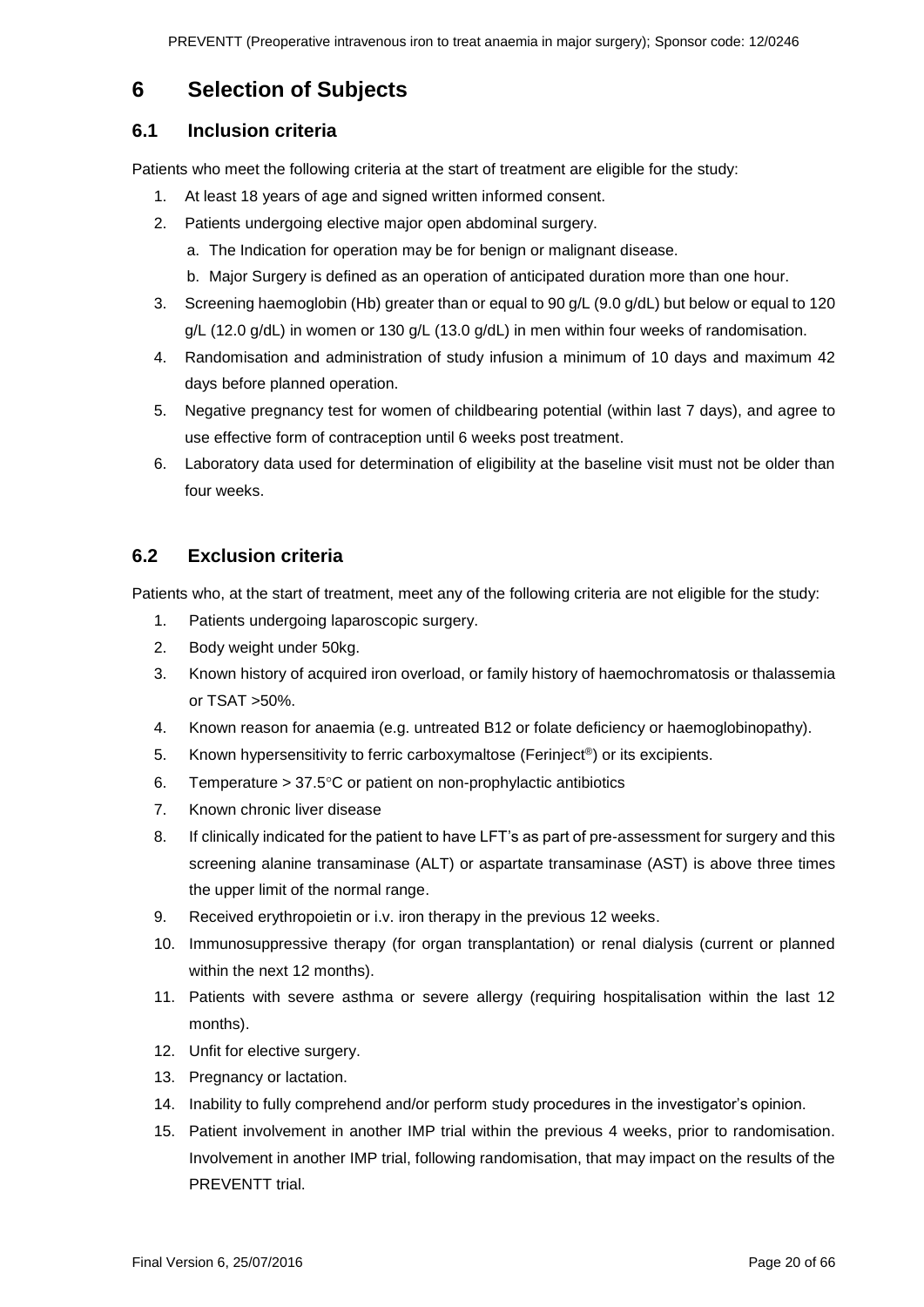## <span id="page-20-0"></span>**7 Recruitment**

Potential study patients will be identified from outpatients' clinics, multidisciplinary meetings and outpatient therapy visits (such as endoscopy). To aid meeting the recruitment target, 40 different sites across the UK will be participating to maximise identifying potential study patients. Wherever possible, patients will be screened for inclusion into the trial at a normal routine hospital attendance such as; outpatients or attendance for tests as part of their evaluation for surgery (radiological such as CT scan, MRI or endoscopy).

## <span id="page-20-1"></span>**8 Study procedures and schedule of assessments**

### <span id="page-20-2"></span>**8.1 Screening Period**

The aim is that the proposed protocol can be incorporated into the current existing patient pathways of patient care and assessment before operation. Pilot studies confirmed key findings in existing research and feasibility of conducting PREVENTT within the structure of current NHS timelines for surgery. Pilot studies also suggest that patient attendance for the purposes of the PREVENTT trial can be incorporated into current normal hospital practice. All identified patients will be allocated a screening number and entered onto the screening log. Details of this process are in the Screening SOP.

The patients will undergo the following during screening:

- Conformance with inclusion/exclusion criteria (including checking medication history to ensure medications are in conformance with the eligibility for the trial).
- Laboratory values for inclusion and exclusion criteria (see section 8.9.1) taken within four weeks of baseline assessment.
- Pregnancy test, for women of childbearing potential (to be done within 7 days prior to randomisation).

### <span id="page-20-3"></span>**8.2 Informed consent procedure**

Before inclusion to the study, patients must be given written and verbal information about the aims, methods, anticipated benefits and potential hazards, and given sufficient time (offered a minimum of 24 hours) to consider whether they wish to participate. If they wish a site may contact potential patients in advance by telephone before they attend a hospital appointment to explain about the trial. If the patient is interested the site can then send them the PIS to read prior to their appointment and follow this up with a further phone call within a reasonable timeframe.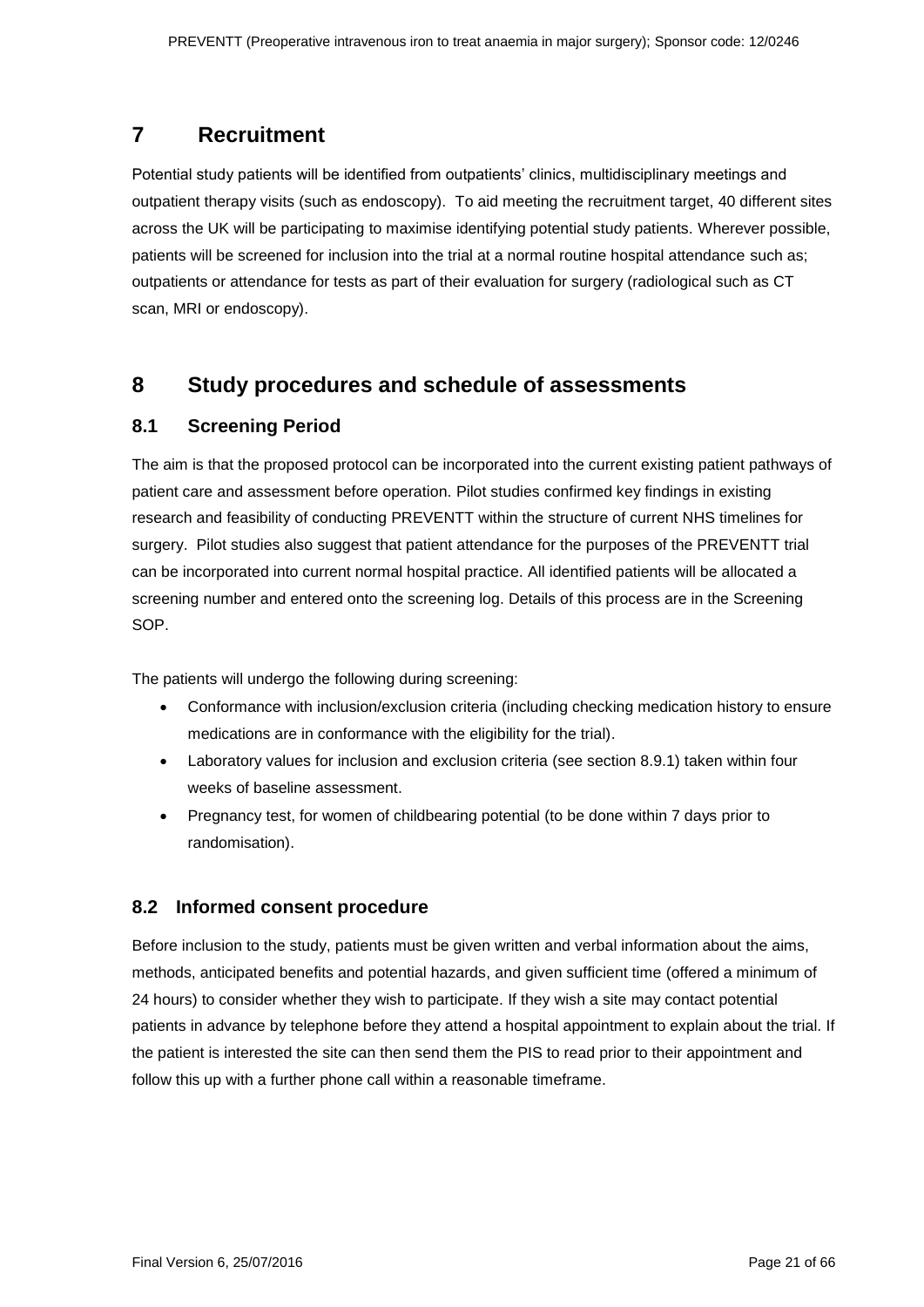Furthermore, the patients must be notified that participation is voluntary, and that they are free to discontinue treatment or revoke consent from the study at any time without any disadvantages for their subsequent care. Although a patient is not obliged to give her/his reason(s) for discontinuing in the study prematurely, the investigator should make a reasonable effort to ascertain the reason(s), while fully respecting the patient's rights. Freely given written informed consent must be obtained by a physician (or other suitably qualified personnel) prior to admission. The person who takes consent will be trained in GCP (Good Clinical Practice), and if they are not the Principal Investigator (PI) then the PI will have delegated them this responsibility.

No clinical trial procedures will be conducted prior to taking consent and patient consent does not automatically mean they are enrolled onto the study. Enrolment into the study is defined as following randomisation.

The patient must be informed of and consent in writing that personal data relating to the study may be scrutinised during monitoring and during audits by authorised representatives of health authorities, by the sponsor or sponsor designees; however, personal data will be kept strictly confidential and are not made publicly available. The patient will be given a copy of the signed consent form and the original will be kept in the Investigator Site File (ISF).

If any new safety information results in significant changes in the risk/benefit assessment, or there is other new information then the PIS and consent form will be reviewed and updated as necessary. This new information will be relayed back to the patients and they will be re-consented.

### <span id="page-21-0"></span>**8.3 Randomisation procedures**

Before randomisation the patients will be confirmed to be eligible for the trial and have a haemoglobin level measured within the preceding four weeks. Randomisation will be done on a secure web-based service through the Clinical Trials Unit at the London School of Hygiene and Tropical Medicine (LSHTM), this service will be provided by Sealed Envelope. With this web-based service sites will be able to randomise 24 hours a day, 7 days a week.

Randomisation will be using minimisation taking into account baseline haemoglobin (<100/100+ g/L), age (<70/70+ years), centre and operation type (major/major +/complex). Patients will be randomised to either receive the active treatment (ferric carboxymaltose) or the placebo. The web based database will allocate the participant a unique trial identification number and their identification details will be entered onto the trial patient identification log, which is kept in the Investigator Site File (ISF). Once this number is assigned to a patient, it will not be re-used even in the event the participant withdraws from the study. If the patient fails to be randomised, the details for the screen failure will be documented in the screening log.

Randomising will be done only by the unblinded member of staff whom has been delegated this responsibility by the principal investigator as evidenced by documentation in the delegation log. The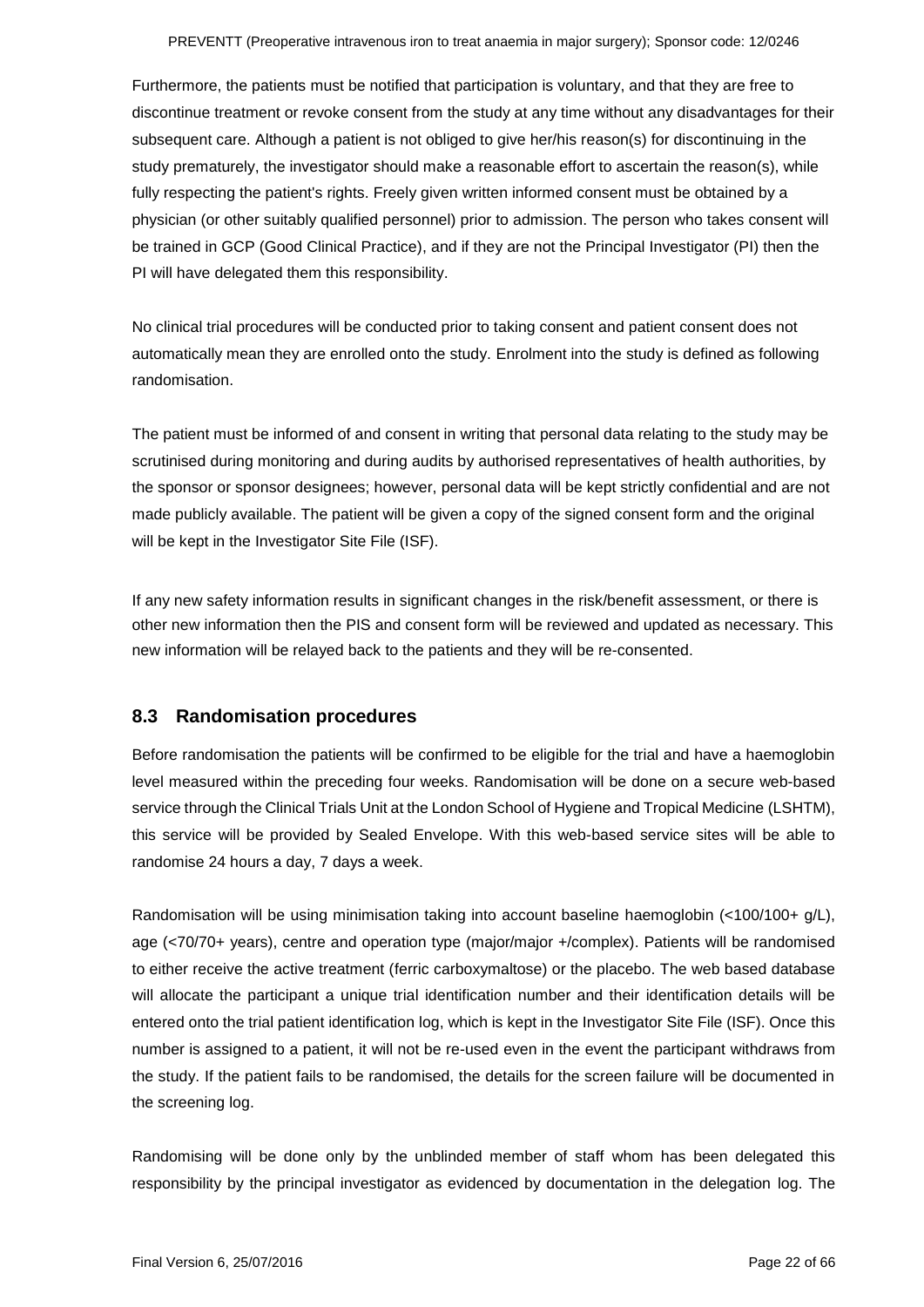blinded staff will not have access to the randomisation system, and will therefore remain blinded to the treatment allocated.

Each unblinded member of staff will be trained in the use of the web-based randomisation service at the site initiation visit, and will then be provided with their own individual password and pin code to access the service.

The randomisation allocation will be set up by Sealed Envelope (an internet randomisation service provider), using minimisation as described above.

### <span id="page-22-0"></span>**8.4 Blinding and Unblinding**

#### Blinding:

The Iron Carboxymaltose solution is dark brown in appearance; blinding will be obtained by shielding the patients from seeing preparation of the study drug and having unblinded study personnel not involved in any study assessments (efficacy or safety) responsible for preparing and administering the study treatment. This unblinded member of staff will be present throughout the trial drug administration. This will be achieved by preparing and administering the study drug behind a screen or curtain. The drug will then be shielded from vision (light protection bags) and administered through black tubing.

The unblinded person will also dispose of the administration kit in a concealed way. All patients will be monitored during the trial drug administration as per normal clinical practice; any adverse events will be documented.

### Unblinding:

The blinding to the patients or other medical staff may be broken for valid medical or safety reasons e.g. in the case of a severe adverse event where it is necessary for a treating health care professional to know which treatment the patient has received. Subject always to clinical need, where possible, other members of the research team should remain blinded.

Further management is at the investigator's discretion but, clinical status permitting, all remaining clinical assessments must be completed unless the patient refuses further follow-up.

In general there should be no need to unblind the allocated treatment. If some contraindication to ferric carboxymaltose (Ferinject®) develops then the treatment should be simply stopped and all usual standard care given. Unblinding should be done only in those rare cases where the clinician believes that clinical management depends importantly upon knowledge of whether the patient received ferric carboxymaltose (Ferinject®) or placebo. Unblinding will also be done in the event of a SUSAR as described in section 11.4.2. In those few cases when urgent unblinding is considered necessary, a 24 hour secure online service will be available and details provided in the Investigator's Study File.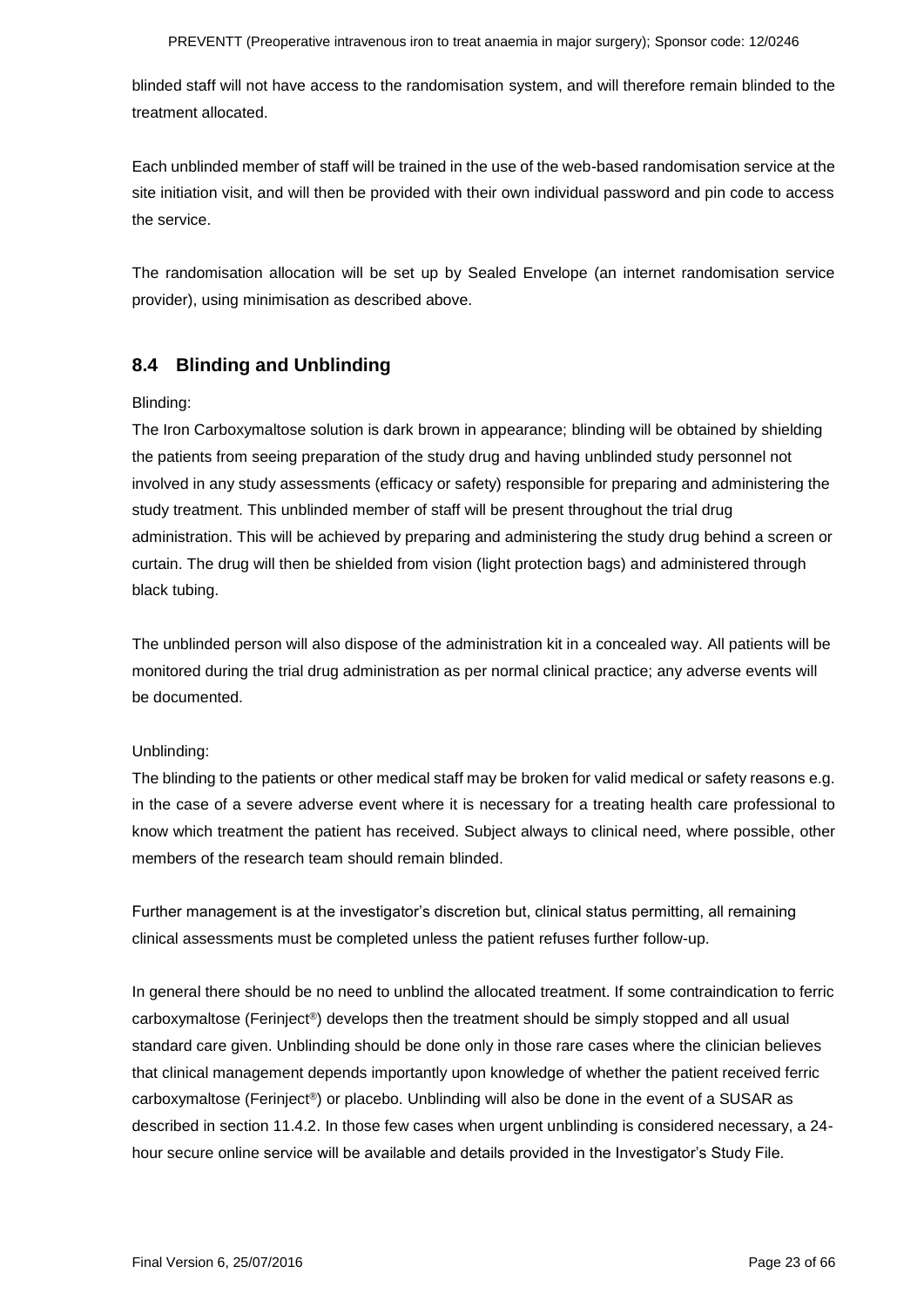Patients will also be provided with small cards containing all the relevant contact details, which they will be instructed to present to any treating clinician if admitted to a site not involved in the trial.

If a treating clinician believes they need to be unblinded to the patient's treatment arm they will contact the PREVENTT office at UCL to discuss the reasons for the unblinding request. They will need to provide details of the patient's date of birth and trial identification number (as provided on the patient contact card). If after discussing with PREVENTT office the patients treating clinician final decision is that the patients safety will be compromised if they remain blinded to the treatment, then unblinding will take place. The authorised personnel will use the online randomisation system to request unblinding, and will need to enter the reason for unblinding. The treating clinician will be notified of the patient's allocated treatment, but the PREVENTT office will remain blinded.

The unblinding will be recorded within the randomisation system, and an unblinding report will be produced from this for reporting unblinding to the sponsor and the Data Safety and Monitoring Committee (DSMC). All unblinding will be mentioned in the final trial report.

### <span id="page-23-0"></span>**8.5 Baseline assessments**

Wherever possible these should coincide with the routine hospital schedule such as outpatients, endoscopy or Pre Assessment Clinic (PAC) attendance. The 'baseline assessments' including laboratory tests for the purposes of the PREVENTT trial are the same as those for routine clinical care in pre-assessment before major surgery. It would be reasonable to combine this with routine clinical practise and surgical/anaesthetic pathways where possible. The screening and baseline period will not exceed 4 weeks. Any assessments that are in excess of this 4 week period will not be used to assess eligibility. Patients that do not meet the eligibility criteria will not be re-screened. Similarly patients could undergo 'baseline' assessments, randomisation and trial drug administrations at the same attendance. Assessments will include:

- Check conformance with inclusion/exclusion criteria, including laboratory tests taken within four weeks (FBC, UE, LFT where clinically indicated as part of pre-assessment, iron studies, eGFR, CRP, thyroid function tests, B12, folate).
- Documentation of past medical history
- Vital signs (blood pressure, pulse rate, body weight, height, temperature)
- 12-lead ECG
- Additional blood samples for central laboratory analysis (FBC, iron studies, TSAT, TIBC)
- HRQoL questionnaires (see Section 8.12)
- Documentation of Health Resources Used (HRU): patient diary issued

### <span id="page-23-1"></span>**8.6 Treatment procedures**

Patients who conform to all eligibility criteria and have provided written informed consent will be randomised to receive either ferric carboxymaltose or placebo as described in section 10.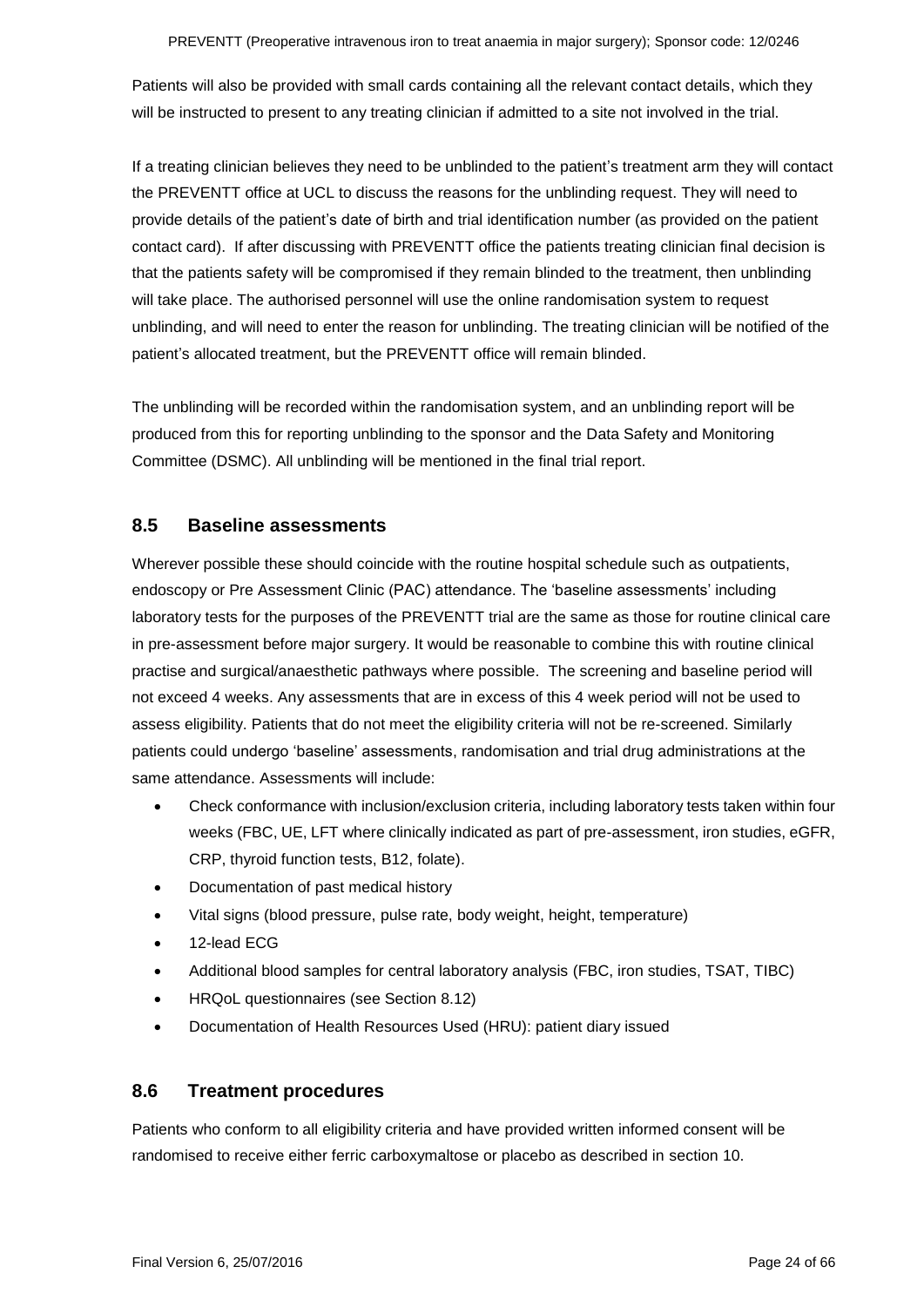Administration of the IMP will be given in a hospital setting with appropriate resuscitation facility and staff available in the event of an emergency. Patients will be administered the study medication by the unblinded person. For the drug administration the patient will have an i.v. line sited. Following this it is advised that the skin along the donor vein will be wiped using an iodine swab to help maintain the blind. The patient is to be shielded from seeing preparation of the study drug, drug administration, disconnection and removal of the i.v. line as described in section 8.4. Patients should be closely monitored for signs of hypersensitivity during and for at least 30 minutes following the administration of the treatment.

Ferinject® group: 1000 mg of ferric carboxymaltose will be administered as an i.v. infusion (100ml n/saline) over a minimum of 15 minutes using a black infusion kit.

Placebo group: Normal saline will be administered as an i.v. infusion (100ml n/saline) over a minimum of 15 minutes using a black infusion kit.

Adverse events occurring in connection with the administration of study medication will be recorded. In the event of a patient having an allergic reaction or signs of intolerance during study drug administration, the investigator must immediately stop the study treatment and notify the PREVENTT office at UCL and submit a completed SAE form to LSHTM within 24 hours of the event (refer to section 11.4 for SAE reporting).

If the treatment is stopped for other reasons and the patient is willing, then treatment can be restarted where possible (as per local practise).

### <span id="page-24-0"></span>**8.7 Subsequent assessments**

#### *Preoperative HRQoL*

The patient will be given the HRQoL questionnaires at their baseline visit and asked to complete in 10 days (+/- 2 days), then they should return these questionnaires to the research nurse when they are admitted. These must be completed prior to admission to hospital so the stress of the admission does not impact on their answers.

#### *Admission to Hospital*

- Blood samples for central laboratory analysis (FBC, iron studies, TSAT, TIBC)
- Question to patient on randomisation process and medication received
- Blood Pressure
- Documentation of any AEs since the last visit
- Documentation of Health Resources Used (HRU): patient diary collected at admission, and issued at discharge
- Documentation of hospital admissions
- Check transfusion use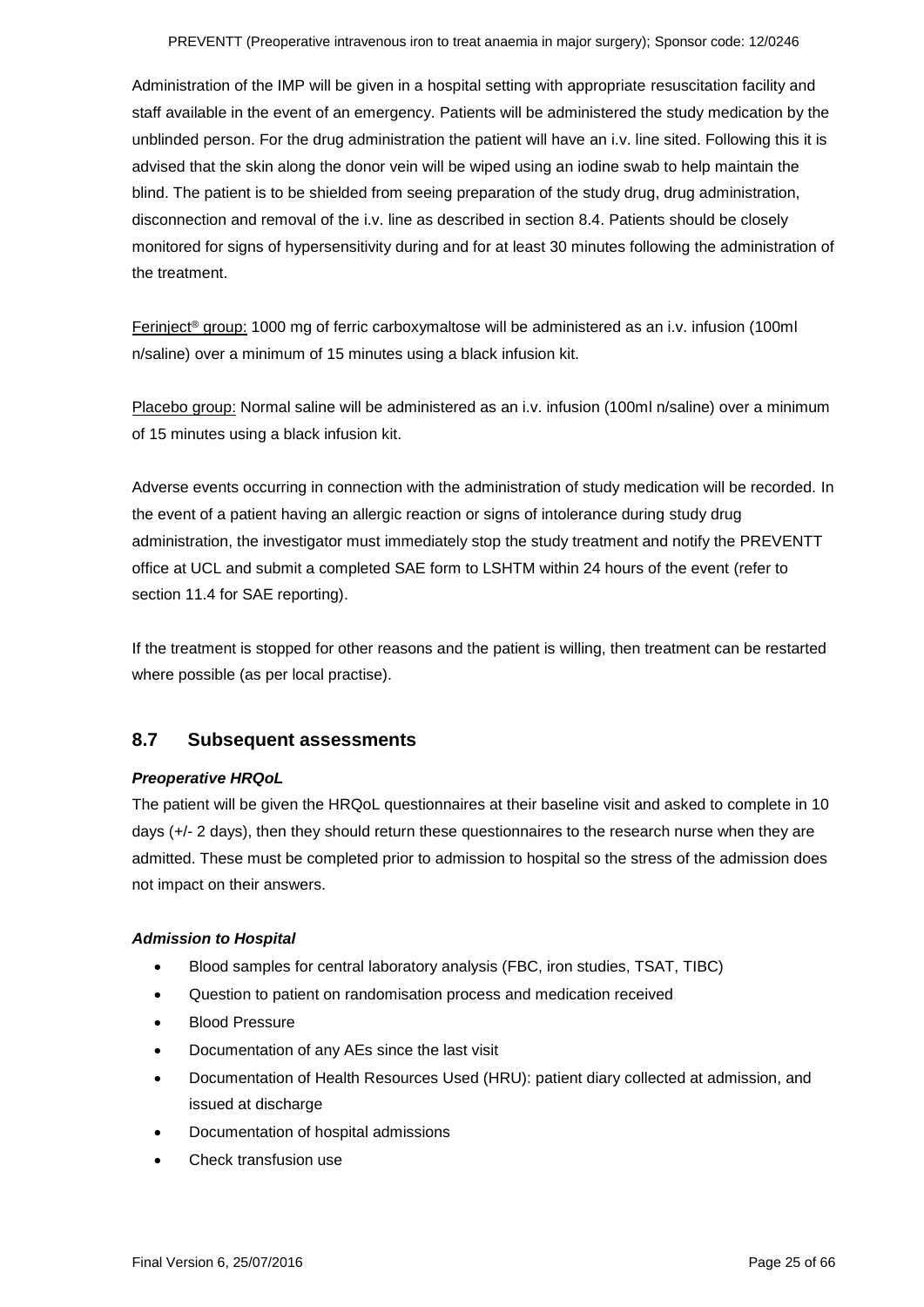#### *Hospital Stay*

- POMS (Post-Operative Morbidity Survey) will be performed on days 3, 5, 7 and 14 after surgery, if the patient remains in hospital (see appendix B for details)
- Documentation of post operative complications (using the Clavien system)
- Check transfusion use
- FBC, UE, eGFR and CRP (if collected as part of routine care)
- On discharge to hand out documentation of health resources used (HRU) diaries

#### *Follow-up visit (8 weeks (±2 weeks) after operation)*

- Documentation of hospital admissions
- Check transfusion use
- Vital signs (blood pressure, pulse rate, body weight)
- FBC, UE, eGFR, CRP
- HRQoL questionnaires
- Documentation of HRU: diary collected and reissued

#### *Follow-up visit 2 (6 months (+/- 1 month) after operation)*

- Documentation of hospital admissions
- Check transfusion use
- Vital signs (blood pressure, pulse rate, body weight)
- FBC, UE, eGFR, CRP
- HRQoL questionnaires
- Collection of documentation of HRU (patient diary)

### <span id="page-25-0"></span>**8.8 Flowchart of study assessments**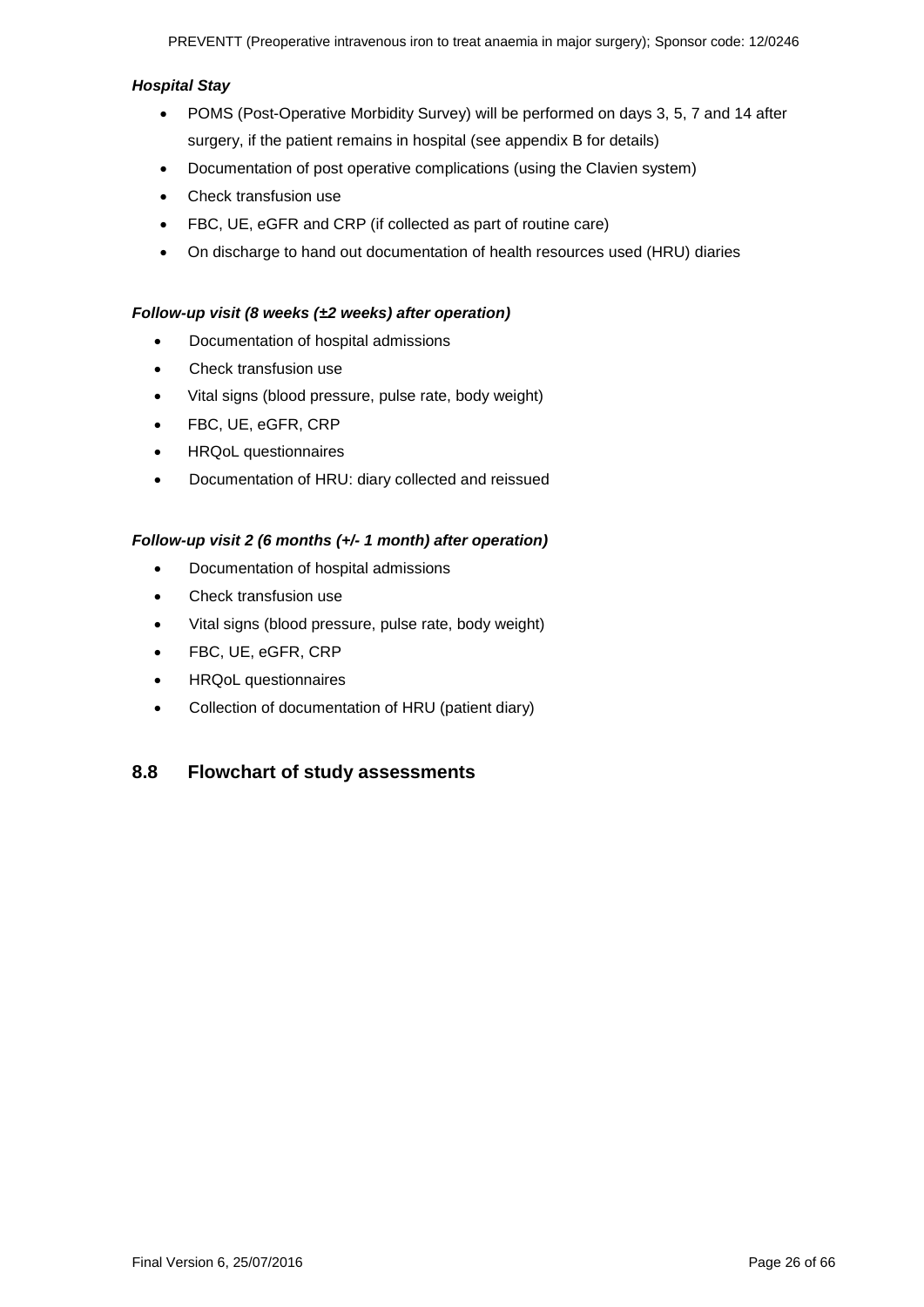|                                         | <b>Screening</b>   | <b>Baseline</b><br>(randomisation/<br>trial drug admin) | Pre-op<br><b>HRQoL</b> | <b>Admission</b>          | Peri-op<br>phase   | <b>Discharge</b> | 8 weeks<br>post-op<br>$(+/- 2$ wks) | 6 months<br>post-op<br>$(+/- 1$ mth) |
|-----------------------------------------|--------------------|---------------------------------------------------------|------------------------|---------------------------|--------------------|------------------|-------------------------------------|--------------------------------------|
| Transfusion use                         |                    |                                                         |                        | $\pmb{\mathsf{X}}$        | $\pmb{\mathsf{X}}$ | $\mathsf{x}$     | $\mathsf{x}$                        | $\pmb{\mathsf{X}}$                   |
| <b>Full Blood Count (FBC)</b>           | $\mathsf{x}$       | $\mathsf{x}$                                            |                        |                           | Local practise     |                  | $\mathsf{x}$                        | Local practise                       |
| Hb                                      | $\mathsf{x}$       | $\pmb{\mathsf{X}}$                                      |                        |                           |                    |                  | $\pmb{\chi}$                        | Local practise                       |
| Wcc                                     | $\pmb{\mathsf{X}}$ | $\mathsf X$                                             |                        |                           |                    |                  | $\pmb{\mathsf{X}}$                  | Local practise                       |
| Plts                                    | $\mathsf X$        | $\mathsf X$                                             |                        |                           |                    |                  | $\pmb{\mathsf{X}}$                  | Local practise                       |
| <b>MCV</b>                              | $\pmb{\mathsf{X}}$ | $\pmb{\mathsf{x}}$                                      |                        |                           |                    |                  | $\pmb{\mathsf{X}}$                  | Local practise                       |
| <b>MCH</b>                              | $\pmb{\mathsf{X}}$ | $\pmb{\mathsf{X}}$                                      |                        |                           |                    |                  | $\pmb{\mathsf{X}}$                  | Local practise                       |
| <b>RDW</b>                              | $\pmb{\mathsf{X}}$ | $\pmb{\mathsf{X}}$                                      |                        |                           |                    |                  | $\pmb{\mathsf{x}}$                  | Local practise                       |
| Urea & Electrolytes (UE)                | $\pmb{\mathsf{X}}$ | $\mathsf{x}$                                            |                        |                           | Local practise     |                  | $\mathsf{x}$                        | Local practise                       |
| Na                                      | $\mathsf{x}$       | $\mathsf{x}$                                            |                        |                           |                    |                  | $\boldsymbol{\mathsf{x}}$           | Local practise                       |
| K                                       | $\mathsf{x}$       | $\mathsf{x}$                                            |                        |                           |                    |                  | $\pmb{\mathsf{X}}$                  | Local practise                       |
| Ur                                      | $\mathsf{x}$       | X                                                       |                        |                           |                    |                  | $\mathsf{x}$                        | Local practise                       |
| Cr                                      | $\pmb{\mathsf{X}}$ | $\pmb{\mathsf{X}}$                                      |                        |                           |                    |                  | $\pmb{\mathsf{x}}$                  | Local practise                       |
| eGFr                                    |                    | $\pmb{\mathsf{X}}$                                      |                        |                           | Local practise     |                  | $\pmb{\mathsf{X}}$                  | Local practise                       |
| <b>C-reactive Protein</b>               |                    | X                                                       |                        |                           | Local practise     |                  | $\boldsymbol{\mathsf{x}}$           | Local practise                       |
| Liver Function Tests (LFT) <sup>1</sup> | $\mathsf{x}^1$     | (x)                                                     |                        |                           |                    |                  |                                     |                                      |
| <b>Thyroid Function Tests</b>           |                    | $\pmb{\mathsf{X}}$                                      |                        |                           |                    |                  |                                     |                                      |
| <b>B12</b>                              |                    | $\mathsf X$                                             |                        |                           |                    |                  |                                     |                                      |
| Folate                                  |                    | $\mathsf X$                                             |                        |                           |                    |                  |                                     |                                      |
|                                         |                    |                                                         |                        |                           |                    |                  |                                     |                                      |
| Iron studies                            |                    | $\mathsf X$                                             |                        |                           |                    |                  |                                     |                                      |
| Fe                                      |                    | $\pmb{\mathsf{X}}$                                      |                        |                           |                    |                  |                                     |                                      |
| Ferritin                                |                    | $\mathsf X$                                             |                        |                           |                    |                  |                                     |                                      |
| <b>TSAT</b>                             |                    | $\mathsf{x}$                                            |                        |                           |                    |                  |                                     |                                      |
| <b>TIBC</b>                             |                    | $\mathsf X$                                             |                        |                           |                    |                  |                                     |                                      |
| <b>Blood to Central Lab</b>             |                    | X                                                       |                        | $\boldsymbol{\mathsf{x}}$ |                    |                  |                                     |                                      |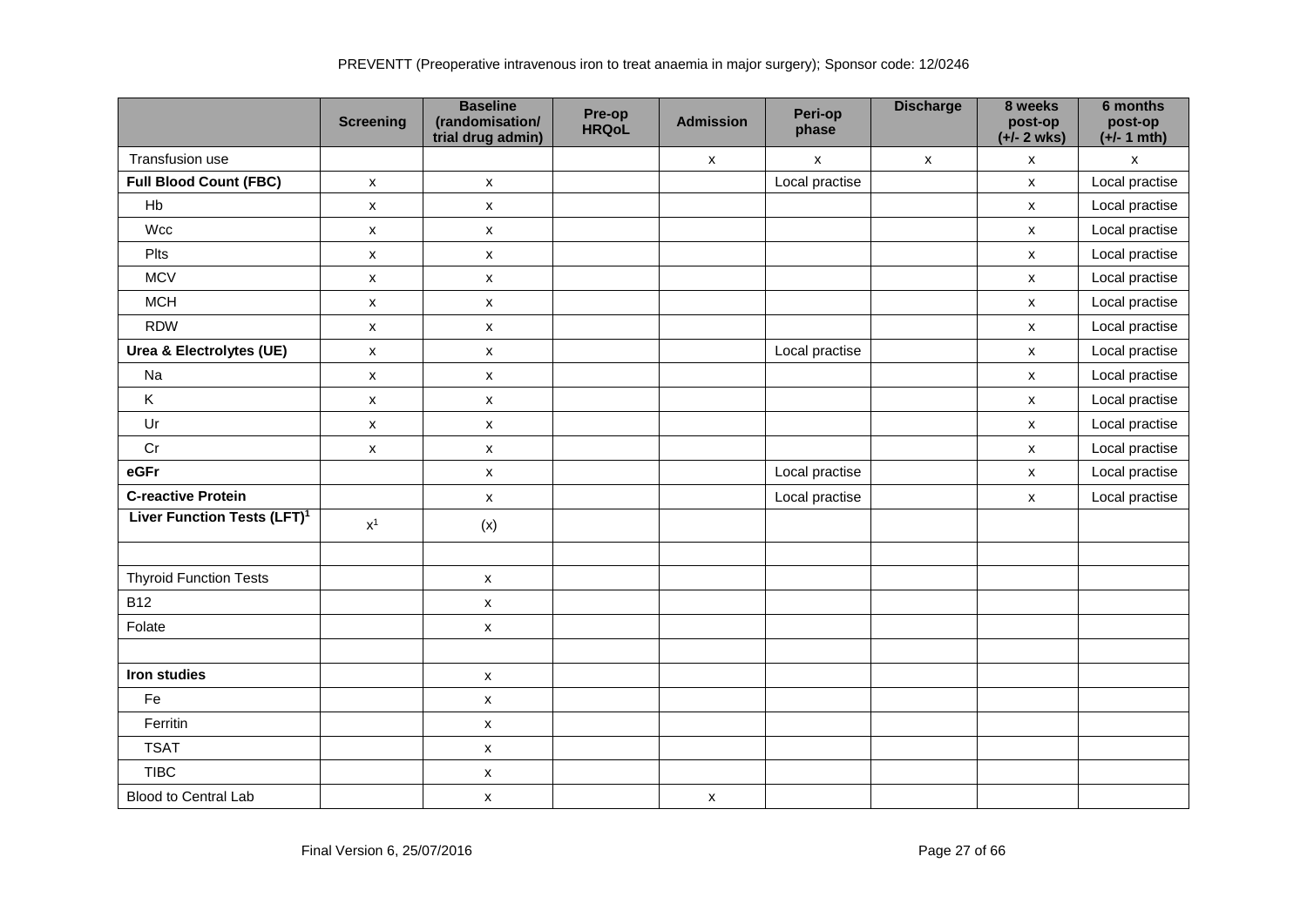|                                                                                                  | <b>Screening</b> | <b>Baseline</b><br>(randomisation/<br>trial drug admin) | Pre-op<br><b>HRQoL</b> | <b>Admission</b> | Peri-op<br>phase            | <b>Discharge</b> | 8 weeks<br>post-op<br>$(+/- 2$ wks) | 6 months<br>post-op<br>$(+/- 1$ mth) |
|--------------------------------------------------------------------------------------------------|------------------|---------------------------------------------------------|------------------------|------------------|-----------------------------|------------------|-------------------------------------|--------------------------------------|
| History and vital signs<br>(including temperature, blood<br>pressure, pulse, weight &<br>height) |                  | X                                                       |                        |                  |                             |                  |                                     |                                      |
| Blood Pressure, pulse &<br>weight                                                                |                  |                                                         |                        | X                |                             |                  | $\mathsf{x}$                        | Local practise                       |
| ECG                                                                                              |                  | X                                                       |                        |                  |                             |                  |                                     |                                      |
| <b>HRQoL</b>                                                                                     |                  |                                                         |                        |                  |                             |                  |                                     |                                      |
| SQOM                                                                                             |                  | X                                                       | X                      |                  |                             |                  | $\boldsymbol{\mathsf{x}}$           | x                                    |
| <b>MFI</b>                                                                                       |                  | x                                                       | X                      |                  |                             |                  | $\mathsf{x}$                        | x                                    |
| EQ-5D-5L                                                                                         |                  | x                                                       | X                      |                  |                             |                  | X                                   | X                                    |
|                                                                                                  |                  |                                                         |                        |                  |                             |                  |                                     |                                      |
| <b>POMS</b>                                                                                      |                  |                                                         |                        |                  | X<br>(Days 3, 5, 7,<br>(14) |                  |                                     |                                      |
| Post operative complications<br>(Clavien system)                                                 |                  |                                                         |                        |                  | x                           |                  |                                     |                                      |
| HRU patient diaries (including<br>concomitant medications)                                       |                  | <b>Issued</b>                                           |                        | Collected        |                             | Issued           | Issued &<br>collected               | Collected                            |
| Pregnancy test (for women of<br>childbearing potential)                                          | $x^2$            |                                                         |                        |                  |                             |                  |                                     |                                      |

<sup>1</sup> As clinically indicated per local practise \*(ie if you do happen to take LFTs as part of routine clinical practise these should be checked)

<sup>2</sup> Within 7 days prior to randomisation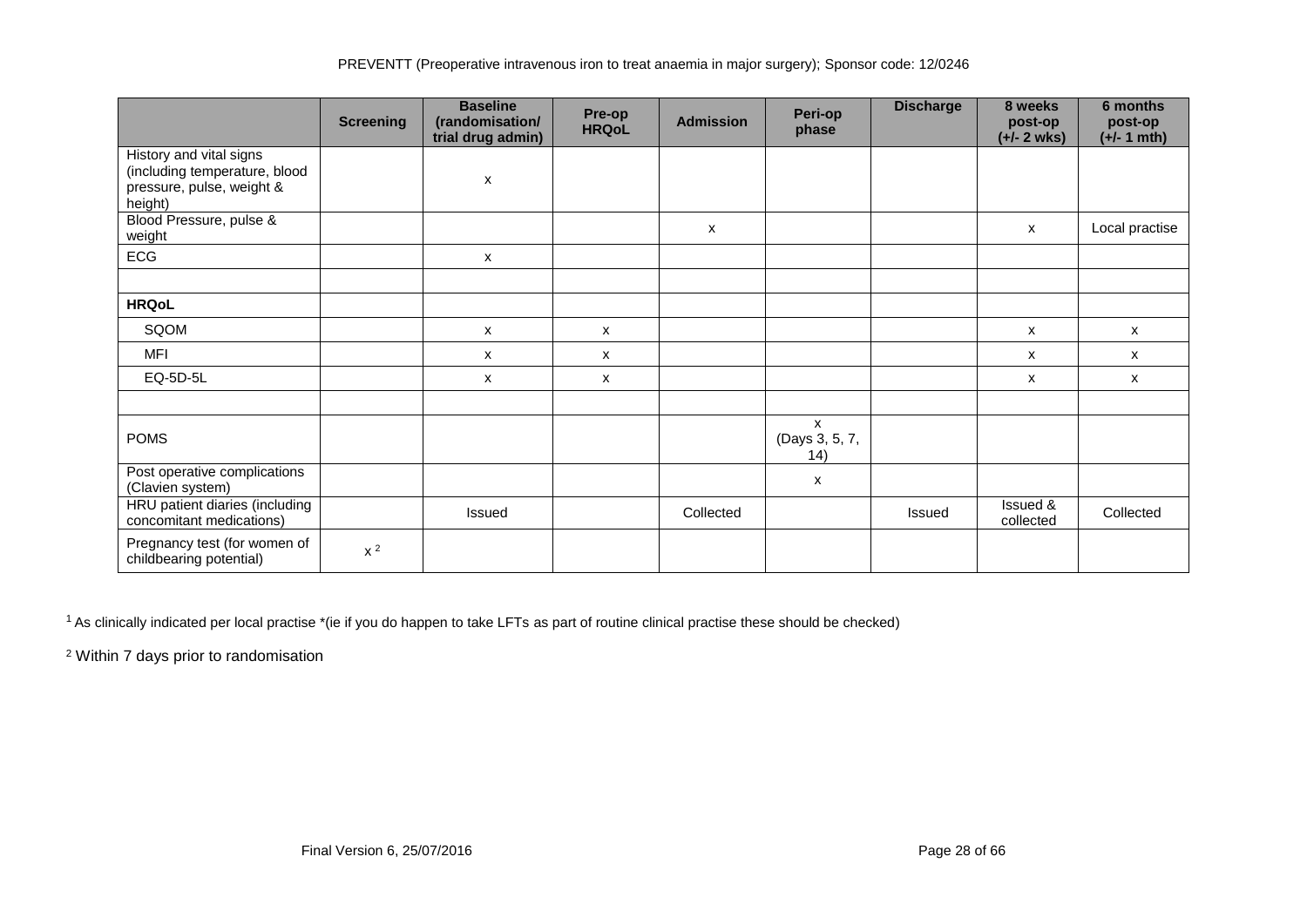#### <span id="page-28-0"></span>**8.9 Methods**

#### <span id="page-28-1"></span>*8.9.1 Laboratory procedures*

All tests as detailed above will be processed at the Local Laboratories: FBC, U&E, LFT, Iron Studies, B12, Folate, CRP, eGFR and TFT.

The following samples, as listed in the assessments, will be processed at the Central Laboratory: FBC, Iron studies, TSAT and TIBC (further details can be found in the blood sampling SOP). This way the site will remain blinded to any change in haemoglobin post randomisation.

### <span id="page-28-2"></span>**8.10 Definition of end of trial**

The end of the study is defined as the date that the last patient has completed his/her last study visit, or one year following randomisation of this last patient.

#### *Premature termination of the entire study*

The sponsor has the right to terminate the study at any time. Reasons which may require termination include the following:

- Recommendation from the DSMC.
- New toxicological or pharmacological findings or serious adverse events invalidate the earlier positive risk-benefit-assessment.
- The incidence and/or severity of adverse events in the study indicate a potential health hazard caused by treatment with the study medication.

### <span id="page-28-3"></span>**8.11 Withdrawal of participants**

A patient may decide to withdraw from the study at any time without prejudice to their future care.

A patient may withdraw from the follow-up visits or they may withdraw their consent for any data collected to be used. Patients will be encouraged to allow data and samples that have been collected before withdrawal to be used in the analyses. However, if consent to use data/samples is also withdrawn, then these will be discarded. Patients withdrawing from the study will continue to be followed-up by their local team.

Patients who do not end up receiving the IMP or the planned index operation will stay on the study and will be followed up as in line with this protocol, unless consent is withdrawn (refer to section 14.3.2).

If a patient's treatment was stopped before being fully given for any reason the patient will be followed up as in line with this protocol unless consent is withdrawn.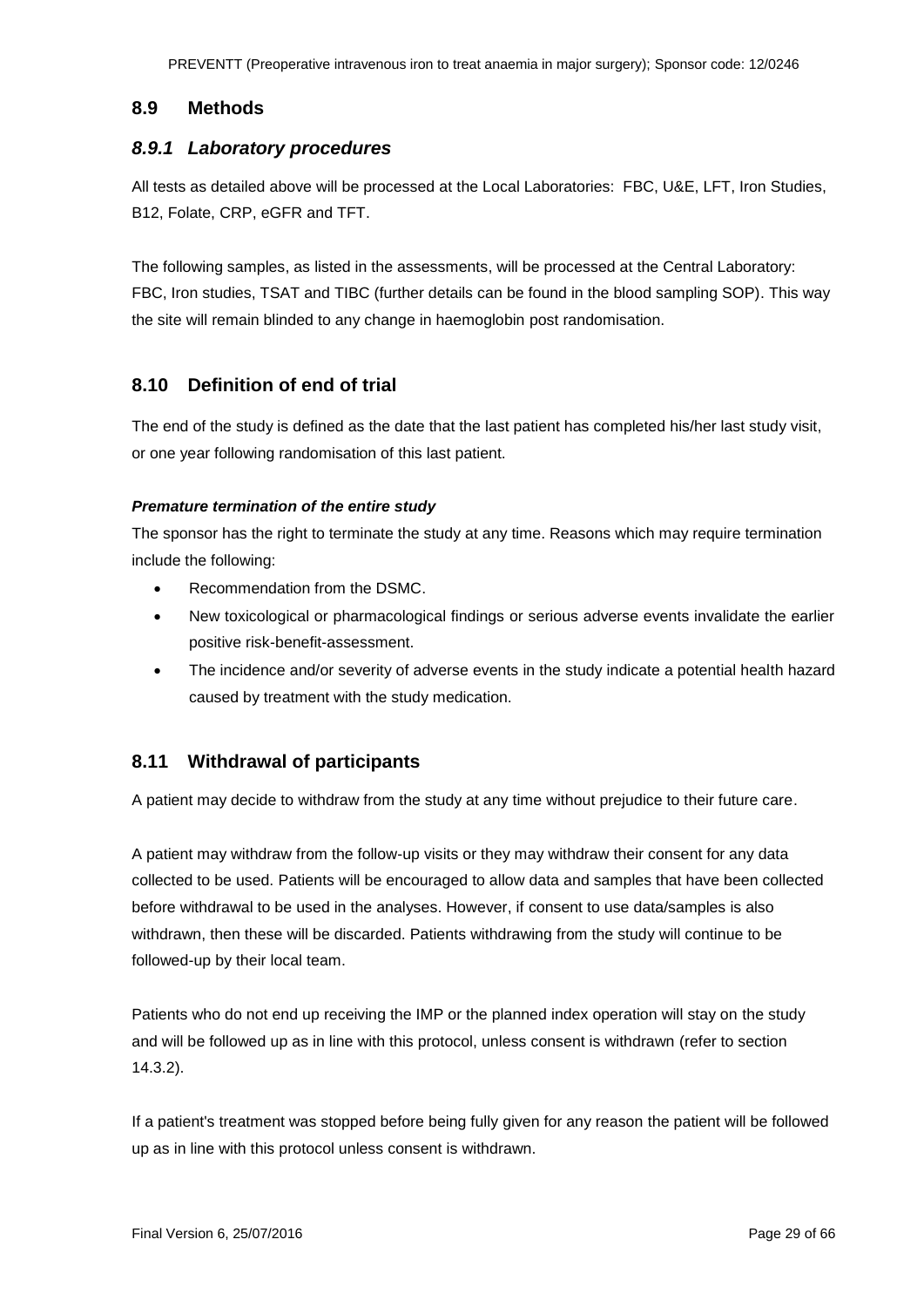The patient withdrawal will be recorded in the eCRF, including the reason for withdrawal if known.

Patients who withdraw from the trial will not be replaced, but their data will be included based on the intention-to treat principle (unless they withdraw consent for their data to be used). A 5% loss to follow-up has been allowed for.

### <span id="page-29-0"></span>**8.12 Clinical Methods**

The time schedule for the assessments and the time windows allowed are provided in the flow chart in section 2. The endpoints for statistical analysis are defined in section 14. The trial treatment should be administered as soon as possible after randomisation (preferably on the same day). All patients must be followed according to protocol, clinical status permitting, whether they receive their allocated trial treatment or not (unless the patient withdraws their consent for follow-up).

#### *Assessments*

Evaluation of efficacy is based on the following parameters

- Blood transfusion
- Change in haemoglobin
- Post Operative Morbidity Score (POMS)
- HRQoL questionnaires (EQ-5D-5L, MFI, and SQOM scores)

#### *Post-Operative Morbidity Survey (POMS)*

The POMS is an 18-item tool that addresses nine domains of morbidity relevant to the post-surgical patient: pulmonary, infection, renal, gastrointestinal, cardiovascular, neurological, wound complications, haematological and pain. For each domain either presence or absence of morbidity is recorded on the basis of precisely defined clinical criteria on days 3, 5, 7 and 14 after surgery (if the patient remains in hospital). See appendix B for details

#### *Health Related Quality of Life Questionnaires (HRQoL)*

#### *(i) Single Question Outcome Measure (SQOM)*

The single question outcome measure (SQOM) is scheduled to take place at baseline, pre-operatively, at eight weeks and six months after operation. See appendix A for details.

#### *(ii) Multidimensional Fatigue Inventory (MFI-20)*

The Multidimensional Fatigue Inventory is a self-report instrument. The current version contains 20 statements which cover different aspects of fatigue. The MFI-20 is scheduled to take place at baseline, pre-operatively, at eight weeks and six months after operation. See appendix C for details.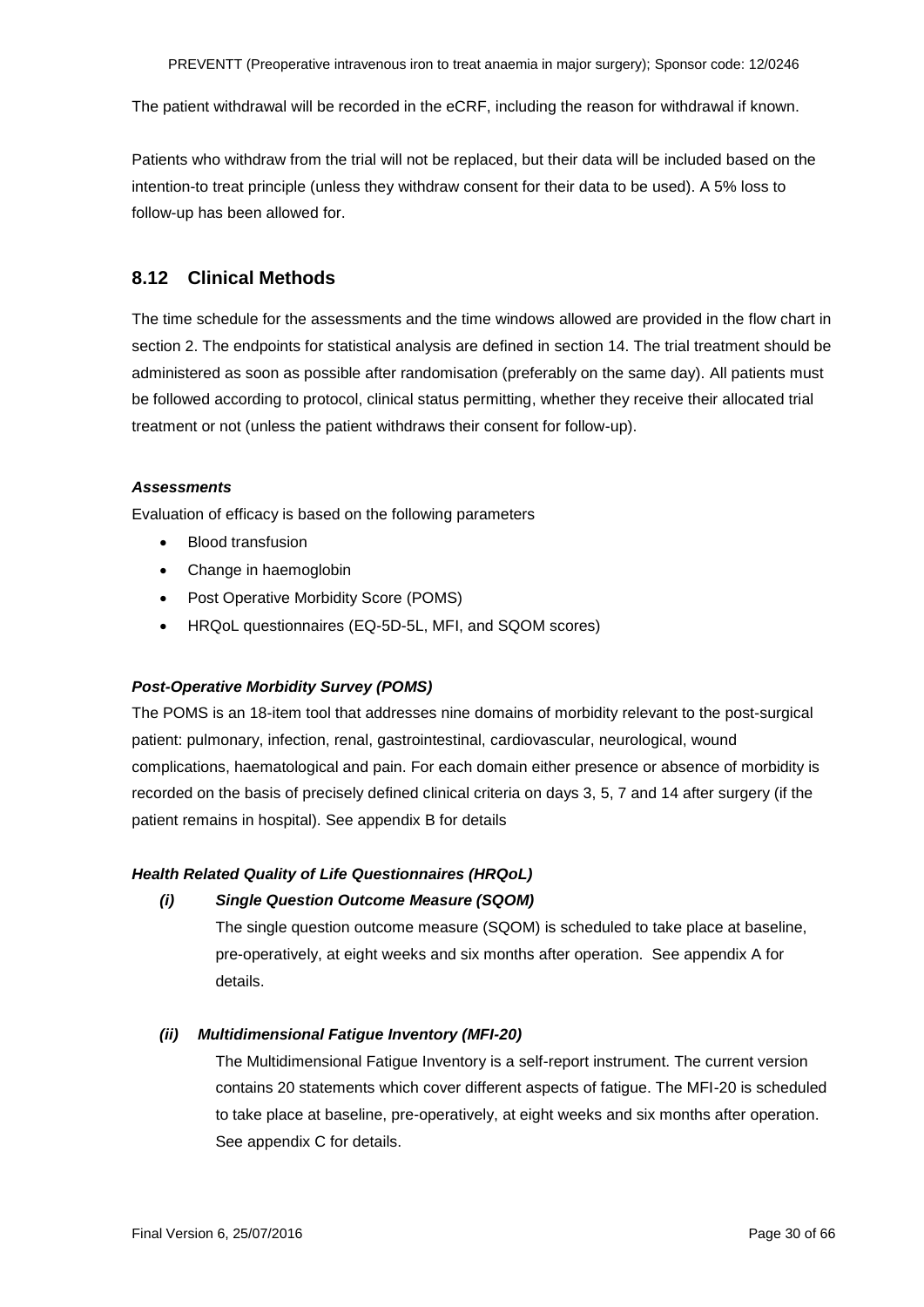*(iii) European Quality of Life – 5 Dimensions – 5 Levels (EQ-5D-5L)* The European Quality of Life – 5 Dimensions – 5 Levels questionnaire is a brief, utilitybased HRQoL instrument. It consists of a health descriptive system and a visual analogue scale (EQ-VAS) for respondents to self-classify and rate their health on the day of administration of the instrument. The EQ-5D-5L is scheduled to take place at baseline, pre-operatively, at eight weeks and six months after operation. See appendix D for details.

#### *Health Economics Assessments*

Data collected in the health related quality of life questionnaires (e.g. SQOM, MFI-20, EQ-5D-5L) will be considered as source data, i.e. additional source data verification will not be performed. These data will be handled as integral parts of the clinical trial.

#### *Health resource utilisation*

For all patients, resource utilisation in the study from baseline to end of their follow up will be documented prospectively using a mixture of CRF and patient diaries; the former will cover the period during which patients are admitted to hospital for their surgery; the latter will be completed by patients before and after their admission for surgery.

In the CRF we will collect data related to the treatment of anaemia or iron deficiency, related to the intake of study medication, and related to adverse events with a suspected relationship to the study drug. In addition we will collect data on length of stay in different settings (e.g. intensive care unit).

The patient diaries will cover three time periods: from study infusion until being admitted for surgery; from discharge from hospital after surgery until eight weeks post-surgery; and, from eight weeks postsurgery until six months post-surgery. Patients will be asked to record all types of health care use, irrespective of the underlying cause.

During each time period we will collect resource use data on hospital contacts, primary care and community care contacts, other NHS contacts, medications, and days off work. More specifically, we will collect the following information on hospital contacts:

- Inpatient stays
- Day cases
- Hospital clinic appointment not to have a scan
- Hospital clinic appointment to have a scan
- Accident and Emergency Department attendances

We will ask patients to record the dates of each contact and the hospital contacted.

We will collect the following information on primary care and community care contacts:

- GP visits at practice or health centre
- GP visits at home
- GP telephone contacts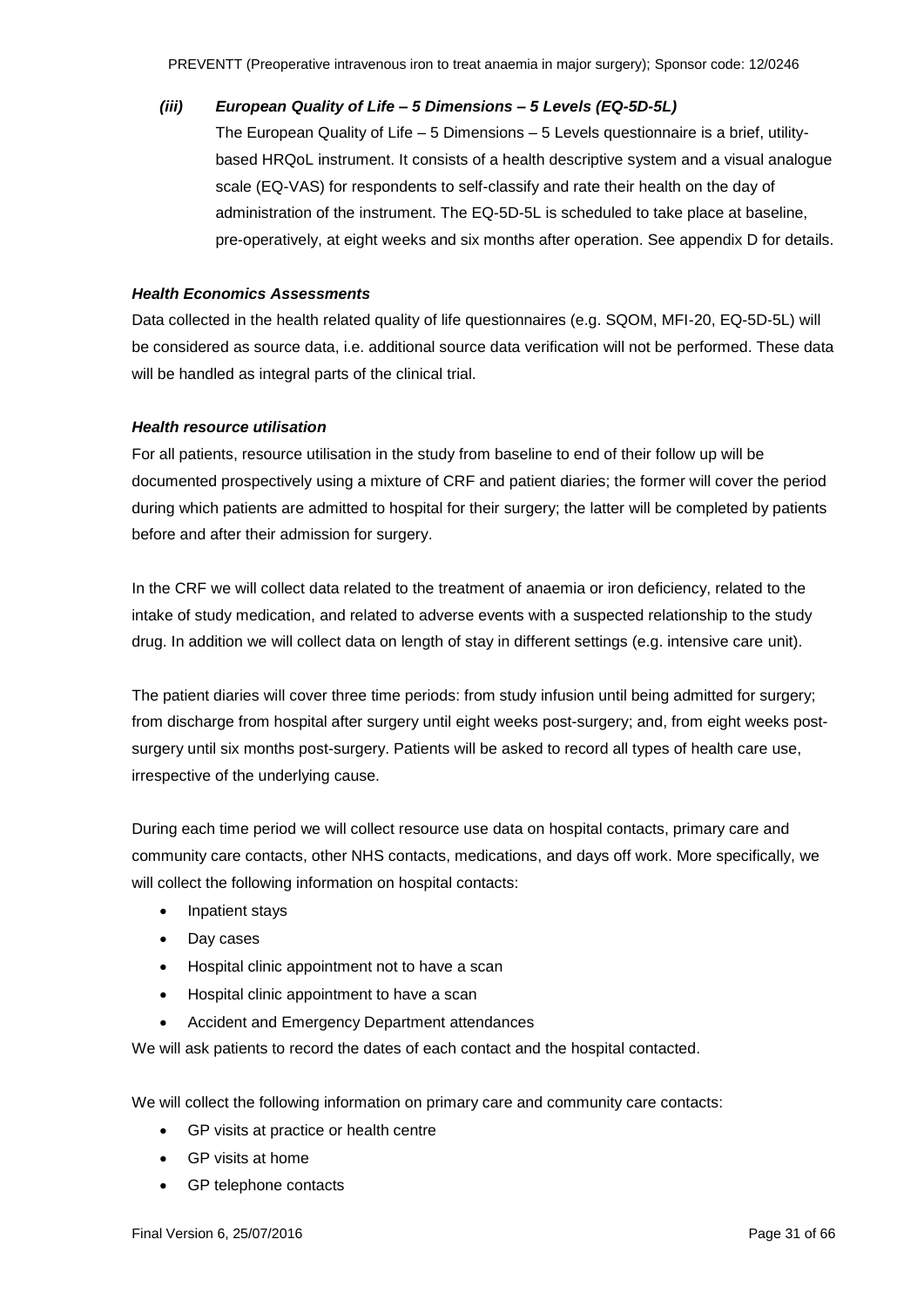PREVENTT (Preoperative intravenous iron to treat anaemia in major surgery); Sponsor code: 12/0246

- Nurse visits at practice or health centre
- Nurse visits at home
- Nurse telephone contacts

We will ask patients to record the dates of each contact.

We will ask patients to record other NHS contacts, listing the type of contact or the health care professional contacted, where the contact took place and the date of the contact.

We will ask patients to record the medications taken, including the name of the medication, the dosage taken each time, the number of doses taken each day, the number of days the medication is taken and whether the medication was prescribed by a doctor or nurse, or bought over the counter.

We will also ask patients to record:

- Whether or not they are working (in paid employment or self-employed)
- If they are working, how many days off work they have had to take due to their health.
- How many days friends and family have had to take off work as a result of the patient's health.

#### *Safety assessments*

Evaluation of safety is based on the following parameters

- Haemoglobin level change
- Duration of hospital stay and any readmission in the six month follow up period
- Any reaction or side effect from trial therapy
- Any reaction or side effect from whole blood or blood product, transfusion reaction
- **Mortality**
- e-GFR
- AEs: type, nature, incidence and outcome
- Vital signs (blood pressure, pulse rate and body weight)
- Physical examination
- Clinical laboratory panels (haematology, clinical chemistry, iron status, urinalysis)

#### *Hospitalisation and mortality*

The duration of hospital stay for the index operation will be documented in detail including preoperative, intensive care and post-operative length of stay. Any other hospitalisations, operations or rehabilitation admissions as well as deaths during the study will be documented in detail, including reasons, and dates. The duration of stays will also be documented in the CRF.

#### *Estimated glomerular filtration rate (e-GFR)*

The Modification of Diet in Renal Disease trial (MDRD) formula will be used to determine e-GFR e-GFR = 170 x  $[Pr]^{0.999}$  x  $[Age]^{0.176}$  x  $[0.762$  if patient is female] x  $[1.180$  if patient is black] x [BUN]-0.170 x [Alb]+0.318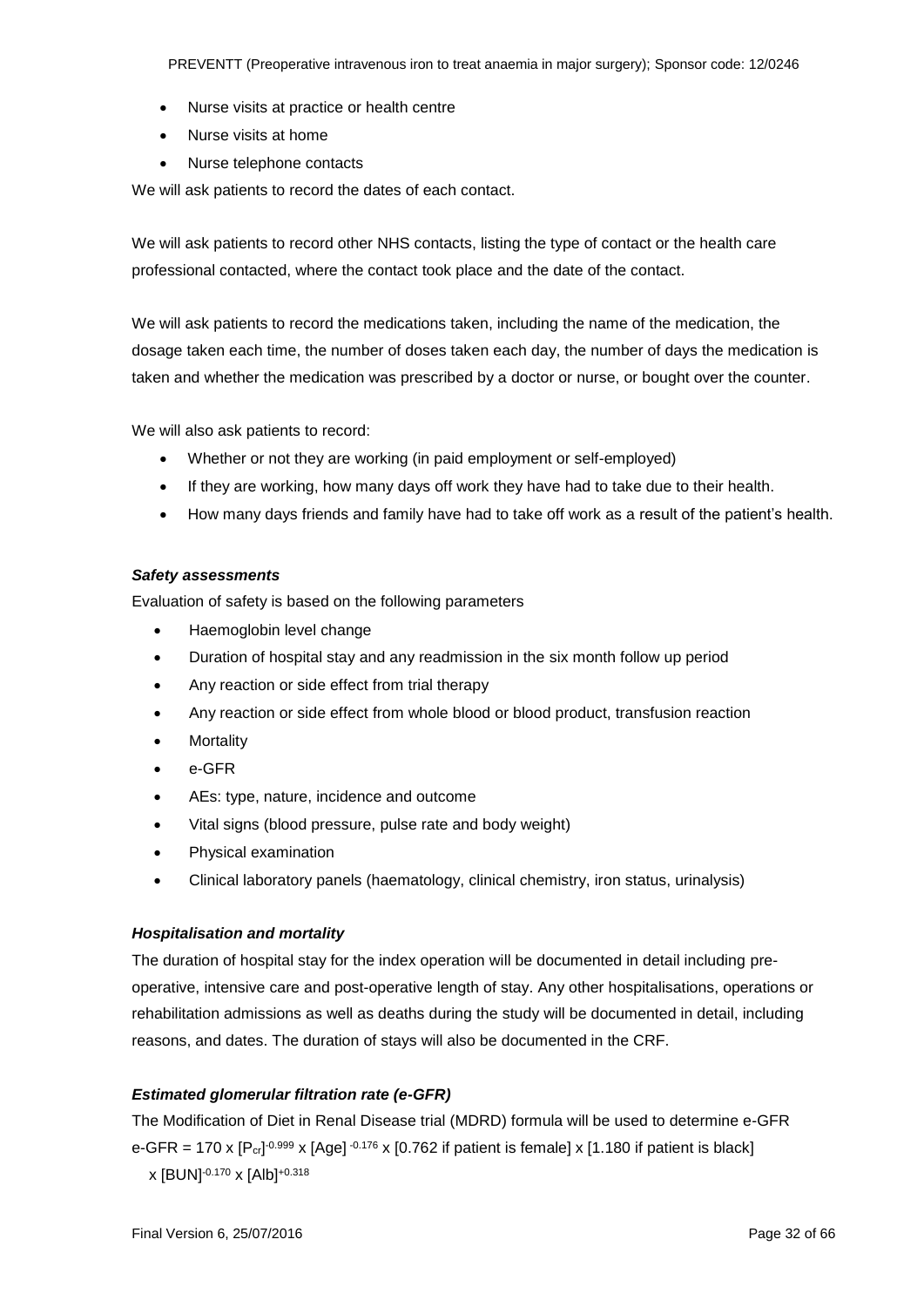Alb = serum albumin concentration ( $g/dL$ ); P<sub>cr</sub> = serum creatinine concentration (mg/dL); BUN = blood urea nitrogen concentration (mg/dL).

The e-GFR will be calculated by the local laboratory for each of the visits with clinical chemistry analyses.

#### *Laboratory measurements*

Haematological, clinical chemical and urinalysis parameters will be analysed at the local laboratory.

Blood for clinical chemistry and haematology does not have to be drawn under fasting conditions. Blood samples are to be handled and stored according to the instructions provided by the laboratory. A urine or serum pregnancy test (according to local practice) for females of childbearing potential will be performed on site, using validated standard methods, at screening.

Clinically relevant abnormalities detected by laboratory assessments are to be documented and followed up as adverse events. Definition of clinical relevance is up to the investigator's opinion.

#### *Vital signs and 12-lead ECG*

Vital signs include pulse rate, blood pressure and body weight at screening. Pulse rate and blood pressure must be measured with the patient in sitting position after at least 10 minutes of rest. The diastolic blood pressure must be read at the disappearance of sounds (Korotkoff phase V). If the disappearance of sound is not detectable, Korotkoff phase i.v. should be used for manual measurements; care must be taken not to miss a 'silent gap'.

Body weight must be measured in underwear or light clothing without shoes. The same calibrated scale must be used throughout the study.

The ECG should be recorded as a standard 12-lead as per hospital protocol.

### <span id="page-32-0"></span>**9 Name and description of all drugs used in the trial**

#### <span id="page-32-1"></span>**9.1 Treatment of subjects**

Investigational product/treatment *Active study medication*  Medication name: Ferinject<sup>®</sup> Active ingredient: Ferric carboxymaltose Dosage form: 50 mg iron/ml solution for injection/infusion. Appearance: Dark brown, non-transparent aqueous solution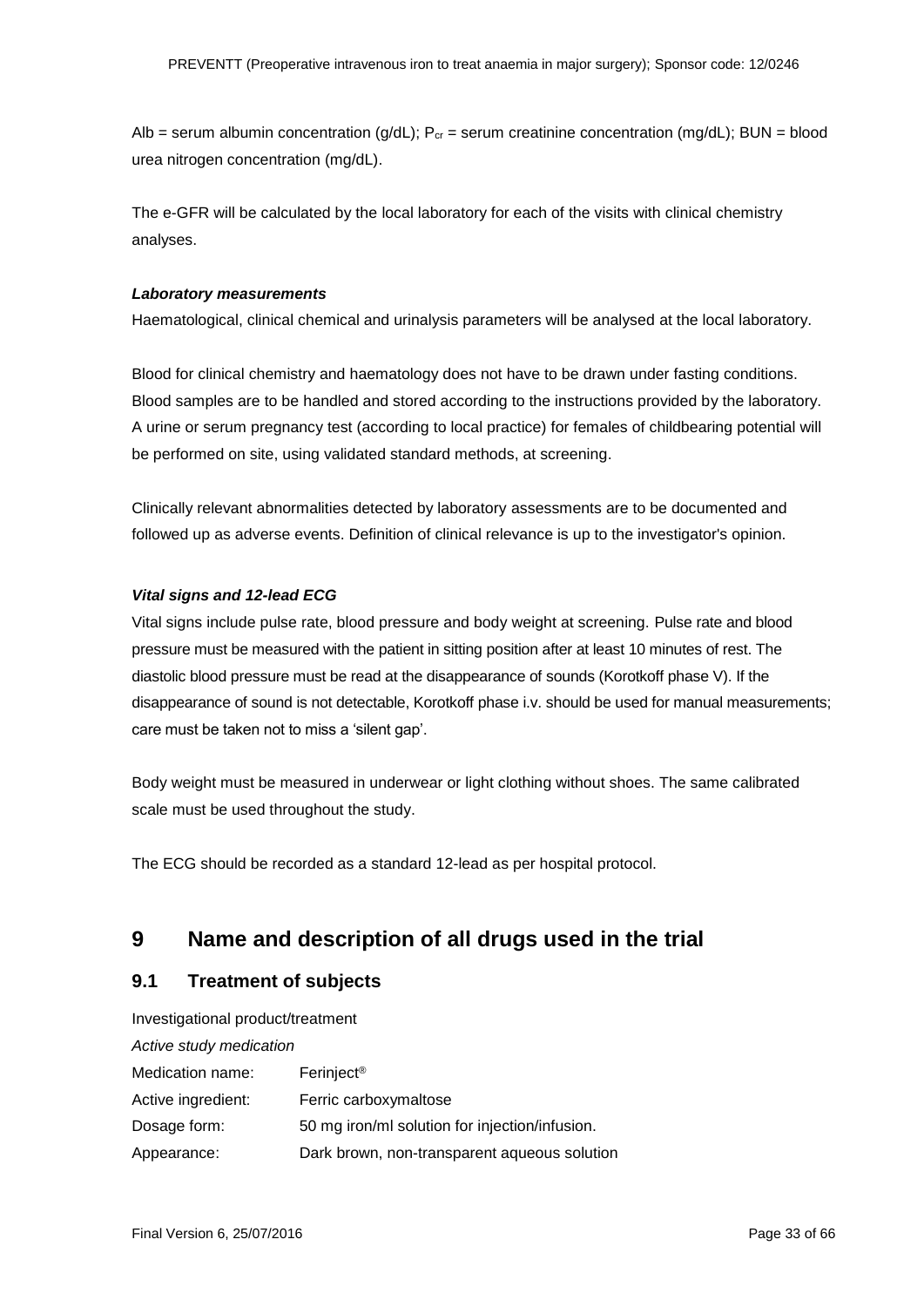| Excipients:         | Sodium hydroxide, hydrochloric acid and water for injection         |
|---------------------|---------------------------------------------------------------------|
| Strength/Packaging: | Each 2 ml vial contains 100 mg of iron as ferric carboxymaltose.    |
|                     | Each 10 ml vial contains 500 mg of iron as ferric carboxymaltose.   |
|                     | Each 20 ml vial contains 1,000 mg of iron as ferric carboxymaltose. |
| Manufacturer:       | Vifor Pharma UK Limited                                             |

| Placebo - medication in control group |
|---------------------------------------|
|---------------------------------------|

| Medication name:    | NaCl (normal saline)                                     |
|---------------------|----------------------------------------------------------|
| Trade name:         | NaCl                                                     |
| Active ingredient:  | NaCl (normal saline)                                     |
| Dosage form:        | 0.9% w/v NaCl as sterile solution in water for injection |
| Excipients:         | Water                                                    |
| Strength/Packaging: | 100 ml container with 100 ml normal saline               |
| Manufacturer:       | As per local hospital supplier                           |

### <span id="page-33-0"></span>**9.2 Concomitant medication**

All medications being continued by a patient on enrolment and all medications given in addition to the study medication during the study are regarded as concomitant medications and will be documented by the patients in the patient diaries (these details will be transcribed into the eCRF), and in the patient's medical records. All changes to concomitant medication taken from enrolment until completion of the study will also be recorded (including changes in dose, change in formulation, starting or stopping medication).

If required, oral iron therapy should not be started for at least 5 days after an injection of Ferinject®.

Immunosuppressive therapy for organ transplant or renal dialysis are not allowed prior to the study. The same applies to erythropoietin and i.v. iron therapy, and patients taking these should be excluded from the study. However, should a patient receive these therapies or require Chemotherapy or Radiotherapy post IMP administration a gap of 24 hours is recommended, the PREVENTT trial office at UCL should be notified, and the patient will remain in the trial and followed up as per protocol.

## <span id="page-33-1"></span>**10 Investigational Medicinal Product**

### <span id="page-33-2"></span>**10.1 Name and description of investigational medicinal product(s)**

See section 9.1 for details.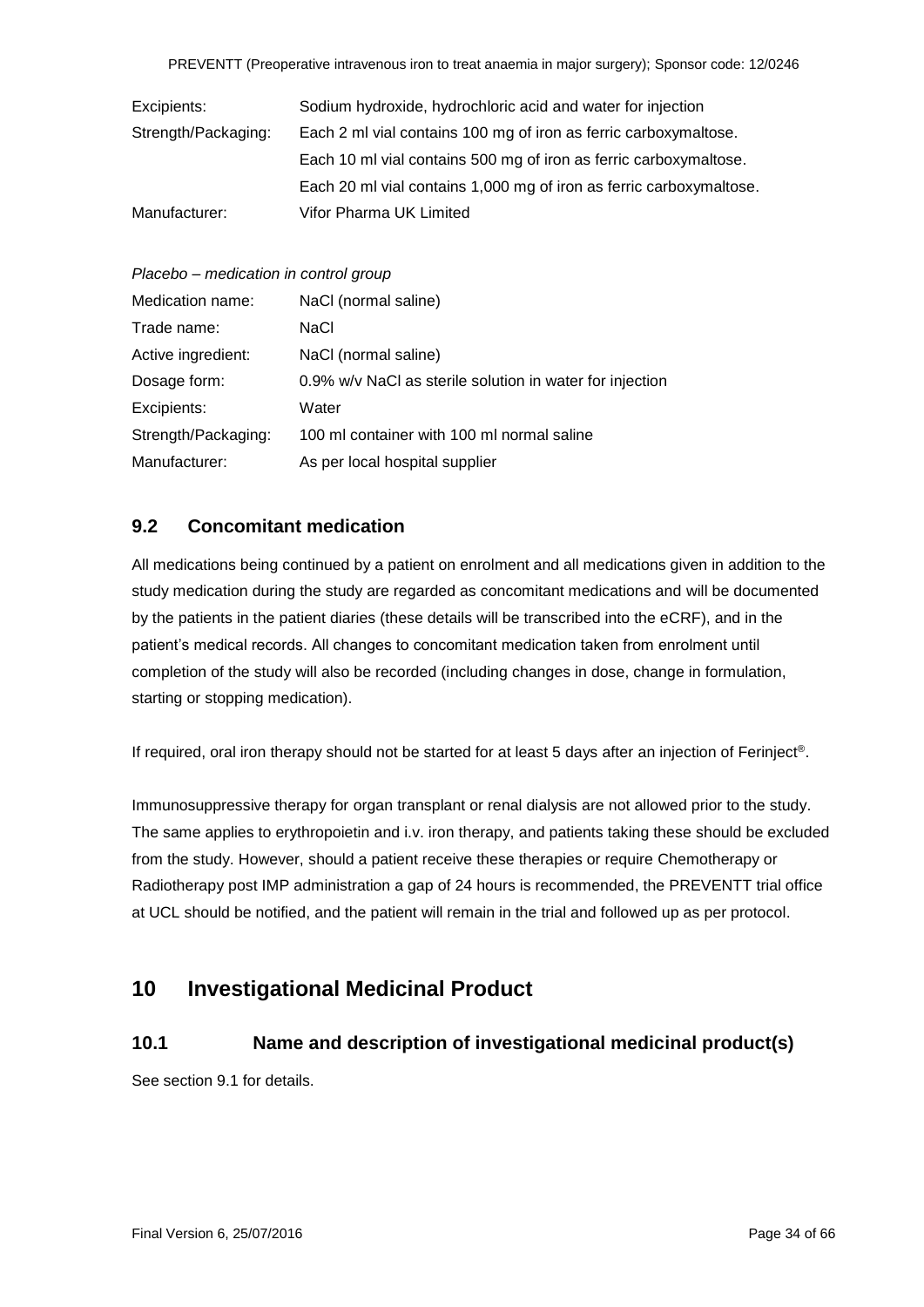#### <span id="page-34-0"></span>**10.2 Summary of known and potential risks and benefits**

The side effects of the investigational medicinal product (ferric carboxymaltose) are minimal: the common side effects (>=1/100, <1/10) are headache, dizziness, hypertension, nausea, alanine aminotransferase increased, hypophosphataemia and injection site reactions, as detailed in the summary of product characteristics: http://beta.medicines.org.uk/emc/, then search for Ferinject®. Please see the Safety Reporting SOP for the full list of side effects.

The SmPC for ferric caryboxymaltose states that in patients with liver dysfunction, parenteral iron should only be administered after careful risk/benefit assessment. For patients who have no history of liver dysfunction the SmPC does not require patients to have prior to administration of IV iron therapy. It is therefore not always routine clinical practice for patients to have LFT's taken prior to giving IV iron therapy.

Therefore in PREVENTT patients who have no past history or concurrent liver disease where LFTs are not taken as part of routine clinical care, there is no need to undertake LFTs to screen for inclusion into the trial. For patients who have a clinical need as determined by the local hospital protocol, the patient's LFTs should still be checked to ensure these are not three times the upper limit of normal as part of the screening process.

## <span id="page-34-1"></span>**10.3 Description and justification of route of administration and dosage**

The intervention patients will receive is an i.v. infusion, this will be shielded from vision (light protection bags) and administered through black tubing. Each injection will have a volume of 100ml N/saline with 1000mg iron. Placebo patients will receive an i.v. infusion, performed with the same method of blinding as described. Each injection will have a volume of 100ml N/saline.

Please see section 3.1 for reasons why intravenous iron and not oral iron is being used for this trial.

### <span id="page-34-2"></span>**10.4 Dosages, dosage modifications and method of administration**

The PREVENTT trial is comparing a one off infusion of intravenous iron with placebo.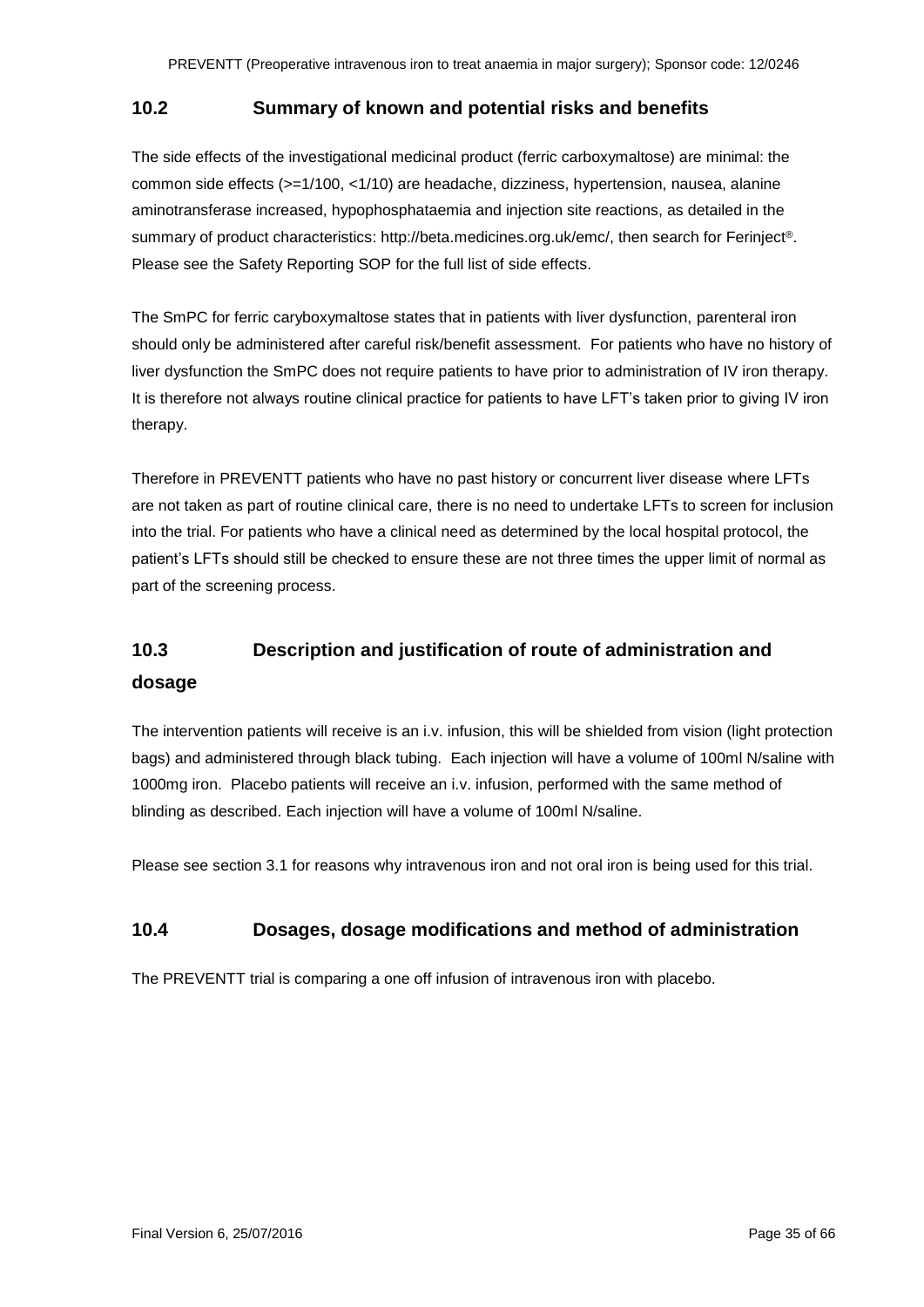#### *Ferinject® group:*

For all patients the total iron dose will be 1000mg as a one off infusion in 100ml n/saline administered over a minimum of 15 minutes.

#### *Placebo group:*

Placebo patients will receive the same volume of normal saline without the trial drug; 100ml n/saline administered over a minimum of 15 minutes.

#### <span id="page-35-0"></span>**10.5 Preparation and labelling of Investigational Medicinal Product**

Packaging and labelling for study medication will be performed according to Good Manufacturing Practice (GMP) and Good Clinical Practice (GCP) guidelines. The study medication will be labelled in accordance with local study site regulations for investigational agents and with the provision contained in the Medicine Act 1968 (as current). The local pharmacy will be responsible for sourcing the trial products; the unblinded authorised person will be responsible for the preparation of the trial products and to maintain accountability in a blinded fashion as described in section 8.4. In instances however, where the reconstitution of the trial IMP occurs at a distant location to administration (for example at pharmacy) the prepared IMP will be labelled with the approved template provided by the sponsor.

No trial specific labelling will be used because the drug will be taken from general commercial stock for use in the trial and will not be segregated as clinical trial supply before use. Ferric carboxymaltose (Ferinject®) is a marketed product and the trial will be using it broadly within its authorisation. There will be a blinded trial specific prescription form to be completed and signed by the Investigator. The unblinded staff (as delegated by local principal investigator) will complete with the concealed treatment allocation and collect the IMP ready for preparation and administration.

#### <span id="page-35-1"></span>**10.6 Drug accountability**

A drug inventory/dispensing record will be maintained and updated by the authorised unblinded personnel for all drugs provided and dispensed at each study site. At the end of the study, one copy of the drug inventory/dispensing record should be sent to the sponsor, one kept in the central study file and one in the site files. An unblinded person at each study site is responsible for all drug supplies. Written documentation is mandatory.

The unblinded persons at the sites will keep adequate records of the receipt, preparation, administration and return or destruction of the study medication. They will conceal the accountability forms to blinded personnel. All data regarding the study medication must be recorded on the relevant forms provided by the sponsor. Any unused materials will be returned to site pharmacy and destroyed locally in line with site pharmacy procedures. A record of this destruction will be kept to document that return and destruction of materials is conducted by the unblinded persons at site.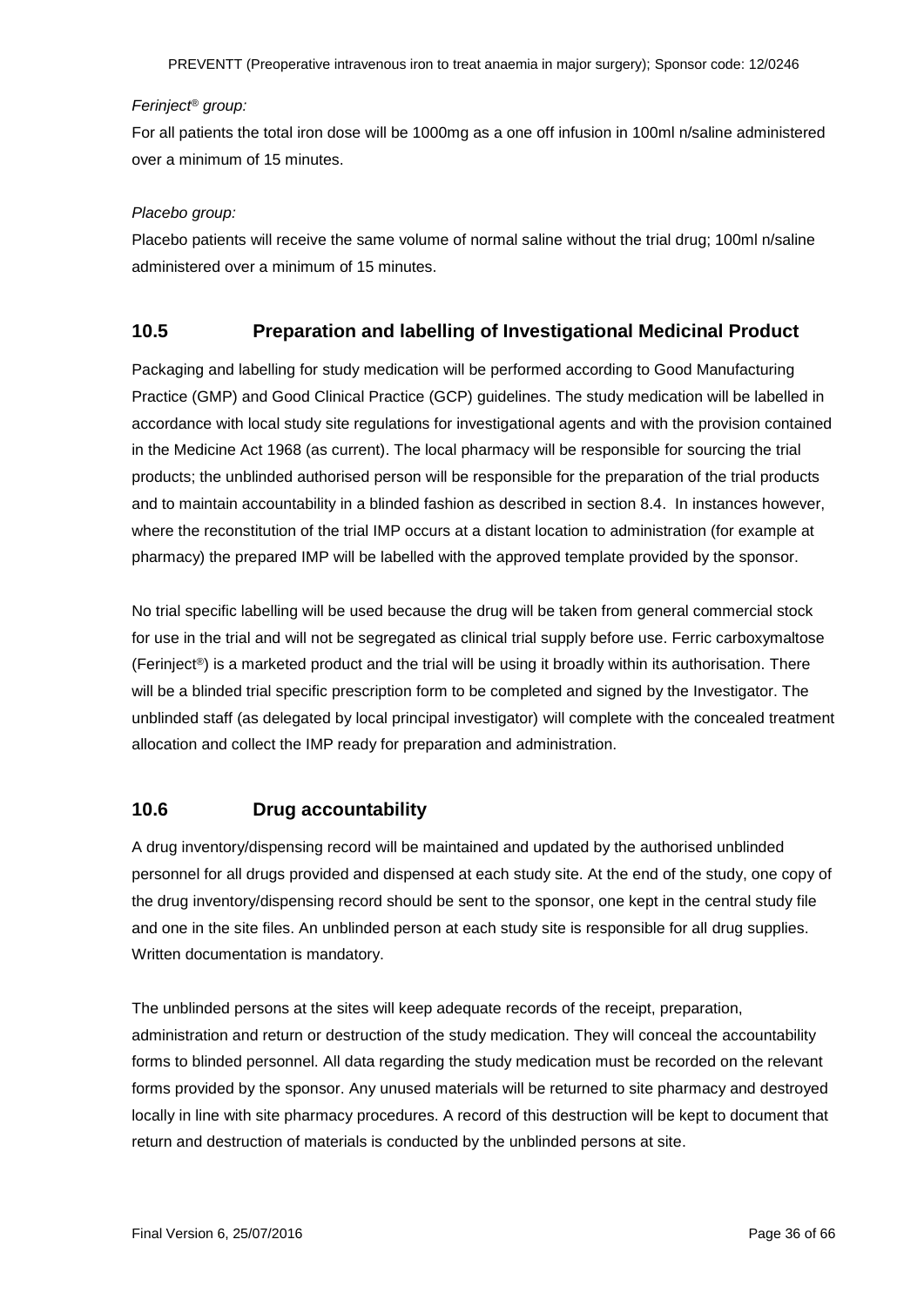### <span id="page-36-0"></span>**10.7 Source of IMPs including placebo**

The IMP and the placebo will be sourced from routine hospital stock and their handling, management and storage will be subject to standard procedures of the pharmacy.

### <span id="page-36-1"></span>**10.8 Post-trial IMP arrangements**

There will be no post-trial IMP arrangements as the treatment is a single dose. Therefore after the trial standard care will resume.

## <span id="page-36-2"></span>**11 Recording and reporting of adverse events and reactions**

### <span id="page-36-3"></span>**11.1 Definitions**

| <b>Term</b>                                     | <b>Definition</b>                                                                                                                                                                                                                                                   |
|-------------------------------------------------|---------------------------------------------------------------------------------------------------------------------------------------------------------------------------------------------------------------------------------------------------------------------|
| Adverse Event (AE)                              | Any untoward medical occurrence in a patient or clinical trial<br>subject administered a medicinal product and which does not<br>necessarily have a causal relationship with this treatment.                                                                        |
| Adverse Reaction (AR)                           | Any untoward and unintended response in a subject to an<br>investigational medicinal product which is related to any dose<br>administered to that subject.<br>This includes medication errors, uses outside of protocol                                             |
|                                                 | (including misuse and abuse of product)                                                                                                                                                                                                                             |
| Serious adverse event<br>(SAE), serious adverse | Any adverse event, adverse reaction or unexpected adverse<br>reaction, respectively, that:                                                                                                                                                                          |
| reaction (SAR) or<br>unexpected serious adverse | results in death<br>$\bullet$                                                                                                                                                                                                                                       |
| reaction **                                     | is life-threatening<br>٠                                                                                                                                                                                                                                            |
|                                                 | requires hospitalisation or prolongation of existing<br>$\bullet$<br>hospitalisation                                                                                                                                                                                |
|                                                 | results in persistent or significant disability or incapacity,<br>$\bullet$<br>or                                                                                                                                                                                   |
|                                                 | consists of a congenital anomaly or birth defect<br>$\bullet$                                                                                                                                                                                                       |
| <b>Important Medical Event</b>                  | These events may jeopardise the subject or may require an<br>intervention<br>οf<br>the<br>to<br>prevent<br>one<br>above<br>characteristics/consequences. Such events should also be<br>considered 'serious'.                                                        |
| Unexpected adverse reaction                     | An adverse reaction the nature and severity of which is not<br>consistent with the information about the medicinal product set<br>out:                                                                                                                              |
|                                                 | (a) in the case of a product with a marketing authorisation, in<br>the summary of product characteristics for that product,<br>(b) in the case of any other investigational medicinal product,<br>in the investigator's brochure relating to the trial in question. |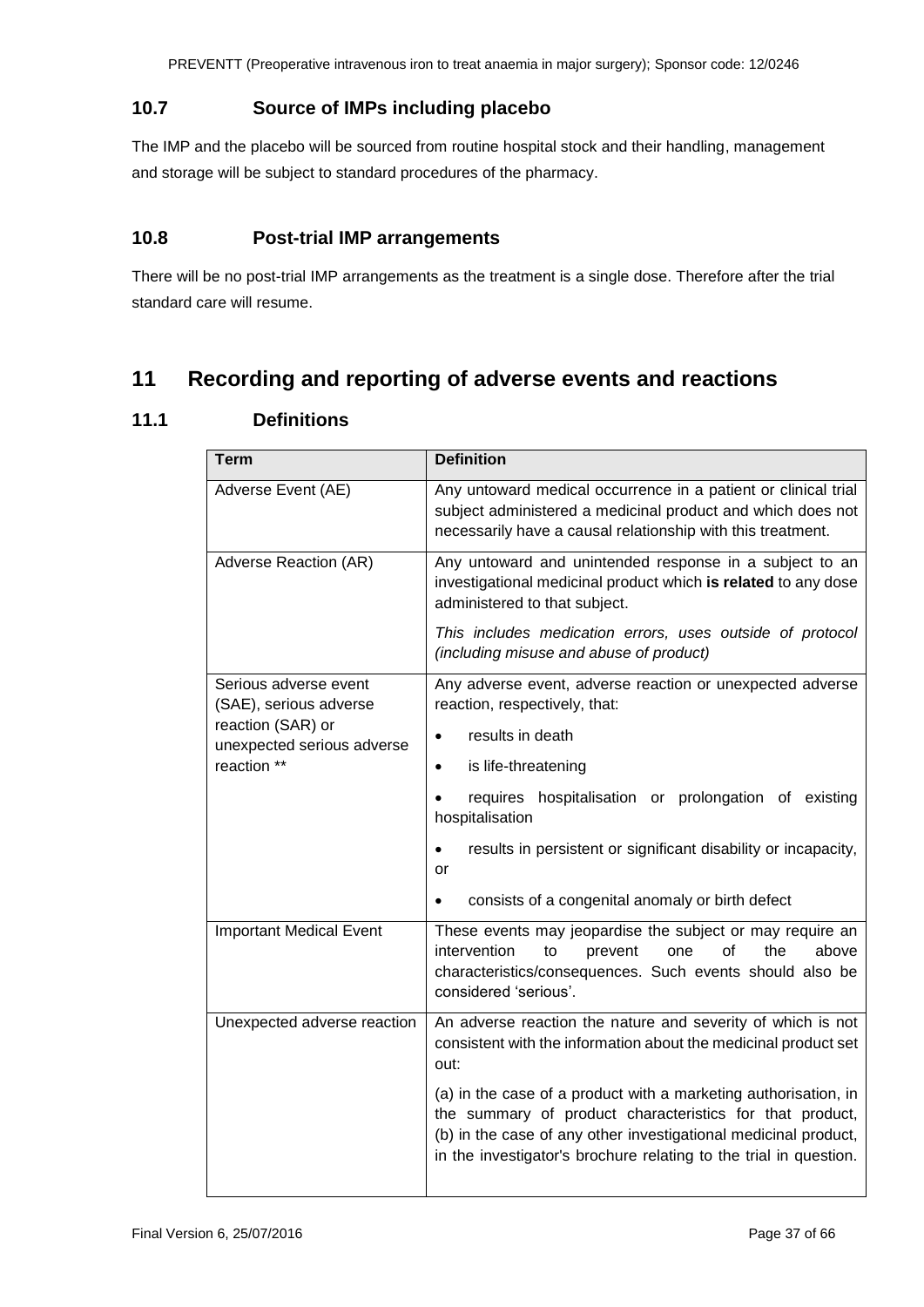| <b>SUSAR</b> | Suspected Unexpected Serious Adverse Reaction |
|--------------|-----------------------------------------------|

\*\* Medical judgement should be exercised in deciding whether an AE/AR is serious in other situations. Important AE/ARs that are not immediately life-threatening or do not result in death or hospitalisation but may jeopardise the subject or may require intervention to prevent one of the other outcomes listed in the definition above, should also be considered serious.

### <span id="page-37-0"></span>**11.2 Recording adverse events**

All adverse events (AEs) will be recorded in the medical records following consent. Any AEs which occur within 30 days of the trial treatment will be noted in the CRF, recorded onto an AE form and reported to the LSHTM CTU.

If the investigator suspects that the subjects' disease has progressed faster due to the administration of ferric carboxymaltose, then he will record and report this as an unexpected adverse event.

Clinically significant abnormalities in the results of objective tests (e.g. laboratory variables, Xray, ECG) will also be recorded as adverse events, and if are not expected as part of disease or IMP, these will be recorded as unexpected.

All adverse events will be recorded with clinical symptoms and accompanied with a simple, brief description of the event, including dates as appropriate.

### <span id="page-37-1"></span>**11.3 Assessments of Adverse Events**

Each adverse event will be assessed for the following criteria:

### <span id="page-37-2"></span>*11.3.1 Causality*

The assessment of relationship of adverse events to the administration of ferric carboxymaltose is a clinical decision based on all available information at the time of the completion of the case report form.

The assignment of the causality should be made by the investigator responsible for the care of the participant using the definitions in the table below. In the case of discrepant views on causality between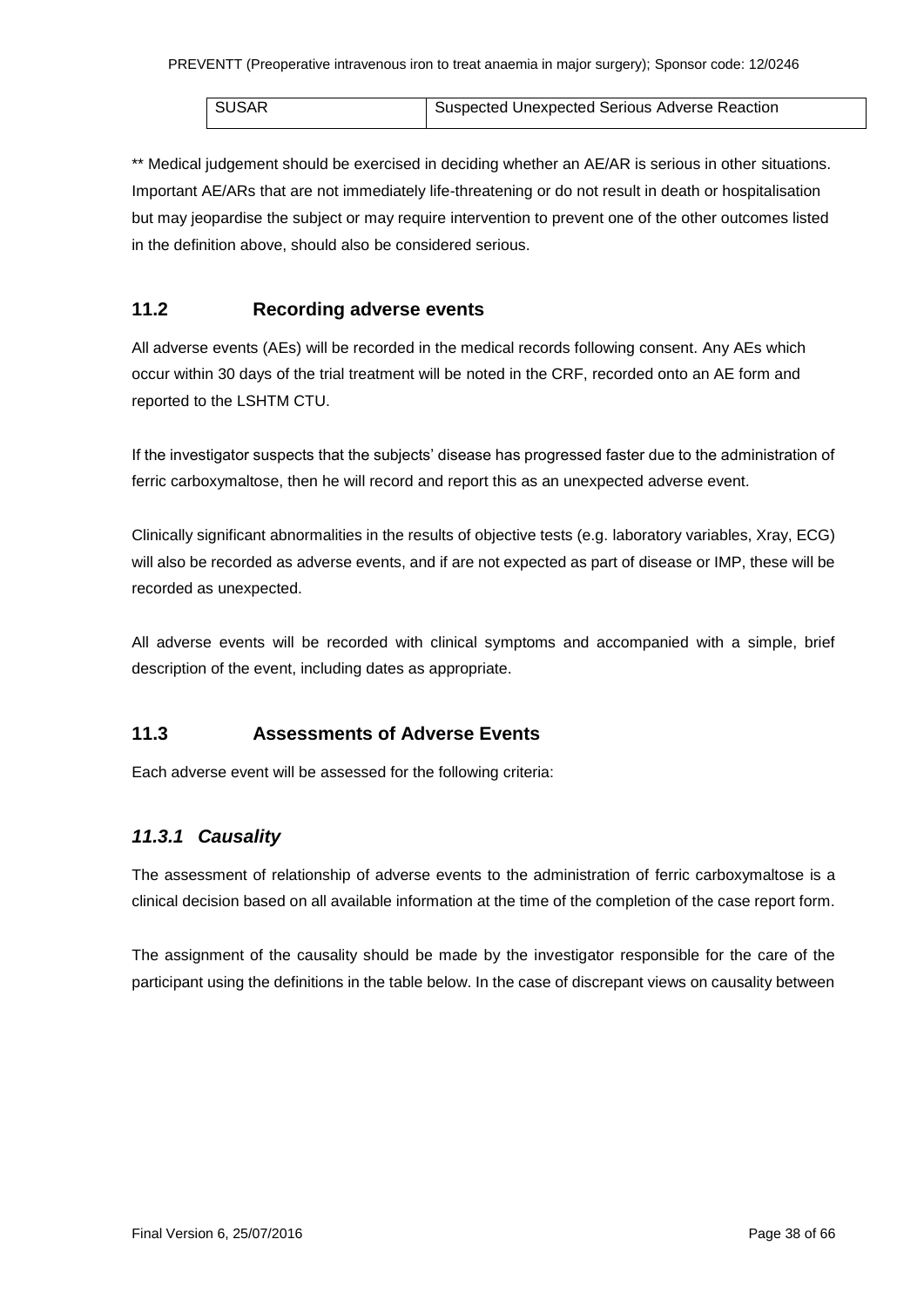the local investigator and others, all parties will discuss the case to achieve a consensus opinion. In the event that no agreement is made, the MHRA will be informed of both points of view.

| Category      | <b>Definition</b>                                                                                                                                                                                                                                                                                                       |
|---------------|-------------------------------------------------------------------------------------------------------------------------------------------------------------------------------------------------------------------------------------------------------------------------------------------------------------------------|
| Suspected     | There is at least some evidence to suggest a causal relationship (e.g.<br>the event occurred within a reasonable time after administration of the<br>trial medication).                                                                                                                                                 |
| Not suspected | There is little or no evidence to suggest there is a causal relationship<br>(e.g. the event did not occur within a reasonable time after<br>administration of the trial medication). There is another reasonable<br>explanation for the event (e.g. the patient's clinical condition, other<br>concomitant treatments). |

### <span id="page-38-0"></span>*11.3.2 Expectedness*

| Category   | Definition                                                                                                                                                         |
|------------|--------------------------------------------------------------------------------------------------------------------------------------------------------------------|
| Expected   | An adverse event that is classed in nature as serious and which is<br>consistent with the information about ferric carboxymaltose listed in the<br><b>SmPC</b>     |
| Unexpected | An adverse event that is classed in nature as serious and which is not<br>consistent with the information about ferric carboxymaltose listed in the<br><b>SmPC</b> |

The reference document to be used to assess expectedness against the IMP is the SmPC (Summary of Product Characteristics) which can be found at [http://beta.medicines.org.uk/emc/,](http://beta.medicines.org.uk/emc/) then search for Ferinject®. The protocol will be used as the reference document to assess disease related and/or procedural expected events.

### <span id="page-38-1"></span>*11.3.3 Seriousness*

Seriousness as defined for an SAF in section 11.1.

Collection, recording and reporting of adverse events (including serious and non-serious events and reactions) to LSHTM CTU will be completed according to the Safety Reporting SOP.

### <span id="page-38-2"></span>**11.4 Procedures for recording and reporting Serious Adverse Events**

All serious adverse events will be recorded in the hospital notes, noted in the CRF, and recorded in the LSHTM CTU's AE form. The AE's will be reported to the sponsor at least once per year.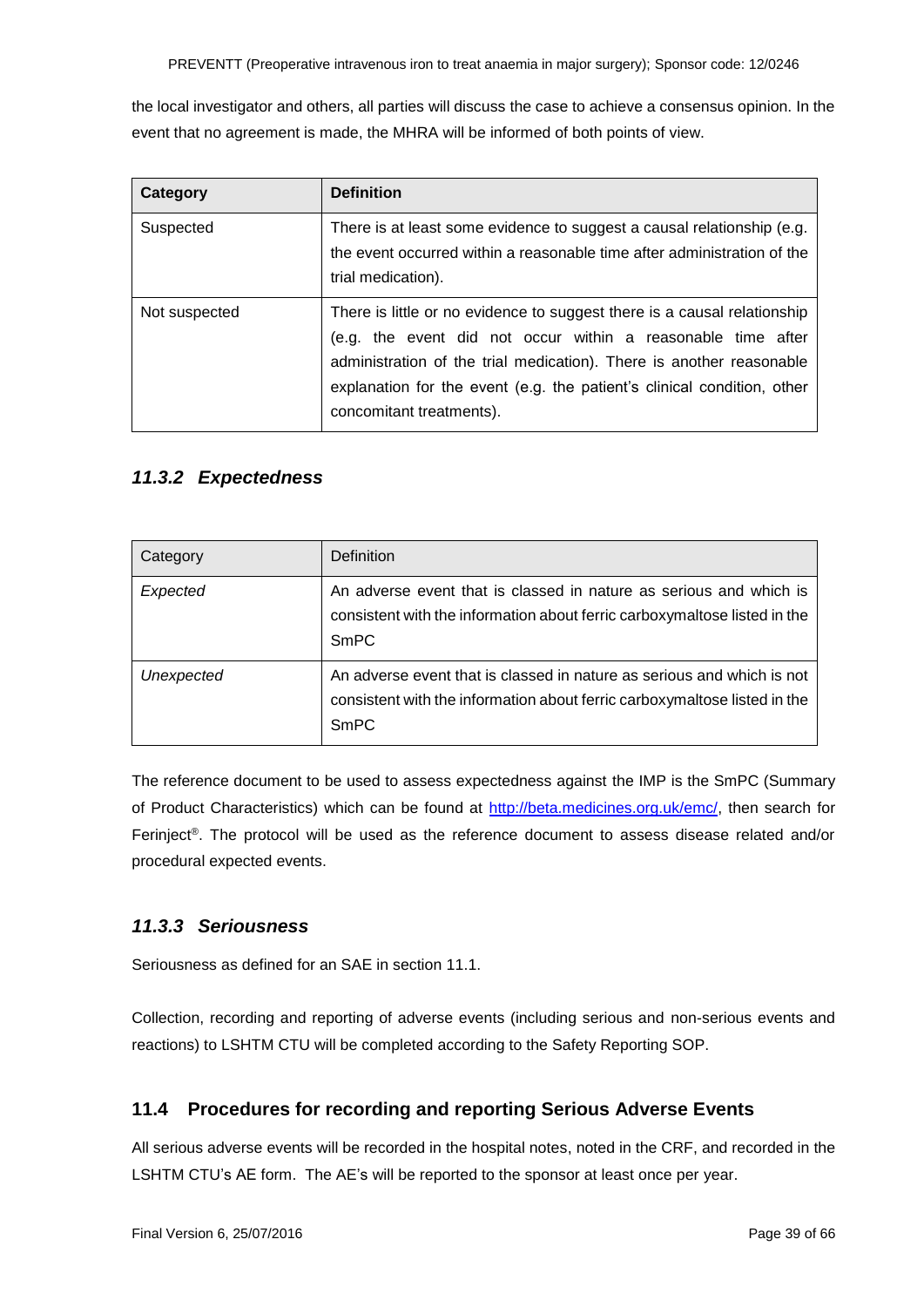The responsible investigator will complete the serious adverse event form and the form will be faxed to LSHTM CTU on 020 7927 2189, or entered into the online AE database, **within 24 hours** of his/her becoming aware of the event. The responsible investigator will respond to any SAE queries raised by LSHTM CTU as soon as possible.

All serious adverse events (SAEs) will be reportable to the LSHTM CTU (as delegated by the sponsor) up to 30 days post the trial treatment.

LSHTM CTU will notify the sponsor immediately (within 24 hours) of all SUSARs which are reported.

#### <span id="page-39-0"></span>*11.4.1 Notification of deaths*

All deaths will be reported to LSHTM CTU (who will then inform the sponsor) irrespective of whether the death is related to disease progression, the trial treatment, or an unrelated event.

### <span id="page-39-1"></span>*11.4.2 Reporting SUSARs*

The LSHTM CTU will notify the main REC and MHRA of all SUSARs. SUSARs that are fatal or lifethreatening must be notified to the MHRA and REC within 7 days after the LSHTM CTU has learned of them. Other SUSARs must be reported to the REC and MHRA within 15 days after the LSHTM CTU has learned of them.

Any SUSAR related to the IMP will need to be reported to the LSHTM CTU irrespective of how long after IMP administration the reaction has occurred (the CTU will forward all such reports to the sponsor).

In the event of a SUSAR the LSHTM CTU will be unblinded to the trial treatment the patient is receiving, as they are responsible for reporting SUSARs to the MHRA and ethics.

If the patient was receiving the active IMP then the unblinded SUSAR report will be submitted to ethics, and to the MHRA (via the eSUSAR website). The blinded SUSAR report will be forwarded to the CI and the local investigators.

Please see section 8.4 for further details of unblinding.

#### <span id="page-39-2"></span>*11.4.3 Development Safety Update Reports*

The sponsor will provide the main REC and the MHRA with Development Safety Update Reports (DSUR) which will be written in conjunction with the chief investigator, LSHTM CTU and the Sponsor's office. The report will be submitted within 60 days of the Developmental International Birth Date  $(11<sup>th</sup>)$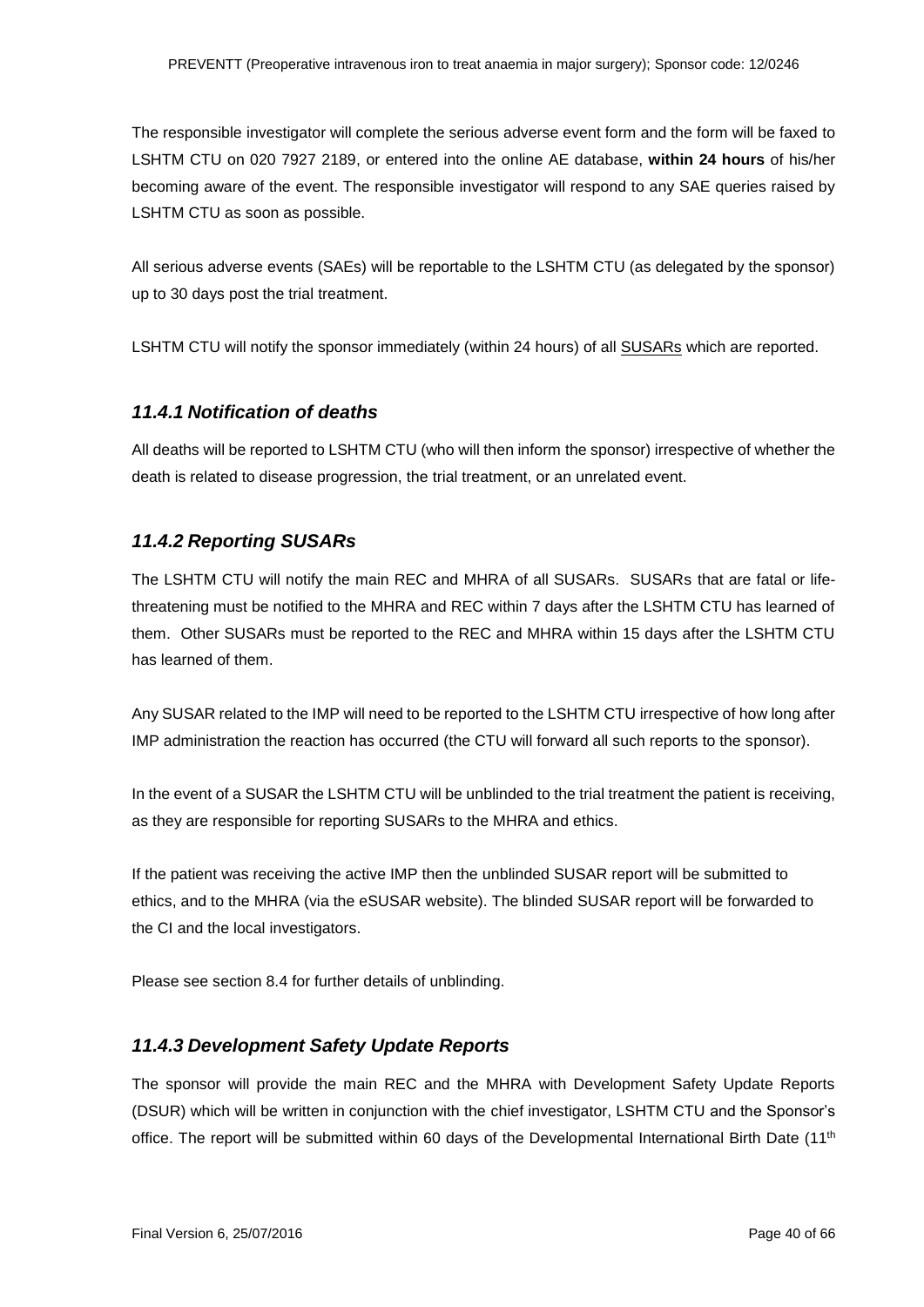October) of the trial each year until the trial is declared ended. This will be done in accordance with the Safety Reporting SOP.

#### <span id="page-40-0"></span>*11.4.4 Annual progress reports*

An annual progress report (APR) will be submitted to the REC within 30 days of the anniversary date on which the favourable opinion was given (5<sup>th</sup> November), and annually until the trial is declared ended. The chief investigator in collaboration with LSHTM CTU will prepare the APR.

### <span id="page-40-1"></span>*11.4.5 Pregnancy*

Should a study participant become pregnant whilst undertaking the PREVENTT Trial, or aid in the conception of a child (i.e. fathering a child) whilst they are participating in the trial, the pregnancy and resulting child will be followed up for a period of no less than 18 months to verify whether a congenital anomaly or birth defect is present. See the Safety Reporting SOP for details.

#### <span id="page-40-2"></span>*11.4.6 Overdose*

If a treatment overdose occurs (for example a prescribing error > 1000mg of Iron Carboxymaltose) this will be treated as a protocol violation and reported to LSHTM CTU by the unblinded staff. Treatment, if necessary, would be at the discretion of the treating physician. The LSHTM CTU would then inform the sponsor of any suspected overdoses, which would be an observation by the unblinded staff allocated to administer the treatment.

If an overdose results in a serious adverse event (SAE) then the overdose will need to be fully described on the SAE form.

Any patient who receives an overdose will not be withdrawn from the trial (unless they specifically ask to be) and will be included in the intention-to-treat analysis.

#### <span id="page-40-3"></span>*11.4.7 Reporting Urgent Safety Measures*

If an urgent safety measure needs to be taken, the PI/LSHTM CTU shall immediately and in any event no later than 3 days from the date the measures are taken, give written notice to the MHRA, the relevant REC and Sponsor of the measures taken and the circumstances giving rise to those measures.

The guidance for urgent safety measures are on the MHRA website and these details will be followed: [\(http://www.mhra.gov.uk/Howweregulate/Medicines/Licensingofmedicines/Clinicaltrials/Safetyreporting](http://www.mhra.gov.uk/Howweregulate/Medicines/Licensingofmedicines/Clinicaltrials/Safetyreporting-SUSARsandASRs/index.htm) [-SUSARsandASRs/index.htm\)](http://www.mhra.gov.uk/Howweregulate/Medicines/Licensingofmedicines/Clinicaltrials/Safetyreporting-SUSARsandASRs/index.htm).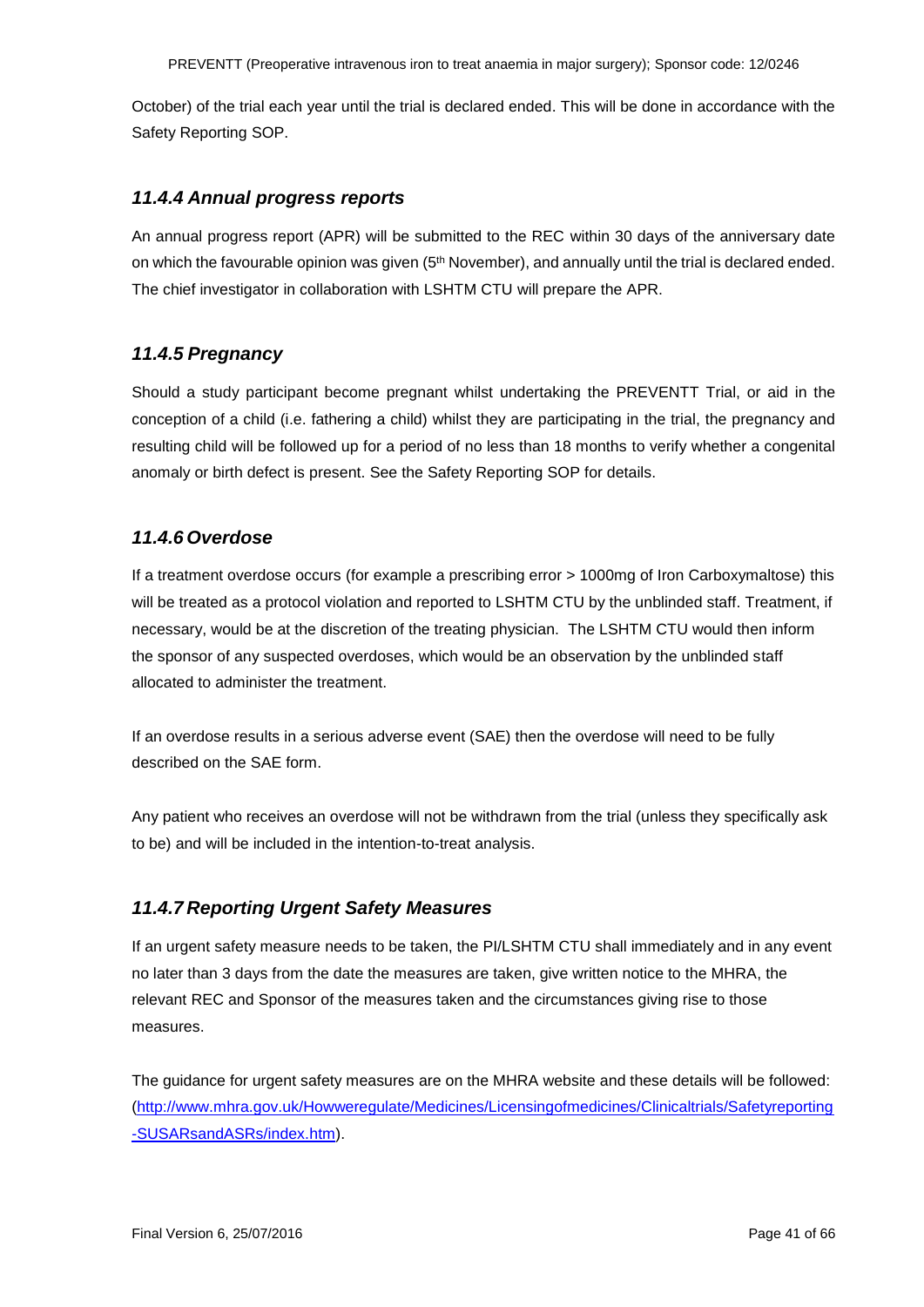### <span id="page-41-0"></span>*11.4.8 Notification of Serious Breaches*

A "serious breach" is a breach which is likely to effect to a significant degree:

a) the safety or physical or mental integrity of the subjects of the trial;

Or

b) the scientific value of the trial.

The sponsor of a clinical trial shall notify the licensing authority in writing of any serious breach of -

(a) the conditions and principles of GCP in connection with that trial;

or

(b) the protocol relating to that trial, as amended from time to time, within 7 days of becoming aware of that breach.

The PI will notify LSHTM CTU immediately of any case where the above definition applies during the trial conduct phase. The CTU will then inform the CI and the sponsor immediately and will follow the Protocol Deviations and Violations SOP.

## <span id="page-41-1"></span>**12 Data management and quality assurance**

### <span id="page-41-2"></span>**12.1 Confidentiality**

All data will be handled in accordance with the UK Data Protection Act 1998.

The Case Report Forms (CRFs) will not bear the subject's name or other personal identifiable data. The subject's date of birth and trial identification number will be used for identification.

### <span id="page-41-3"></span>**12.2 Data collection tools and source document identification**

Trial data will be collected electronically at each participating centre and transferred electronically to a secure server at the trial coordinating centre at the London School of Hygiene & Tropical Medicine (LSHTM) via a secure web based system. Data collection and entry will be by trained investigators or research nurses at each site. Designated investigator staff will enter the information required by the protocol onto the eCRFs from the source documents. The following documents will be used as source documents:

- Medical Notes
- Drug charts
- Anaesthetic records
- Electronic hospital systems for laboratory results
- Patient diaries
- Validated Questionnaires (patients will complete paper copies and these will be the source documents, and delegated members of staff will transcribe the data into the eCRFs), e.g. EQ-5D-5L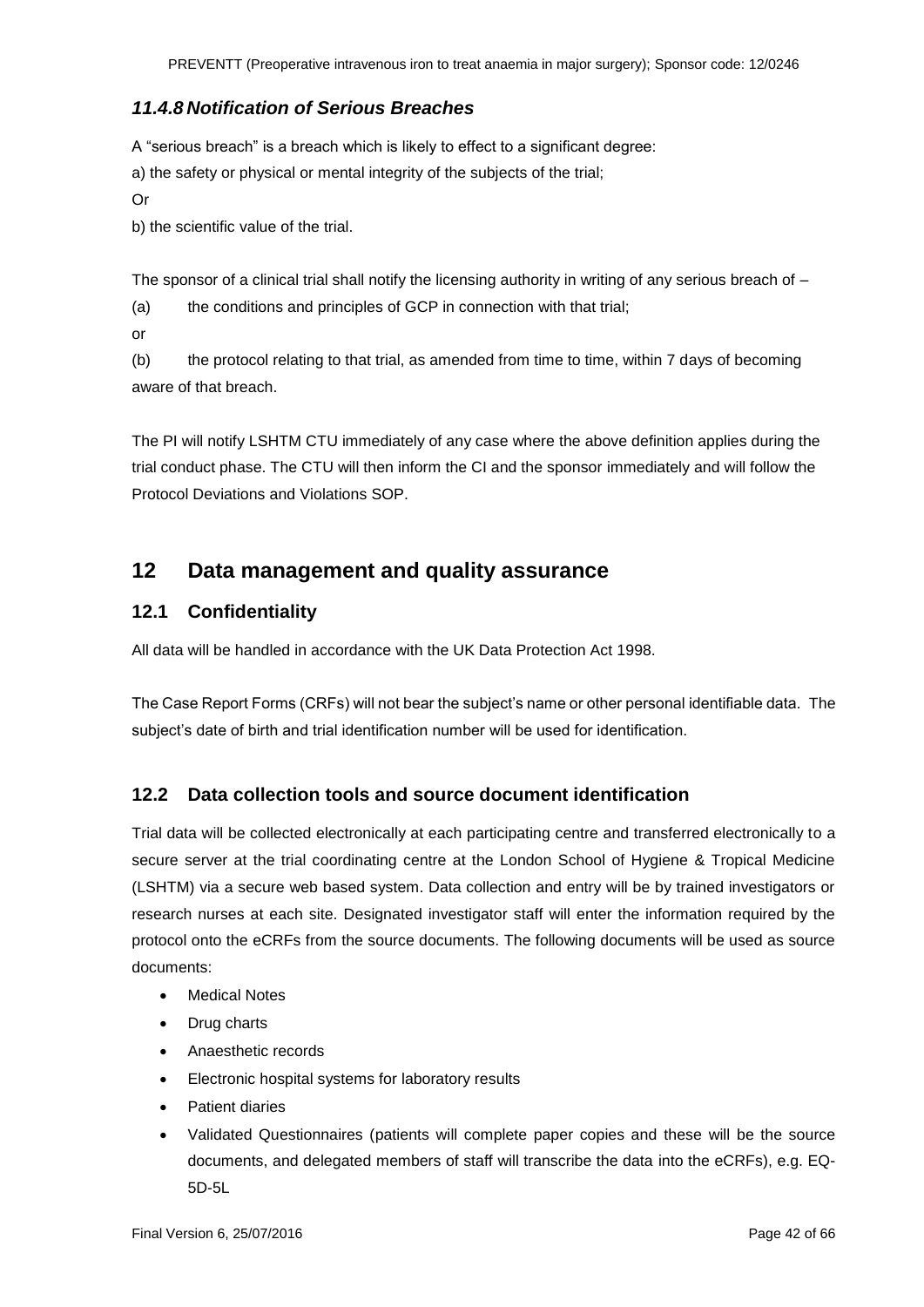Details of all study staff involved in data processing are contained in the site specific delegation log for each centre. Copies of these are held in the LSHTM PREVENTT trial master file. Paper Case Report Forms (CRFs) will be available for use by sites should they wish to use these in addition to the electronic version. The eCRF data will be used for the final analysis.

It will be the responsibility of each local investigator to ensure the accuracy of all data entered in the CRFs. The delegation log will identify all those personnel with responsibilities for data collection and handling, including those who have access to the trial database.

### <span id="page-42-0"></span>**12.3 Data handling and analysis**

The PREVENTT database application will be built on the popular open source web platform commonly referred to as LAMP (Linux, Apache, MySQL and PHP). It will be hosted on a centralised application server at LSHTM and accessed by users through a normal web browser (e.g. Internet Explorer or Firefox). Online forms (eCRFs) with built in validation checks are used by investigators or research nurses at participating centres to enter data. The system is blinded so that treatment groups are not revealed to users of the database application.

Data will be extracted from the system by exporting the database tables as CSV text files or other suitable format. Analyses will be conducted by the trial statistician in a statistical package (such as Stata) after importing the database tables. For unblinded analyses these files may be combined with the CSV file exported from the unblinded randomisation system.

#### **eCRF requirements**

Data will be entered at each local site using an electronic data capture (EDC) system and will be managed at the LSHTM CTU by the data manager or assistant trial manager. The data analysis will be performed by the trial statistician based at LSHTM CTU.

Electronic data will not be double entered but will be monitored by central statistical monitoring and by site visits as outlined in the monitoring SOP. Control checks will be programmed into the system before data entry begins and the EDC system will be capable of automatically flagging data points that are erroneous using range checks and validators (e.g. date of death occurs before date of birth), as well as flagging data points entered that are likely to be inaccurate or from a typing error (e.g. blood pressure of 80/120 instead of 120/80). The eCRF will also be set up so that data cannot be missed out or left blank. Any changes made to the electronic data are tracked to maintain an edit trail.

Patients will be expected to complete the HRQoL questionnaires at their hospital assessment visits. However if patients do not attend these appointments then blinded research staff will be responsible for contacting them and encouraging them to complete these, and also the patient diaries.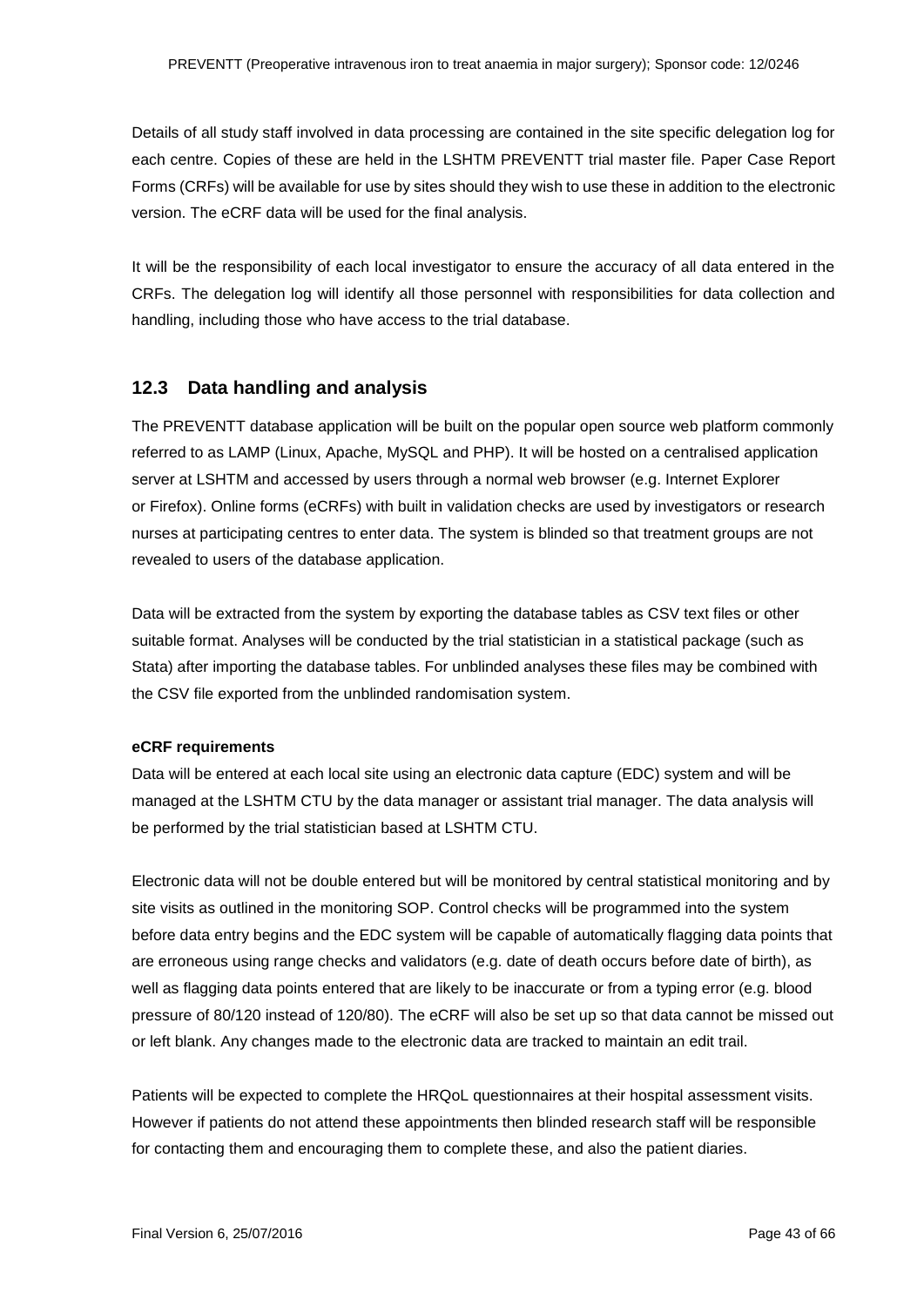The data will be transmitted securely to the LSTHM CTU, via password/PIN protected online data entry over an encrypted internet connection (SSL). This transfer will be in accordance with the Data Protection Act 1998, the UCL Information Security Policy and the Trust Information Governance Policy.

## <span id="page-43-0"></span>**13 Record keeping and archiving**

Archiving will be authorised by the sponsor following submission of the end of study report.

The Principal Investigators are responsible for the secure archiving of site specific essential trial documents. The Clinical Trials Unit at the LSHTM and the Chief Investigator will be responsible for the secure archiving of all other essential documents and trial database. All essential documents will be archived for a minimum of 5 years after completion of trial. The use of the data from the study will be controlled by the Chief Investigator and the Clinical Trials Unit at the LSHTM.

Destruction of essential documents will require authorisation from the sponsor.

## <span id="page-43-1"></span>**14 Statistical Considerations**

Timothy Collier (Medical Statistics Department, London School of Hygiene & Tropical Medicine) is the trial statistician who will be responsible for all statistical aspects of the trial from design through to analysis and dissemination.

### <span id="page-43-2"></span>**14.1 Outcomes**

### <span id="page-43-3"></span>*14.1.1 Primary outcomes*

The co-primary outcomes are:

- Risk of blood transfusion or death from randomisation until 30-days following the index operation.
- Blood transfusion rate (including repeat transfusions) from randomisation until 30-days following the index operation.

A blood transfusion event is defined as receiving any volume of one unit or more than one unit of packed red cells or any other blood product. Where more than one unit of packed red cells or any other blood product is intended to be received contiguously this is regarded as a single blood transfusion.

The blood transfusion rate is defined as the number of blood transfusions divided by the total patient time at risk.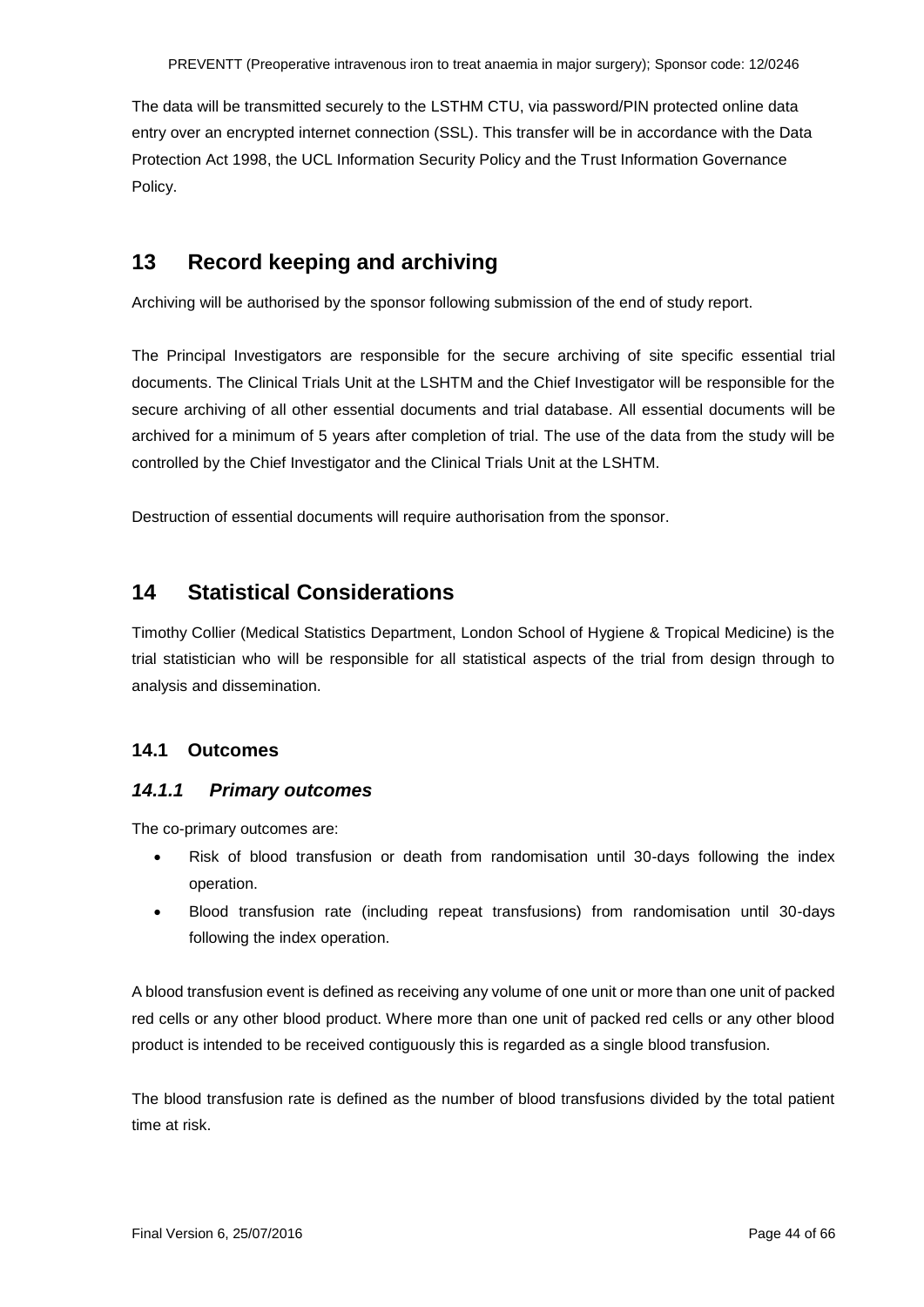### <span id="page-44-0"></span>*14.1.2 Secondary outcomes*

- Change in haemoglobin levels from randomisation to (i) day of index operation, (ii) 8-weeks post index operation and (iii) 6 months post index operation.
- Total number of units of blood or blood products cross matched, total number of packed red cells and any blood products transfused from randomisation to 30 days post index operation.
- Post Operative Morbidity Survey outcome at days 3, 5, 7 and 14 following the index operation. Outcomes will be presence of morbidity defined by the domains of the POMS e.g. gastrointestinal, cardiovascular.
- Health-related quality of life outcome:
	- o Change in The Multidimensional Fatigue Inventory (MFI) questionnaire total score from baseline to the 10 day assessment and at 8 weeks and 6 months post operatively.
	- o Change in European Quality of Life: 5 Dimensions-5 Levels (EQ-5D-5L) questionnaire total score from baseline to the 10 day assessment and at 8 weeks and six months post operatively.
	- o Change in Single Question Outcome Measure (SQOM).
- Health economics outcome:
	- o Health care resource utilisation from baseline to 6 months post-surgery.
	- o Calculated NHS and societal costs from baseline to 6 months post-surgery.
	- o Quality-adjusted life years from baseline to 6 months post-surgery.
	- $\circ$  Cost-effectiveness, measured in terms of the incremental cost per % reduction in patients receiving blood transfusions and incremental cost per quality-adjusted life year gained, using data from baseline to six months post-surgery.
- Safety and related efficacy outcomes:
	- o Any reaction or side effect from trial therapy
	- o Any reaction or side effect from whole blood or blood product, transfusion reaction
	- o Serious Adverse Events (SAEs) and Suspected Unexpected Serious Adverse Reactions (SUSARs)
	- o Length of hospital stay
	- o Mortality at 8 weeks and 6 months post-operatively.
	- o Readmission within 8 weeks and within 6 months of the index operation
	- $\circ$  Blood transfusion from randomisation to 8 weeks and 6 months post-operatively
	- o Change in e-GFR
	- o Vital signs
	- o Laboratory data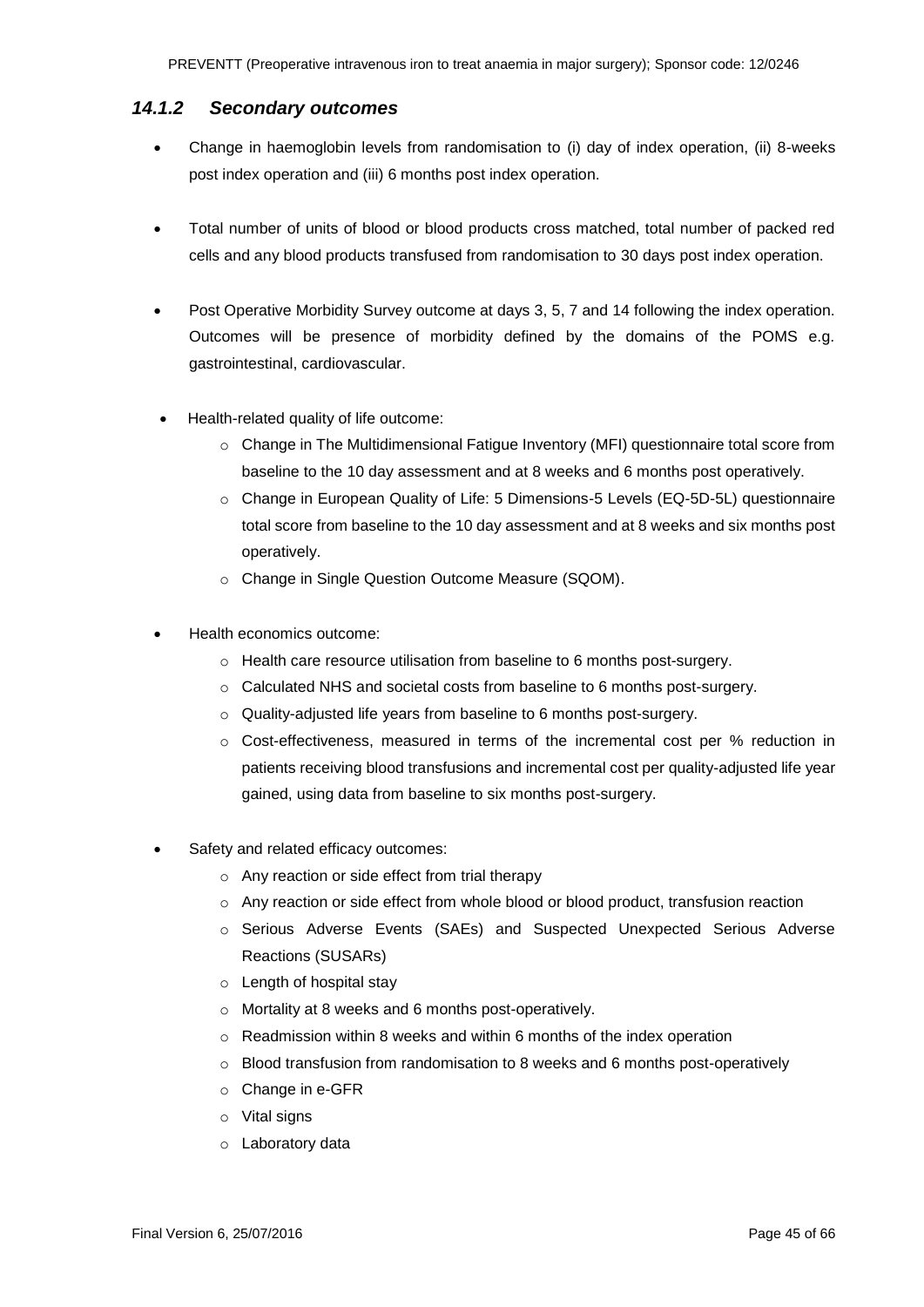#### <span id="page-45-0"></span>**14.2 Sample size and recruitment**

### <span id="page-45-1"></span>*14.2.1 Sample size calculation*

The sample size requirement was calculated for the composite primary endpoint of blood transfusion or death by 30-days. The assumptions for the sample size calculations were based on data from the pilot study and observational trials and audits described above in section 3.1. The anticipated risk of blood transfusion in the control group is approximately 40%. Using a type-1 error rate of 5% and allowing for a 5% loss to follow-up, recruiting 500 patients (250 in each group) will give 90% power to detect an absolute reduction in risk of 14% (equivalent to a 35% relative risk reduction, RR=0.65) in the treatment group (or approximately 80% power to detect an absolute reduction of 12% (30% relative reduction)).

### <span id="page-45-2"></span>*14.2.2 Planned recruitment rate*

We anticipate recruiting 10 patients per month into the trial across the 40 centres. Taking into account the time it will take for centres to open, and the fact that not all centres will open at once, we estimate that we will be able to reach the target of 500 patients in 5 years.

### <span id="page-45-3"></span>**14.3 Statistical analysis plan**

A full statistical analysis plan (SAP) will be developed by the trial statistician. The SAP will be finalised before breaking the blind, and will include details on dealing with missing data/non-compliers and withdrawals (expected to be minimal). Withdrawal/non-compliers will be included where possible (and permission to use data has not been withdrawn). A brief summary of the SAP is provided below.

### <span id="page-45-4"></span>*14.3.1 Summary of baseline data and flow of patients*

Baseline comparisons of the two treatment groups will be made using descriptive and summary statistics only, i.e. comparisons using hypothesis tests and p-values will not be carried out. Continuous variables will be summarised using means and standard deviations or median and interquartile range as appropriate. Categorical variables will be summarised using frequencies and percentages.

A Consort flow diagram will be produced to describe the passage of patients through the trial from screening, enrolment, randomisation, treatment, index operation, discharge, follow-up, and analysis.

### <span id="page-45-5"></span>*14.3.2 Primary outcome analysis*

The primary objective of the study is to determine the efficacy of intravenous ferric carboxymaltose (Ferinject®) compared to placebo on the number of patients receiving a blood transfusion or dying from randomisation until 30 days following index operation.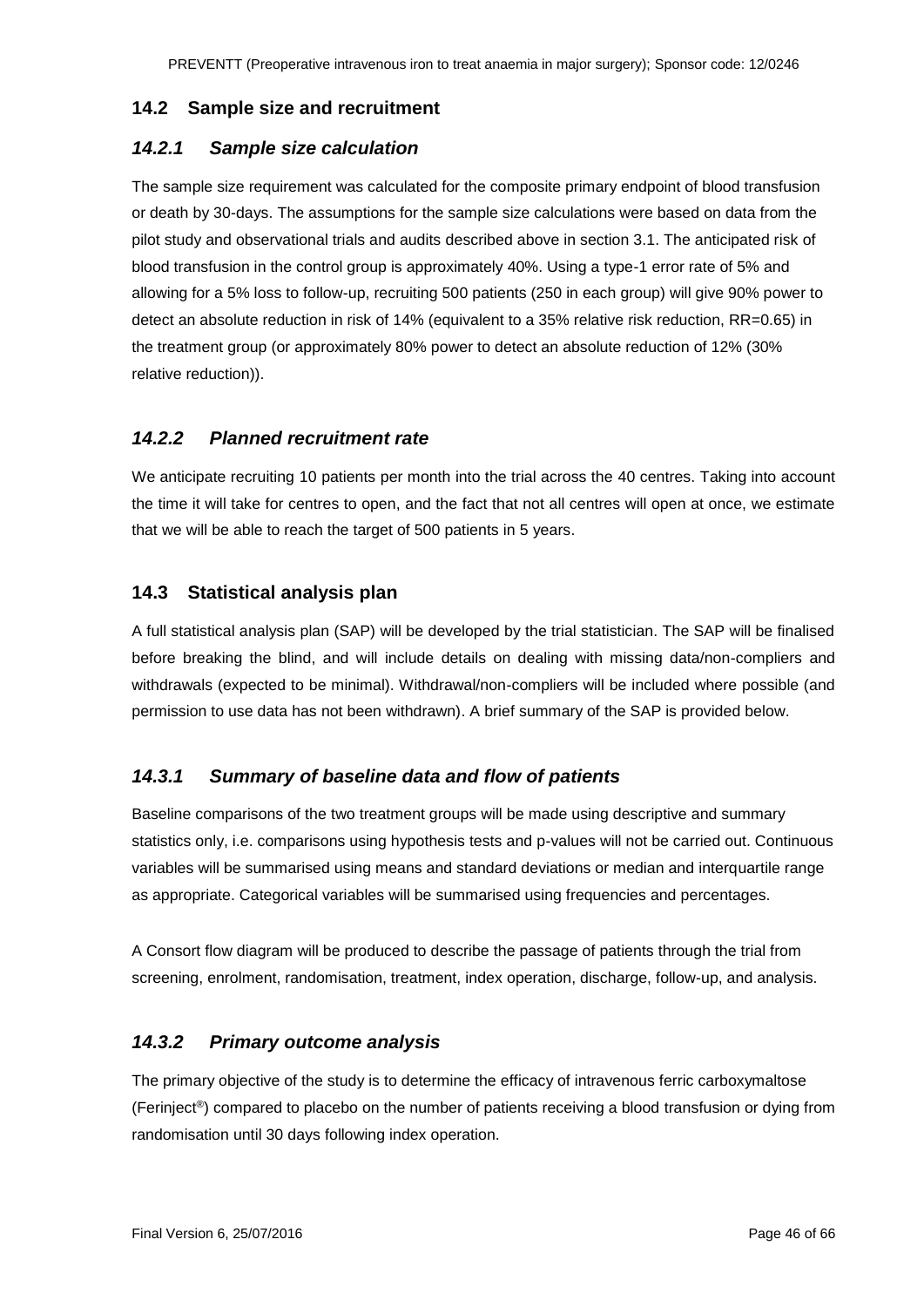The primary efficacy analysis will be carried out on the full analysis set (FAS) based on an intention-totreat principle. The FAS will consist of all patients randomised irrespective of whether or not they undergo the planned index operation.

Patients who don't receive the infusion or don't undergo the index operation will be followed as normal (unless the patients ask to be withdrawn from follow-up). The primary outcome is 30 days following index operation, so for those patients not undergoing surgery the outcome is 30 days post planned operation date (if the date of planned surgery is known) or 30 days post the 42 days (if it is not known).

A risk ratio and 95% confidence interval for the first co-primary endpoint (occurrence of blood transfusion or death) will be calculated. Absolute risk differences will also be presented.

The second co-primary endpoint (blood transfusion rates) will be analysed using a Negative Binomial regression model. This will take into account recurrent blood transfusions and allows for different patient tendencies (frailties) for repeat transfusions. Deaths will be adjusted for in the analysis.

### <span id="page-46-0"></span>*14.3.3 Secondary outcome analysis*

Analysis of secondary outcomes will be based on the FAS. For continuous outcomes mean differences and 95% CIs will be estimated using analysis of covariance. For binary outcomes risk ratios and risk differences and their 95% CIs will be estimated using binomial regression. For time-toevent outcomes and rates hazard ratios will be estimated using Cox proportional hazards or negative binomial regression models as appropriate.

#### *Health-related quality of life analysis*

The focus will be to compare the HRQoL of Ferinject<sup>®</sup> patients with that of placebo patients. HRQoL and levels of functioning will be assessed using the MFI and EQ-5D-5L. For each instrument, baseline visit and later study visit will be scored separately as specified in the instrument's instructions. Then, changes from baseline will be calculated and compared between patients receiving intravenous ferric carboxymaltose (Ferinject®) and patients receiving placebo.

#### *Health economics analysis*

We will estimate cost and cost-effectiveness for the 'within-trial' period, up to six months post-surgery. Costs will be assessed from the perspective of the NHS and personal social services (PSS) and also from a societal perspective. Cost components included in the analysis will be as listed in section 8.12. The volume of resource use for each cost component will be measured directly in the trial from the CRF, and prospectively completed patient diaries, as described in section 8.12; unit costs will be taken from standard published sources.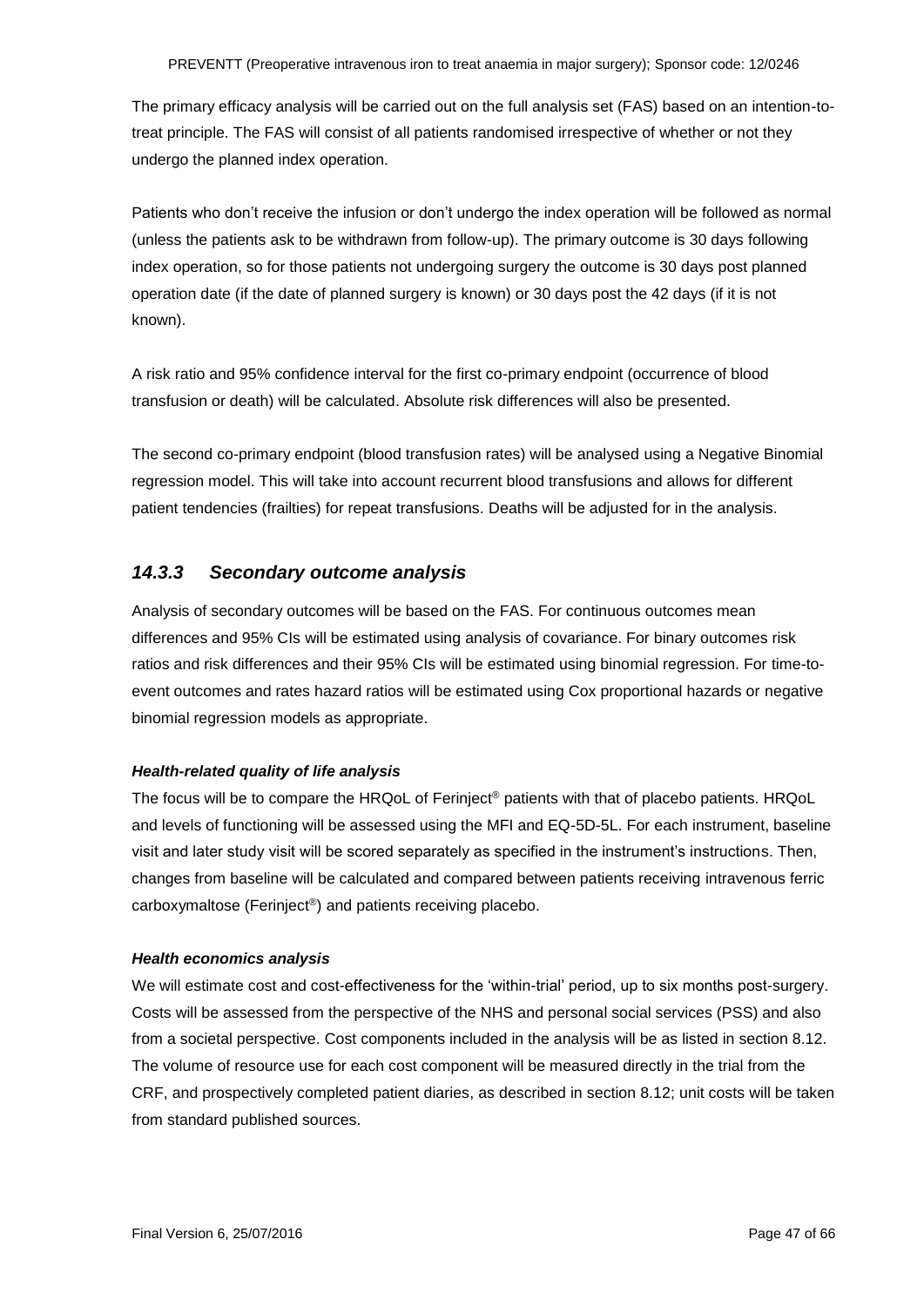The cost-effectiveness measures will be the incremental cost per % reduction in patients receiving blood transfusions and the incremental cost per quality-adjusted life year (QALY) gained. Costs will be measured as described. The % reduction in patients receiving blood transfusions is the primary outcome in the trial. QALYs will be calculated based on the health related quality of life (HRQL) and mortality data collected during the trial. HRQL will be measured according to the EQ-5D-5L. Patientspecific utility profiles will be constructed assuming a straight line relation between each of the patients EQ-5D-5L scores at each follow-up point. The QALYs experienced by each patient from baseline to six months post-surgery will be calculated as the area underneath this profile.

Multiple imputation by chained equations will be used to deal with missing EQ-5D-5L and resource use values. Subsequent analyses of imputed data will include variance correction factors to account for additional variability introduced into parameter values as a result of the imputation process.

Cost-effectiveness will be calculated as the mean cost difference between intervention versus placebo divided by the mean difference in outcomes (% blood transfusion/QALYs) to give the incremental costeffectiveness ratio (ICER). Non-parametric methods for calculating confidence intervals around the ICER based on bootstrapped estimates of the mean cost and QALY differences will be used. The bootstrap replications will also be used to construct a cost-effectiveness acceptability curve, which will show the probability that use of iron is cost-effective at six months post-surgery for different values of the NHS' willingness to pay for an additional QALY. We will subject the results to deterministic (one-, two- and multi-way) sensitivity analysis.

#### *Safety analysis*

The safety analysis will be based on the safety set which is defined as all randomised patients according to the treatment received.

#### <span id="page-47-0"></span>*14.3.4 Sensitivity and other planned analyses*

Additional supportive sensitivity analysis will be carried out on a per-protocol analysis set. Missing data arising from loss to follow-up will be accounted for using appropriate statistical methods.

All planned analyses will be described in detail in the SAP.

#### <span id="page-47-1"></span>**14.4 Randomisation methods**

Patients will be allocated to treatment or placebo in a 1:1 ratio using minimisation (with a random element incorporated) taking into account age (<70 years/70+ years), baseline haemoglobin (<100/100+ g/L), centre and type of operation (major/major +/complex).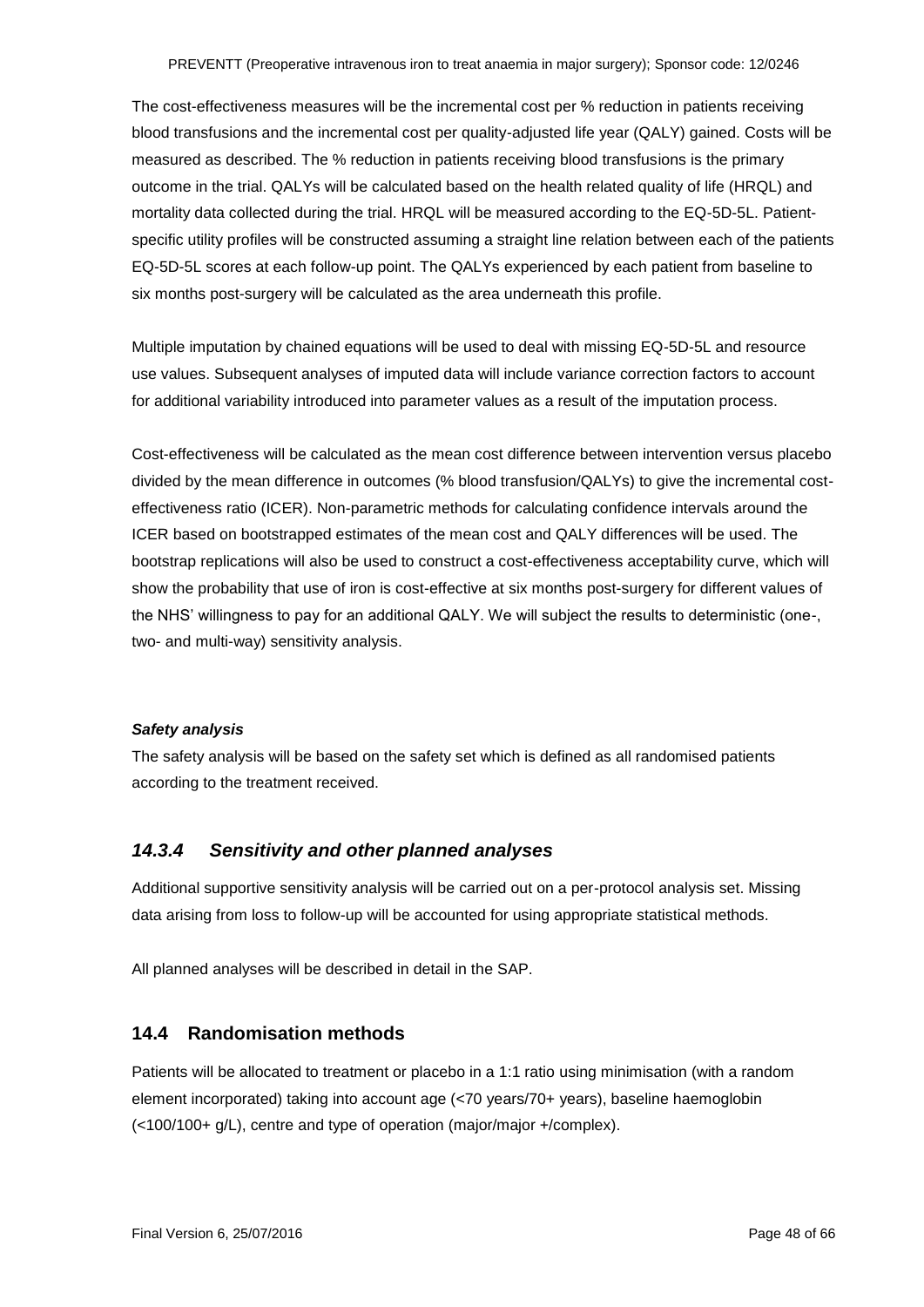PREVENTT (Preoperative intravenous iron to treat anaemia in major surgery); Sponsor code: 12/0246

### <span id="page-48-0"></span>**14.5 Interim analysis**

Interim analyses for safety will take place in a schedule to be agreed with the DSMC. There will be no interim efficacy analyses.

### <span id="page-48-1"></span>**14.6 Other Statistical Considerations**

Any deviations from the final SAP will be clearly documented in the final report and the relevant publications.

## <span id="page-48-2"></span>**15 Name of Committees involved in trial**

#### *Project Management Group (PMG)*

The PMG will be made up of staff from the sponsor (UCL) and the CTU and will be responsible for the day to day running of the trial. It will meet weekly during the planning stages of the study and less frequently when the study is actually recruiting.

### *Trial Steering Committee (TSC)*

The TSC includes members of the PMG, experts in the fields of surgery and haematology, as well as three lay representatives. They will meet at regular intervals, not less than once a year. The TSC, in the development of this protocol and throughout the trial, will take responsibility for:

- major decisions such as a need to change the protocol for any reason
- monitoring and supervising the progress of the trial
- considering recommendations from the DSMC informing and advising the PMG on all aspects of the trial

### **Full members**

Chair: Andrew Bradbury (University of Birmingham) Stefan Anker (University Medical Centre Gottingen) Martin Besser (Addenbrookes) Trevor Burley (lay member) Andrew Klein (Papworth) Iain MacDougall (King's College) Gavin Murphy (Leicester) Toby Richards (UCL) Isabel Unsworth (lay member) Shelley van Loen (lay member)

### **Observers**

Tim Clayton (LSHTM) Tim Collier (LSHTM)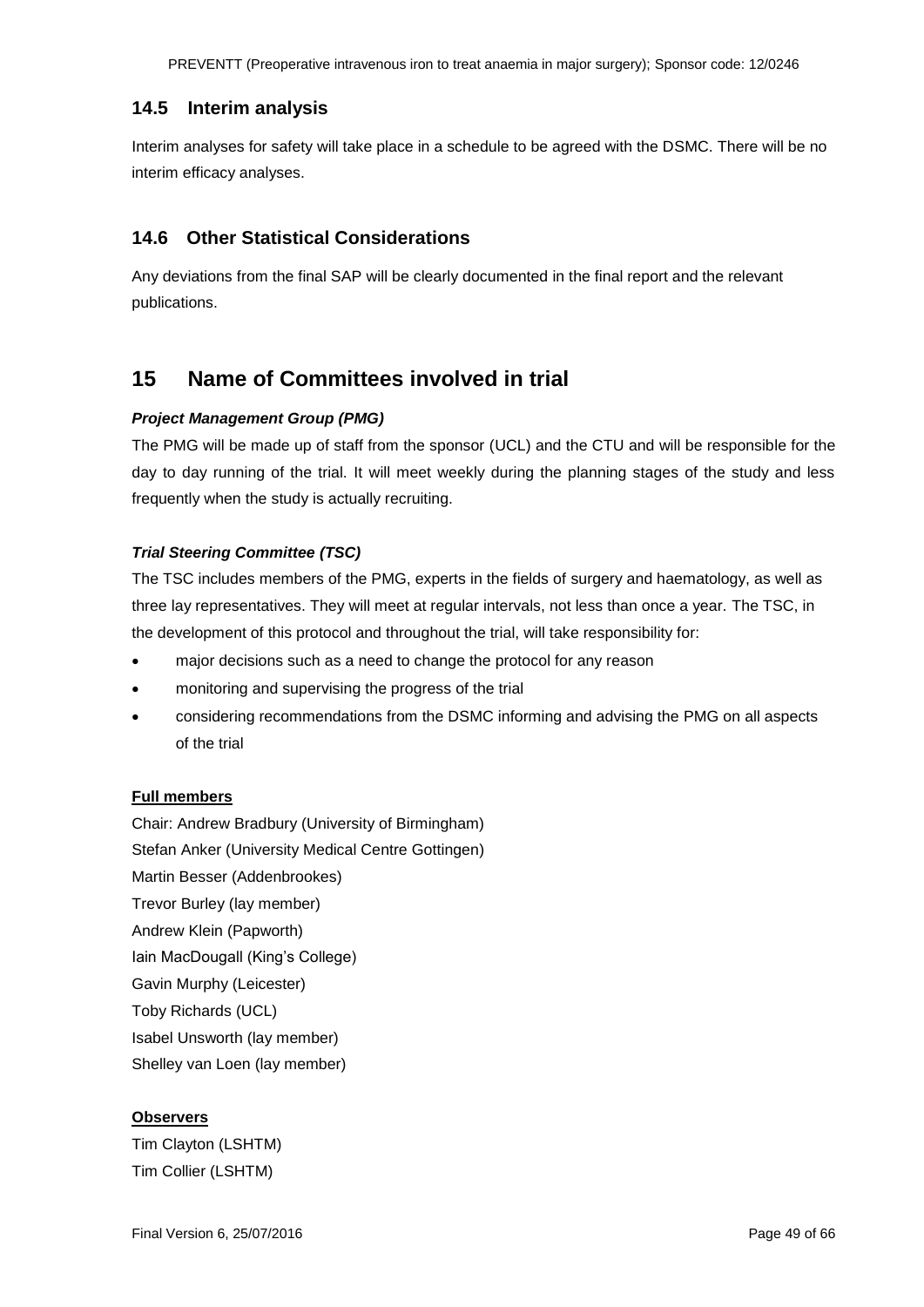Rosemary Knight (LSHTM) Rebecca Swinson (LSHTM) Laura Van Dyck (LSHTM) Jane Keidan (Retired Haematologist)

#### *Data Safety and Monitoring Committee (DSMC)*

The DSMC includes three independent members including two medical experts and a statistician. Members of the DSMC cannot be investigators in the study or participate in other committees for this study. The role of the DSMC will be to monitor independently the safety of the study participants and to suggest amendments to this protocol if deemed necessary for reasons of patient safety or feasibility of study procedures. The DSMC members will meet early in the trial to establish a DSMC Charter. The chair of the DSMC reports to the chair of the TSC. To minimise potential bias, DSMC members will not have direct contact with the study site personnel or with study subjects.

The charter will cover:- criteria for early termination, stopping/discontinuation rules and breaking of randomisation code, what documentation will be completed if part/all of the trial is discontinued, and at what intervals the safety interim analysis will take place.

#### **Membership**

Chair: Lorna Williamson (Medical and Research Director, NHS Blood and Transplant) Angela Crook (Senior Statistician, Medical Research Council Clinical Trials Unit) John Pepper (Consultant Cardiac Surgeon, Royal Brompton)

#### **Unblinded statistician**

Joanna Dobson (LSHTM)

### <span id="page-49-0"></span>**16 Direct Access to Source Data**

The Principal Investigator/institutions will permit the sponsor, LSHTM CTU, the UK regulatory authority (MHRA), REC and local trust R&Ds to carry out trial-related monitoring, audits, REC review and regulatory inspections, by providing direct access to source data/documents. Trial participants are informed of this during the informed consent discussion and consent to provide access to their medical records will be obtained.

### <span id="page-49-1"></span>**17 Ethics and regulatory requirements**

The sponsor will ensure that the trial protocol, patient information sheet, consent form, GP letter, and submitted supporting documents have been approved by the appropriate regulatory body (MHRA) and a main research ethics committee, prior to any patient recruitment. The protocol and all agreed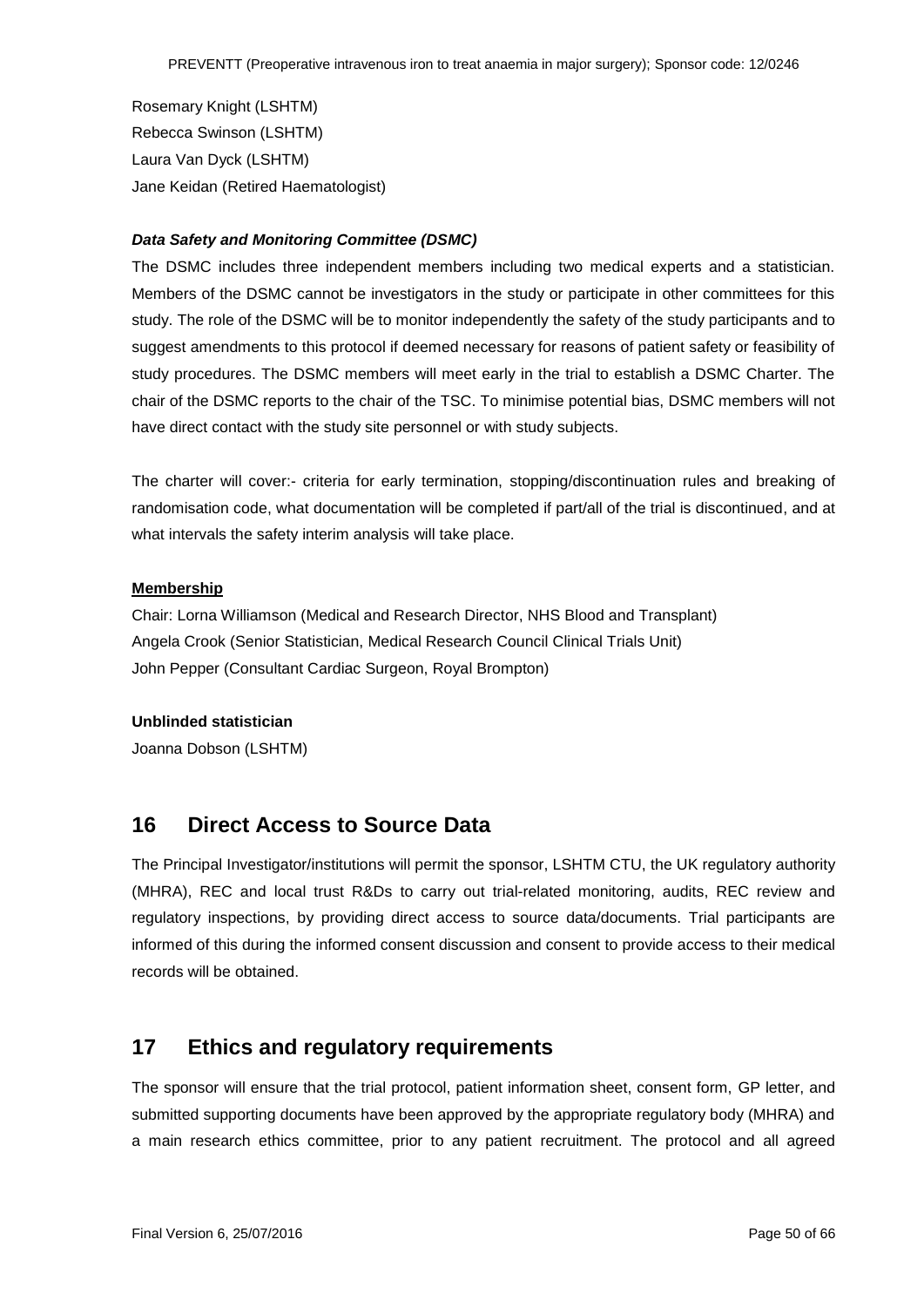substantial protocol amendments, will be documented and submitted for ethical and or regulatory approval prior to implementation.

Before a site can enrol patients into the trial, the Chief Investigator/Principal Investigator or designee must apply for NHS permission from their Trust Research & Development (R&D) and be granted written permission. It is the responsibility of the Chief Investigator/ Principal Investigator or designee at each site to ensure that all subsequent amendments gain the necessary approval. This does not affect the individual clinician's responsibility to take immediate action if thought necessary to protect the health and interest of individual patients (see the safety reporting SOP for details of reporting urgent safety measures).

Within 90 days after the end of the trial, the sponsor will ensure that the main REC and the MHRA are notified that the trial has finished. If the trial is terminated prematurely, those reports will be made within 15 days after the end of the trial.

The CI will supply the sponsor with a summary report of the clinical trial, which will then be submitted to the MHRA and main REC within 1 year after the end of the trial.

Amendments to the protocol have to be approved and signed by Trial Steering Committee and the Chief Investigator. All substantial protocol amendments must be submitted to the ethics committee for review and approval. Small administrative amendments may be made by the trial manager with approval from the TSC.

All investigators are to conduct the study in accordance with the current protocol except when it is necessary to deviate in order to protect the safety, rights, and welfare of patients (see section 11.4.7).

In the event that an isolated, unforeseen instance occurs resulting in a protocol deviation, the principal investigator is to document this deviation and notify the trial manager as soon as possible. In no instance should this increase the patient's risk or affect the validity of the study.

The study number, the title of the study, the progressive number and the date of the amendment must be reported in the first page of the document. Exhaustive justifications that motivate the amendment to the protocol should clearly be addressed in the document.

For changes that do not modify the study protocol content, e.g. a new monitor appointed, an administrative change can be made. This document has to be approved and signed by the trial manager.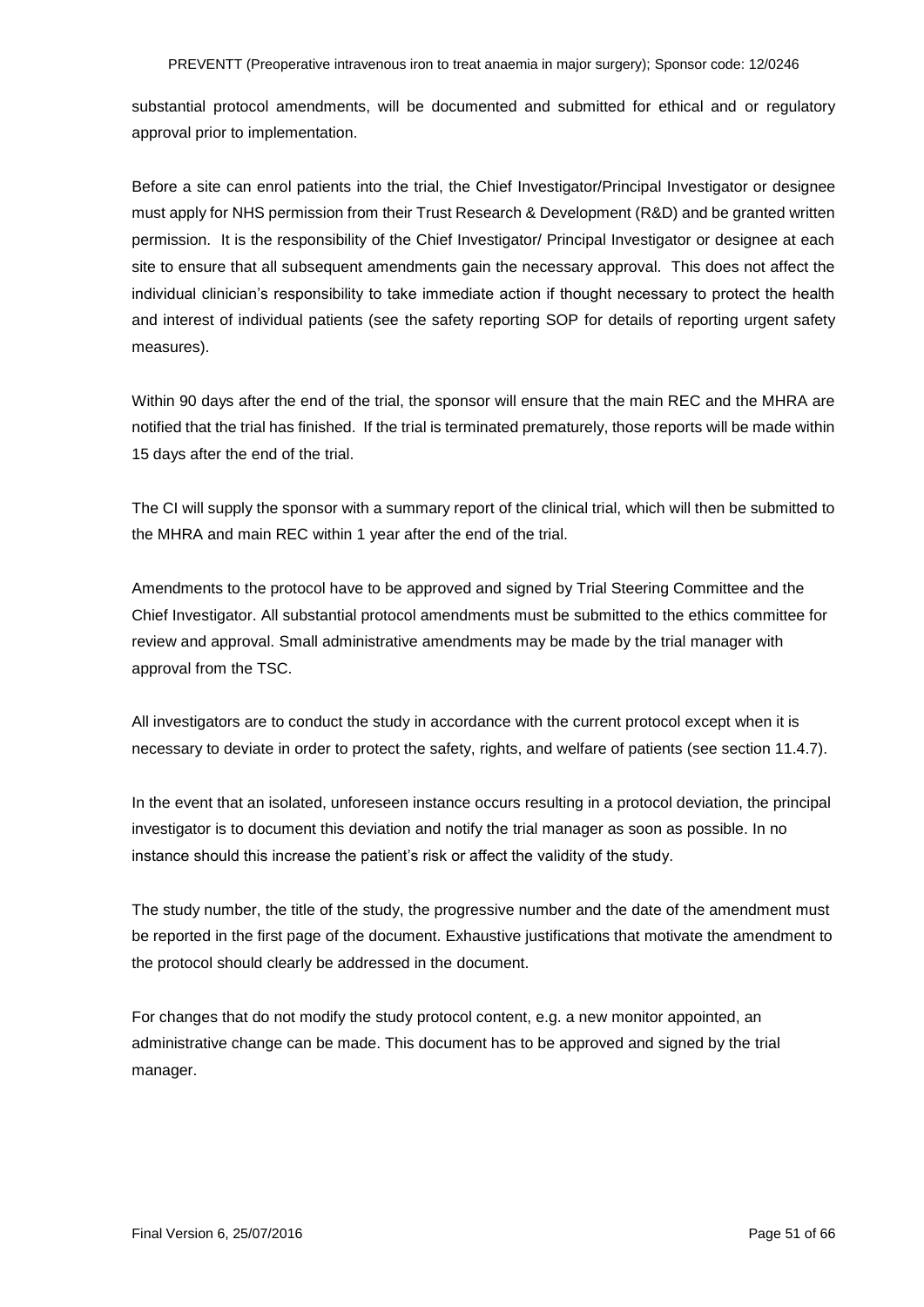## <span id="page-51-0"></span>**18 Monitoring requirement for the trial**

The conduct of the study will be supervised by specifically trained monitors from the LSHTM CTU. A trial specific monitoring plan will be established following a risk assessment and full details will be available in the Monitoring SOP. The trial will be monitored according to this agreed plan. Local investigators shall ensure that all study data are available for trial related monitoring, audits, and research ethics committee review.

## <span id="page-51-1"></span>**19 Finance**

The costs for the study itself are covered by a grant from the Health Technology Assessment Programme (HTA).

### <span id="page-51-2"></span>**20 Insurance**

University College London holds insurance against claims from participants for injury caused by their participation in the clinical trial*.* Participants may be able to claim compensation if they can prove that UCL has been negligent. However, as this clinical trial is being carried out in a hospital, the hospital continues to have a duty of care to the participant of the clinical trial. University College London does not accept liability for any breach in the hospital's duty of care, or any negligence on the part of hospital employees. This applies whether the hospital is an NHS Trust or otherwise.

Participants may also be able to claim compensation for injury caused by participation in this clinical trial without the need to prove negligence on the part of University College London or another party. Participants who sustain injury and wish to make a claim for compensation should do so in writing in the first instance to the Chief Investigator, who will pass the claim to the Sponsor's Insurers, via the Sponsor's office.

Hospitals selected to participate in this clinical trial shall provide clinical negligence insurance cover for harm caused by their employees and a copy of the relevant insurance policy or summary shall be provided to University College London, upon request.

## <span id="page-51-3"></span>**21 Publication policy**

All proposed publications will be discussed with sponsor prior to publishing, other than those presented at scientific forums/meetings. We will also follow the guidelines from the funders with regards to their publication policy.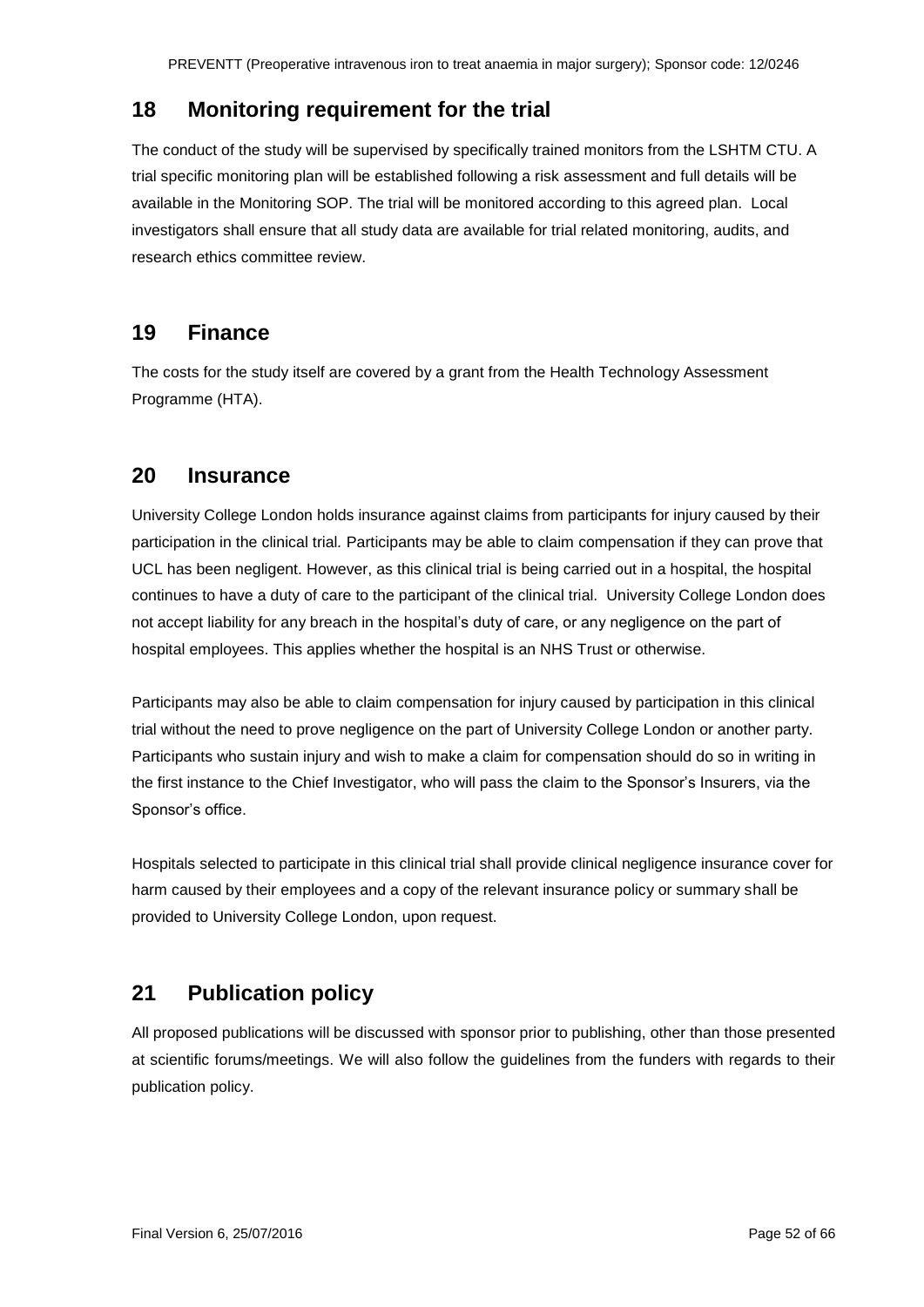PREVENTT (Preoperative intravenous iron to treat anaemia in major surgery); Sponsor code: 12/0246

## <span id="page-52-0"></span>**22 Statement of compliance**

The trial will be conducted in compliance with the approved protocol, the UK Regulations, EU GCP and the applicable regulatory requirement(s).

## <span id="page-52-1"></span>**23 References**

1. Kramer&Zimmerman. Nutritional Anemia Book. Zimmerman K, editor. Basel, Switzerland: Sight and Life Press; 2007.

2. Spahn DR. Anemia and patient blood management in hip and knee surgery: a systematic review of the literature. Anesthesiology. 2010 Aug;113(2):482-95.

3. Shander A, Knight K, Thurer R, Adamson J, Spence R. Prevalence and outcomes of anemia in surgery: a systematic review of the literature. Am J Med. 2004 Apr 5;116 Suppl 7A:58S-69S.

4. Munoz M, Garcia-Erce JA, Diez-Lobo AI, Campos A, Sebastianes C, Bisbe E. [Usefulness of the administration of intravenous iron sucrose for the correction of preoperative anemia in major surgery patients]. Med Clin (Barc). 2009 Mar 7;132(8):303-6.

5. Gombotz H, Rehak PH, Shander A, Hofmann A. Blood use in elective surgery: the Austrian benchmark study. Transfusion. 2007 Aug;47(8):1468-80.

6. Weiss G, Goodnough LT. Anemia of chronic disease. N Engl J Med. 2005 Mar 10;352(10):1011- 23.

7. Nemeth E, Rivera S, Gabayan V, Keller C, Taudorf S, Pedersen BK, et al. IL-6 mediates hypoferremia of inflammation by inducing the synthesis of the iron regulatory hormone hepcidin. J Clin Invest. 2004;113(9):1271-6.

8. Ganz T, Nemeth E. Iron imports. IV. Hepcidin and regulation of body iron metabolism. Am J Physiol Gastrointest Liver Physiol. 2006 Feb;290(2):G199-203.

9. Nemeth E, Ganz T. The role of hepcidin in iron metabolism. Acta Haematol. 2009;122(2-3):78- 86.

10. Munoz M, Romero A, Morales M, Campos A, Garcia-Erce JA, Ramirez G. Iron metabolism, inflammation and anemia in critically ill patients. A cross-sectional study. Nutr Hosp. 2005 Mar-Apr;20(2):115-20.

11. Anker SD, Colet JC, Filippatos G, Willenheimer R, Dickstein K, Drexler H, et al. Rationale and design of Ferinject assessment in patients with IRon deficiency and chronic Heart Failure (FAIR-HF) study: a randomized, placebo-controlled study of intravenous iron supplementation in patients with and without anaemia. Eur J Heart Fail. 2009 Nov;11(11):1084-91.

12. Richards T. HTA Outcome 21/22 July 2010: Document 09/160/29 Preoperative intravenous iron to PREVENT blood Transfusion in major surgery (PREVENTT). In: London UC, editor. London 2010.

13. Bradburn R. National Commissioning of blood, components and specialist services 2010/2011. In: NHSBT, editor.: NHS; 2009.

14. Auerbach M, Goodnough LT, Picard D, Maniatis A. The role of intravenous iron in anemia management and transfusion avoidance. Transfusion. 2008 May;48(5):988-1000.

15. Dunne JR, Malone D, Tracy JK, Gannon C, Napolitano LM. Perioperative anemia: an independent risk factor for infection, mortality, and resource utilization in surgery. J Surg Res. 2002 Feb;102(2):237-44.

16. Leichtle SW, Mouawad NJ, Lampman R, Singal B, Cleary RK. Does preoperative anemia adversely affect colon and rectal surgery outcomes? J Am Coll Surg. 2011 Feb;212(2):187-94.

17. Amato A, Pescatori M. Perioperative blood transfusions for the recurrence of colorectal cancer. Cochrane Database Syst Rev. 2006(1):CD005033.

18. Ganzoni AM. [New aspects of iron deficiency]. Schweiz Med Wochenschr. 1970 Apr 18;100(16):691-7.

19. Garcia Erce JA, Munoz Gomez M. [Correction of anemia in the treatment of severe heart failure]. Med Clin (Barc). 2005 Feb 5;124(4):157-8; author reply 8.

20. Theusinger OM, Leyvraz PF, Schanz U, Seifert B, Spahn DR. Treatment of iron deficiency anemia in orthopedic surgery with intravenous iron: efficacy and limits: a prospective study. Anesthesiology. 2007 Dec;107(6):923-7.

21. Cuenca J, Garcia-Erce JA, Munoz M, Izuel M, Martinez AA, Herrera A. Patients with pertrochanteric hip fracture may benefit from preoperative intravenous iron therapy: a pilot study. Transfusion. 2004 Oct;44(10):1447-52.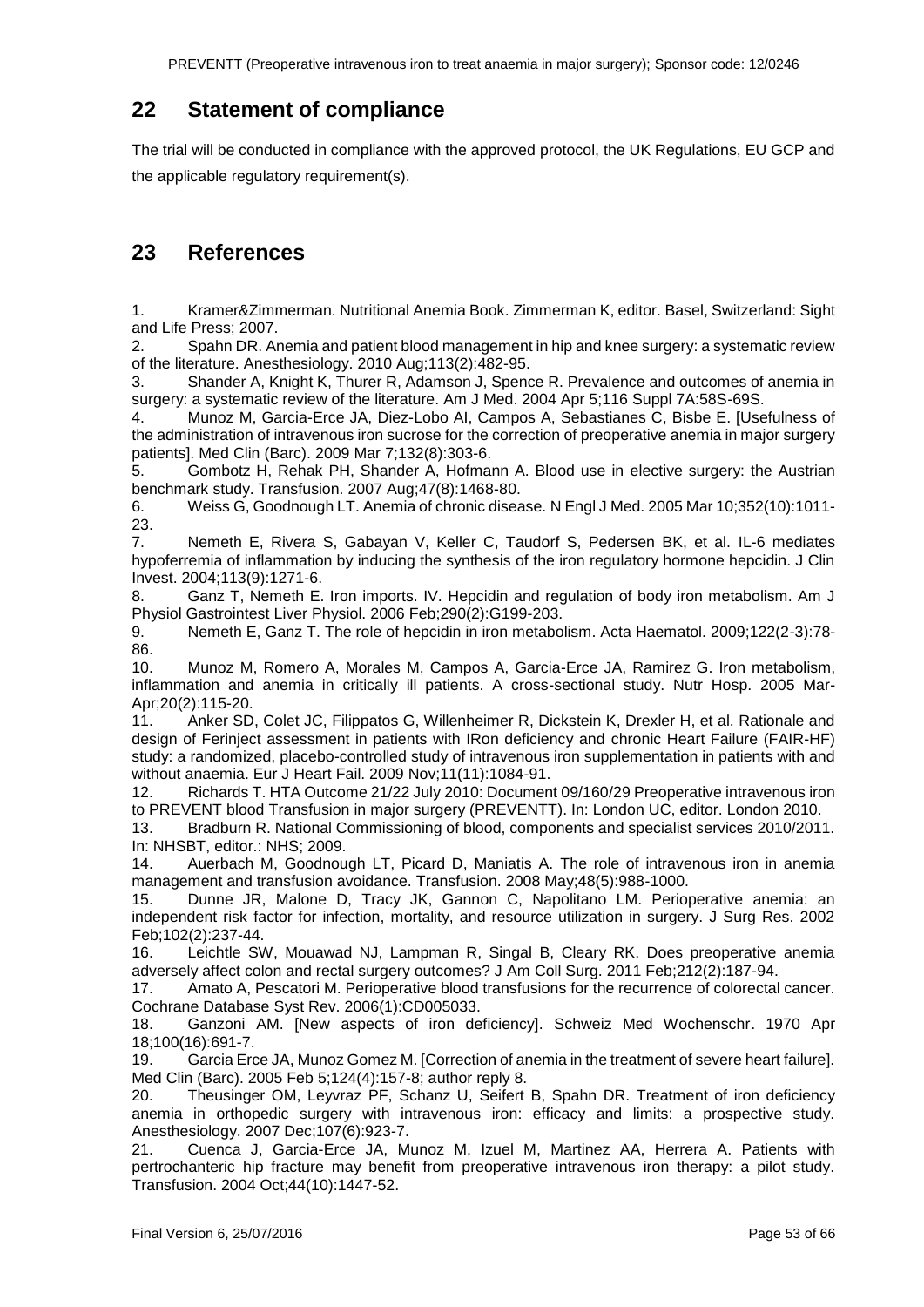22. Garcia-Erce JA, Cuenca J, Munoz M, Izuel M, Martinez AA, Herrera A, et al. Perioperative stimulation of erythropoiesis with intravenous iron and erythropoietin reduces transfusion requirements in patients with hip fracture. A prospective observational study. Vox Sang. 2005 May;88(4):235-43.

23. Cuenca J, Garcia-Erce JA, Martinez F, Perez-Serrano L, Herrera A, Munoz M. Perioperative intravenous iron, with or without erythropoietin, plus restrictive transfusion protocol reduce the need for allogeneic blood after knee replacement surgery. Transfusion. 2006 Jul;46(7):1112-9.

24. Bisbe E, Rodriguez C, Ruiz A, Saez M, Castillo J, Santiveri X. [Preoperative use of intravenous iron: a new transfusional therapy]. Rev Esp Anestesiol Reanim. 2005 Nov;52(9):536-40.

25. Kim YH, Chung HH, Kang SB, Kim SC, Kim YT. Safety and usefulness of intravenous iron sucrose in the management of preoperative anemia in patients with menorrhagia: a phase IV, openlabel, prospective, randomized study. Acta Haematol. 2009;121(1):37-41.

26. Serrano-Trenas JA, Ugalde PF, Cabello LM, Chofles LC, Lazaro PS, Benitez PC. Role of perioperative intravenous iron therapy in elderly hip fracture patients: a single-center randomized controlled trial. Transfusion. 2011 Jan;51(1):97-104.

27. Diez-Lobo AI, Fisac-MartÍN MP, Bermejo-Aycar I, MuÑOz M. Preoperative intravenous iron administration corrects anemia and reduces transfusion requirement in women undergoing abdominal hysterectomy. Transfusion alternatives in transfusion medicine. 2007;9(2):114-9.

28. Beris P, Munoz M, Garcia-Erce JA, Thomas D, Maniatis A, Van der Linden P. Perioperative anaemia management: consensus statement on the role of intravenous iron. Br J Anaesth. 2008 May;100(5):599-604.

29. Bennett-Guerrero E, Welsby I, Dunn TJ, Young LR, Wahl TA, Diers TL, et al. The use of a postoperative morbidity survey to evaluate patients with prolonged hospitalization after routine, moderate-risk, elective surgery. Anesth Analg. 1999 Aug;89(2):514-9.

30. Grocott MP, Browne JP, Van der Meulen J, Matejowsky C, Mutch M, Hamilton MA, et al. The Postoperative Morbidity Survey was validated and used to describe morbidity after major surgery. J Clin Epidemiol. 2007 Sep;60(9):919-28.

31. Hollowell J, Grocott MP, Hardy R, Haddad FS, Mythen MG, Raine R. Major elective joint replacement surgery: socioeconomic variations in surgical risk, postoperative morbidity and length of stay. J Eval Clin Pract. 2010 Jun;16(3):529-38.

32. Ackland GL, Moran N, Cone S, Grocott MP, Mythen MG. Chronic Kidney Disease and Postoperative Morbidity After Elective Orthopedic Surgery. Anesth Analg. 2010 Aug 31.

33. Bennett-Guerrero E, Feierman DE, Barclay GR, Parides MK, Sheiner PA, Mythen MG, et al. Preoperative and intraoperative predictors of postoperative morbidity, poor graft function, and early rejection in 190 patients undergoing liver transplantation. Arch Surg. 2001 Oct;136(10):1177-83.

34. Snowden CP, Prentis JM, Anderson HL, Roberts DR, Randles D, Renton M, et al. Submaximal cardiopulmonary exercise testing predicts complications and hospital length of stay in patients undergoing major elective surgery. Ann Surg. 2010 Mar;251(3):535-41.

35. Wakeling HG, McFall MR, Jenkins CS, Woods WG, Miles WF, Barclay GR, et al. Intraoperative oesophageal Doppler guided fluid management shortens postoperative hospital stay after major bowel surgery. Br J Anaesth. 2005 Nov;95(5):634-42.

36. Rayko Evstatiev, Philippe Marteau, Tariq Iqbal, Igor L. Khalif,\_ Jürgen Stein, Bernd Bokemeyer, Ivan V. Chopey et al. for the FERGI Study Group. FERGIcor, a Randomized Controlled Trial on Ferric Carboxymaltose for Iron Deficiency Anemia in Inflammatory Bowel Disease. GASTROENTEROLOGY 2011;141:846–853

37 Musallam KM, Tamim HM, Richards T et al. Preoperative anaemia and postoperative outcomes in non-cardiac surgery: a retrospective cohort study. Lancet. 2011 Oct 15;378 (9800):1396- 407. Epub 2011 Oct 5.

38 Delivering enhanced recovery. Helping patients to get better sooner after surgery. NHS Enhanced Recovery Partnership Programme (ERPP). www.dh.gov.uk/publications March 2010.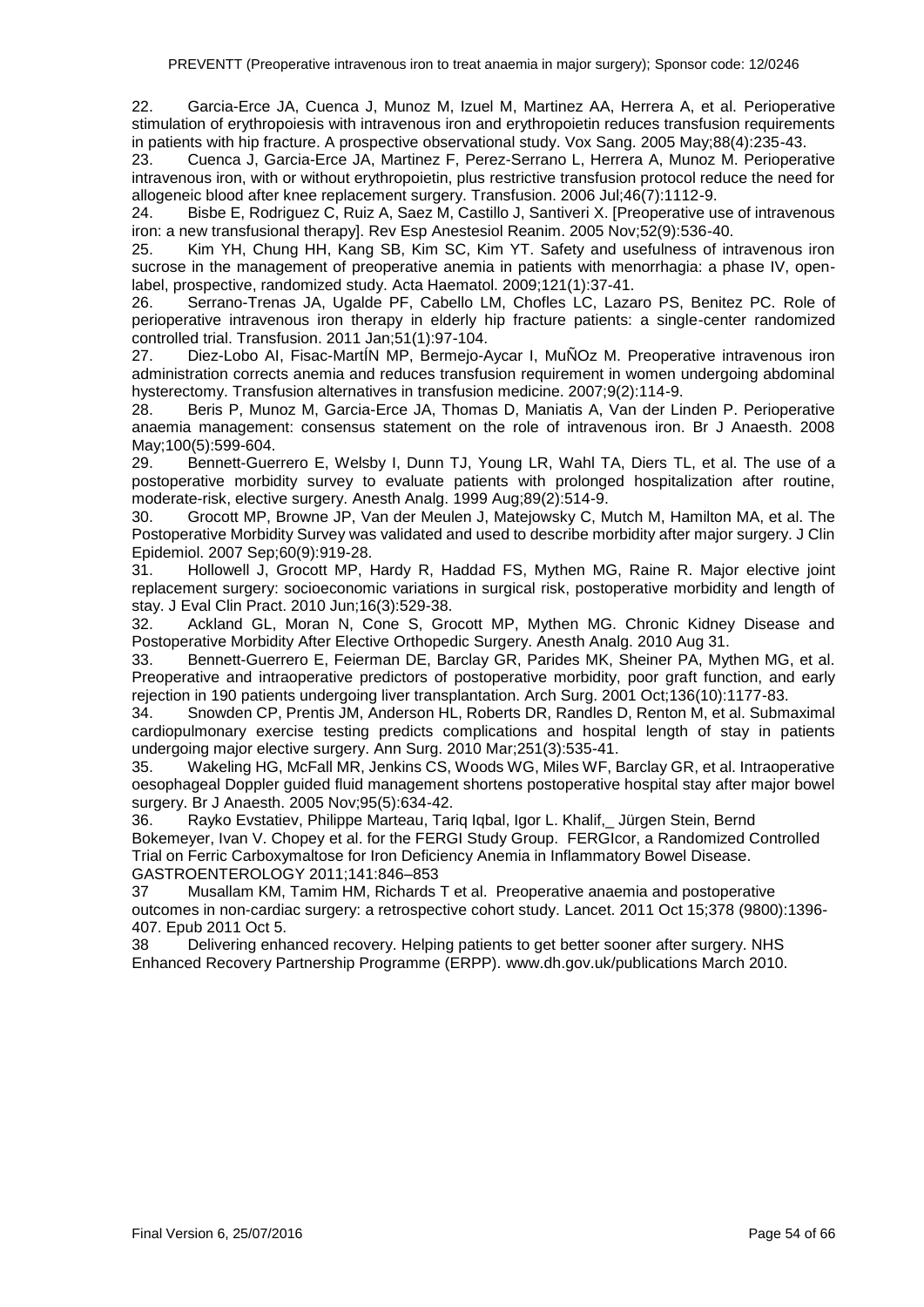## <span id="page-54-0"></span>**Appendices**

**Appendix A – Single Question Outcome Measure (SQOM)**

- **Appendix B – Post-Operative Morbidity Survey (POMS)**
- **Appendix C – Multidimensional Fatigue Inventory (MFI-20)**
- **Appendix D – European Quality of Life – 5 Dimensions (EQ-5D-5L)**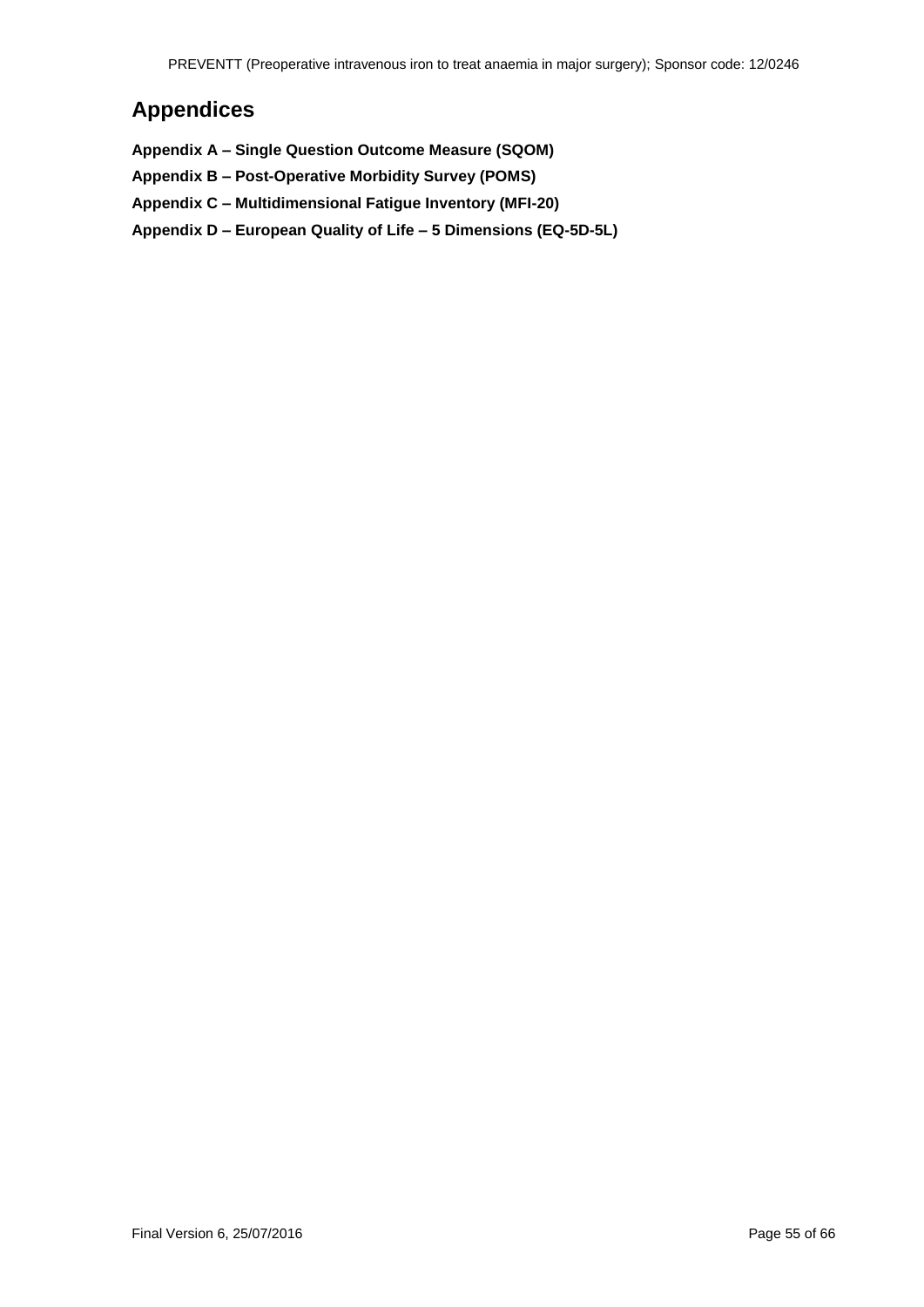#### **Appendix A**

#### *Single Question Outcome Measure*

The single question outcome measure (SQOM) is scheduled to take place at baseline, pre-operatively, at eight weeks and six months after operation. Before any other assessment, interview or procedure, the patient will be given a one-sheet letter that states the following information:

You are participating in a study to determine whether iron therapy injected in your blood vessels (which you may or may not have received) has any effect on your condition. Your doctor would like to know whether your medical condition has changed since the start of this study  $\left\langle \frac{\text{cdate completed by}}{\text{cosh} \theta} \right\rangle$ study personnel>).

Please indicate your answer to the following question using a cross:

Since I started my participation in this study, my medical condition:

- □ has much improved
- □ has (moderately) improved
- □ has improved a little
- is unchanged
- is a little worse
- □ is (moderately) worse
- $\Box$  is much worse

Please take your time to think about your answer and make sure you have placed only one cross. When you are finished, please return this sheet to your doctor or study nurse.

The SQOM score will be transferred to the CRF.

For patients who are hospitalised for any reason on the planned date of the final SQOM assessment any effort will be made to obtain the SQOM assessment. If the SQOM assessment cannot be performed on a patient in a hospital, he/she will be categorised as 'hospitalised' and ranked below 'much worse'. Patients who died on or before the planned date of SQOM assessment will be categorised as 'died' and ranked below 'hospitalised'.

The SQOM will be recorded *before* any other assessment, interview or investigational drug administration, so that the answers will not be influenced by study procedures.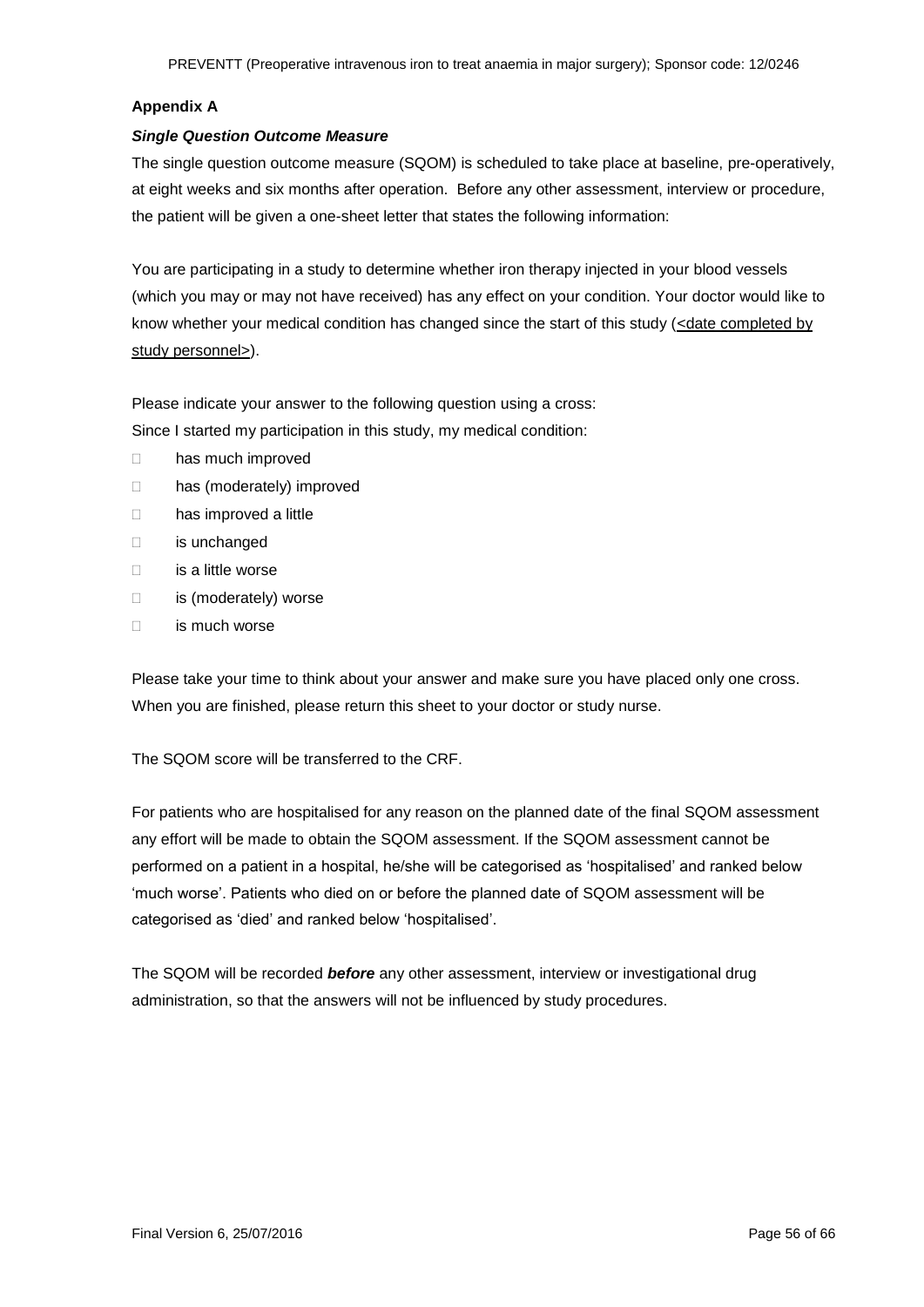#### **Appendix B**

#### *Post-Operative Morbidity Survey (POMS)*

The POMS is an 18-item tool that addresses nine domains of morbidity relevant to the post-surgical patient: pulmonary, infection, renal, gastrointestinal, cardiovascular, neurological, wound complications, haematological and pain. For each domain either presence or absence of morbidity is recorded on the basis of precisely defined clinical criteria on days 3, 5, 7 and 14 after surgery (if the patient remains in hospital).

| <b>Morbidity type</b> | <b>Criteria</b>                                                                                                                                                                                                                                                                                                       |
|-----------------------|-----------------------------------------------------------------------------------------------------------------------------------------------------------------------------------------------------------------------------------------------------------------------------------------------------------------------|
| Pulmonary             | The patient has developed a new requirement for oxygen or<br>respiratory support                                                                                                                                                                                                                                      |
| Infectious            | Currently on antibiotics and/or has had a temperature of $>38^{\circ}$ C in the<br>last 24 hours                                                                                                                                                                                                                      |
| Renal                 | Presence of oliguria < 500ml/24hours, increased serum creatinine<br>(>30% from pre-operative level); urinary catheter in situ                                                                                                                                                                                         |
| Gastrointestinal      | Unable to tolerate an enteral diet for any reason including nausea,<br>vomiting and abdominal distension                                                                                                                                                                                                              |
| Cardiovascular        | Diagnostic tests or therapy within the last 24 hours for any of the<br>following: 1) new MI or ischaemia, 2) hypotension (requiring fluid<br>therapy >200ml/hr or pharmacological therapy), 3) atrial or ventricular<br>arrhythmias, 4) cardiogenic pulmonary oedema, thrombotic event<br>(requiring anticoagulation) |
| Neurological          | New focal neurological deficit, confusion, delirium or coma                                                                                                                                                                                                                                                           |
| Haematological        | Requirement for any of the following within the last 24 hrs: packed<br>erythrocytes, platelets, fresh-frozen plasma, or cryoprecipitate                                                                                                                                                                               |
| Wound                 | Wound dehiscence requiring surgical exploration or drainage of pus<br>from the operation wound with or without isolation of organisms                                                                                                                                                                                 |
| Pain                  | New postoperative pain significant enough to require parenteral<br>opioids or regional analgesia                                                                                                                                                                                                                      |

| Post-Operative Morbidity Survey (Bennett-Guerrero et al 1999; Grocott et al 2007) |
|-----------------------------------------------------------------------------------|
|-----------------------------------------------------------------------------------|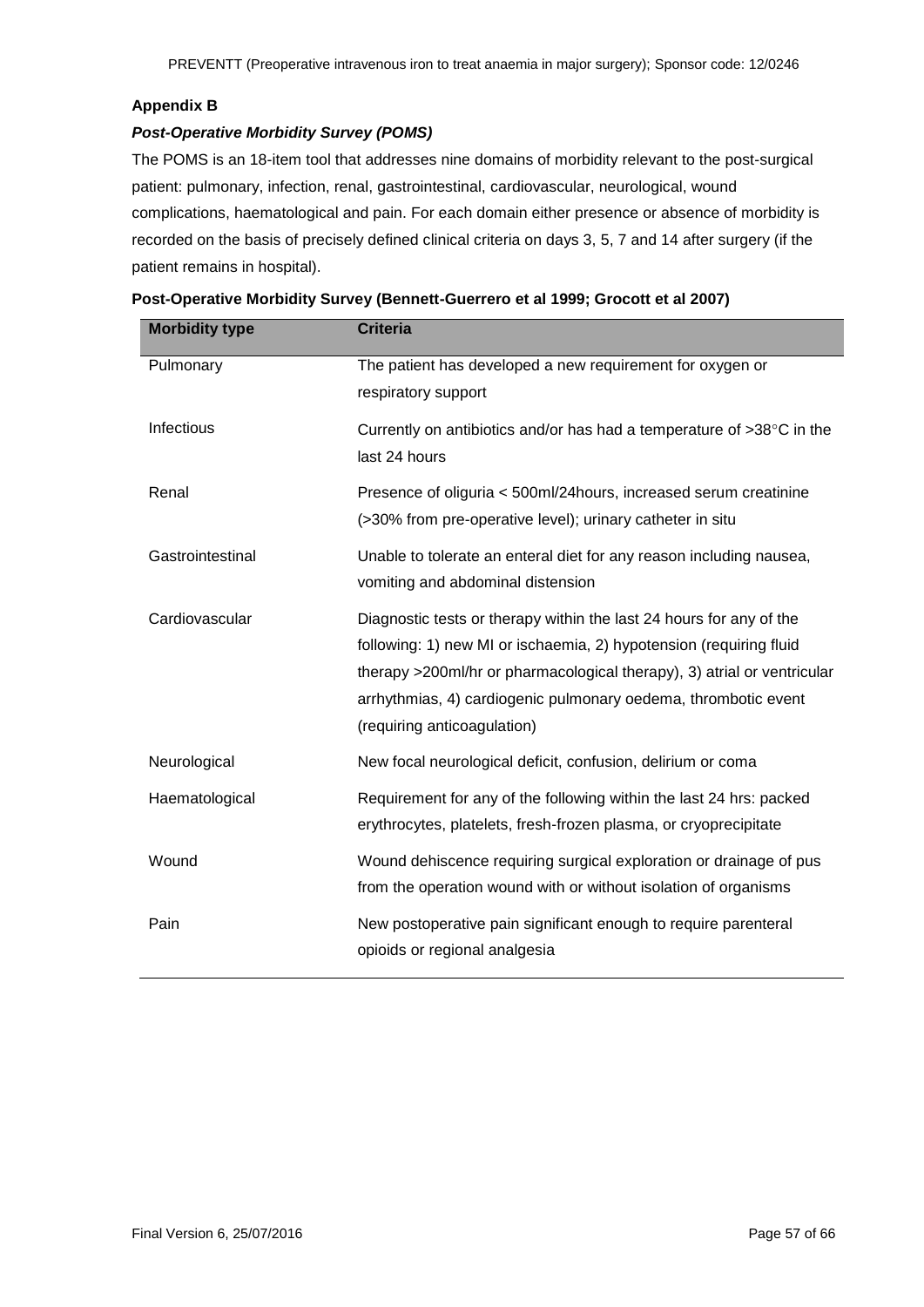## **POST-OPERATIVE MORBIDITY SCORE**

|                     | <b>Patient Date of Birth:</b> |   |                         |                                                                                                                                                                           | <b>Study ID:</b>                                          |             |                       |        |  |
|---------------------|-------------------------------|---|-------------------------|---------------------------------------------------------------------------------------------------------------------------------------------------------------------------|-----------------------------------------------------------|-------------|-----------------------|--------|--|
| Day:                | 3                             | 5 | $\overline{\mathbf{z}}$ | 14 (Please circle)                                                                                                                                                        | Date: $\frac{1}{\sqrt{1-\frac{1}{1-\frac{1}{1-\cdots}}}}$ |             |                       |        |  |
| Pulmonary           |                               |   |                         | Has the patient developed a new requirement for respiratory support?                                                                                                      |                                                           |             | $\Box$                | Yes No |  |
| 0 O                 |                               |   |                         |                                                                                                                                                                           |                                                           |             |                       |        |  |
| <b>Infectious</b>   |                               |   |                         | Has the patient had a temperature of >38° C the last 24 hours? __________________                                                                                         |                                                           | ப<br>$\Box$ |                       |        |  |
| Renal               |                               |   |                         | Does the patient have any of the following?                                                                                                                               |                                                           |             | $\Box$                |        |  |
|                     |                               |   |                         |                                                                                                                                                                           |                                                           |             | $\Box$<br>$\Box$      |        |  |
|                     | Gastrointestinal              |   |                         |                                                                                                                                                                           |                                                           |             | $\Box$<br>$\Box$      |        |  |
| the following?      | Cardiovascular                |   |                         | Has the patient undergone diagnostic tests or therapy within the last 24 hours for any of                                                                                 |                                                           |             |                       |        |  |
|                     |                               |   |                         | Ischaemia or hypotension (requiring drug therapy or fluid therapy >200ml/h)<br>Cardiogenic pulmonary oedema/new anticoagulation (warfarin/heparin/fragmin) $\Box$         |                                                           |             | □<br>$\Box$<br>□<br>□ |        |  |
| <b>Neurological</b> |                               |   |                         |                                                                                                                                                                           |                                                           |             | $\Box$                |        |  |
|                     | <b>Wound complications</b>    |   |                         | Has the patient experienced wound dehiscence requiring surgical exploration or drainage<br>of pus from the operation wound with or without isolation of organisms? $\Box$ |                                                           |             | ⊔                     |        |  |
|                     | Haematological                |   |                         | Has the patient required any of the following within the last 24 hours?                                                                                                   |                                                           |             | $\Box$<br>$\Box$      |        |  |
| Pain                |                               |   |                         | Has the patient experienced surgical wound pain significant enough to require:                                                                                            |                                                           |             | $\Box$<br>□           |        |  |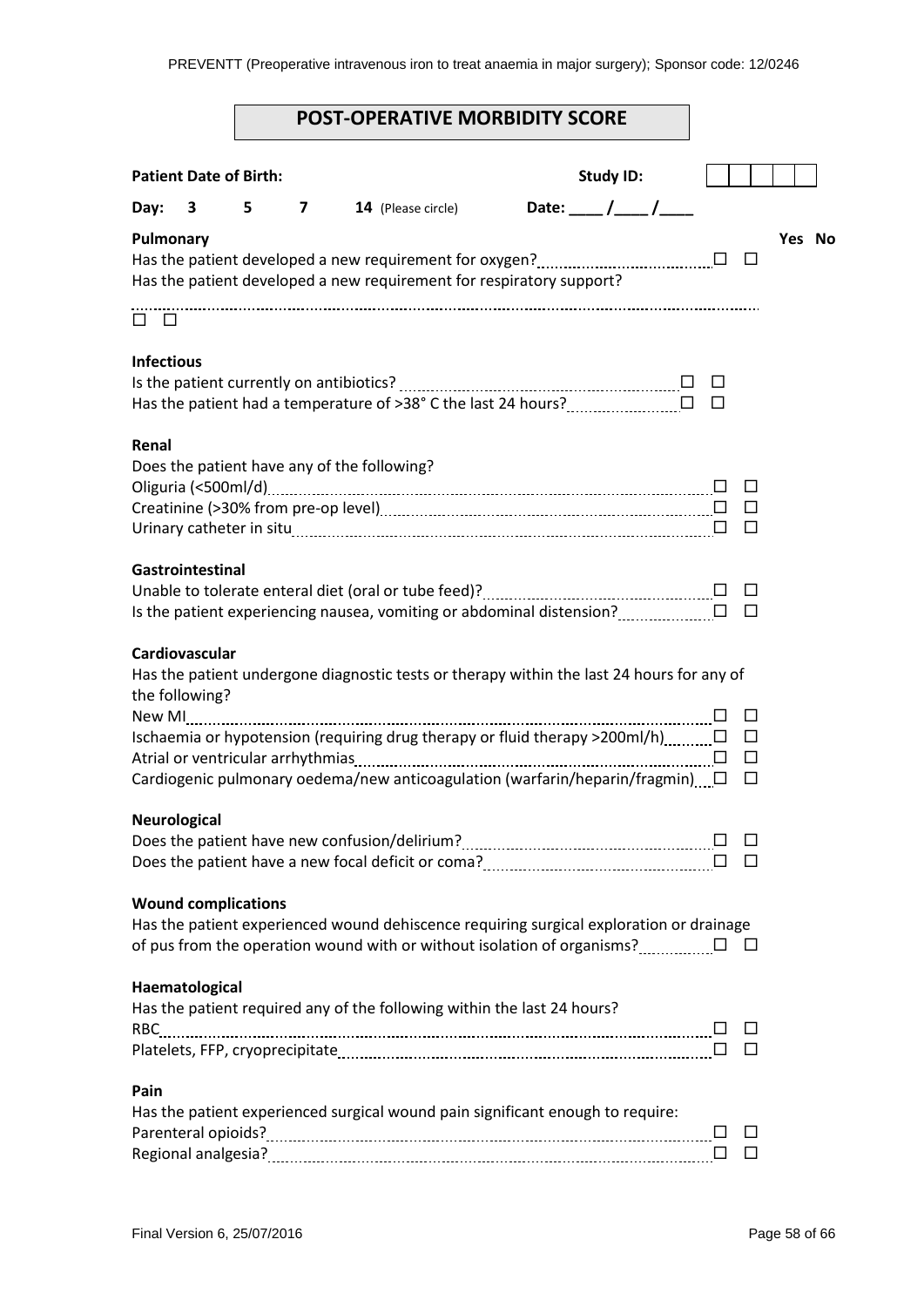#### **Ambulation:**

Wheelchair  $\square$  Unaided  $\square$  Aided  $\square$  Crutches  $\square$  Zimmer  $\square$  Bedbound  $\square$ 

| Aider |
|-------|
|       |

### **If POMS not done please tick one or more of the following. This information is used to ascertain why the patient is still in hospital:**

| 1. Surgical drain insitu                                                                |        |
|-----------------------------------------------------------------------------------------|--------|
| 2. Social Reasons                                                                       |        |
| 3. Equipment needed at home                                                             | $\Box$ |
| 4. Mobility (ongoing physio & OT needs)                                                 | □□     |
| 5. Institutional failure (transport not booked, O/P appointment/follow-up not arranged) | $\Box$ |
| 6. Delayed discharge (Lack of rehab or other bed)                                       |        |
|                                                                                         |        |

7. Other reason (state)

..................................................................................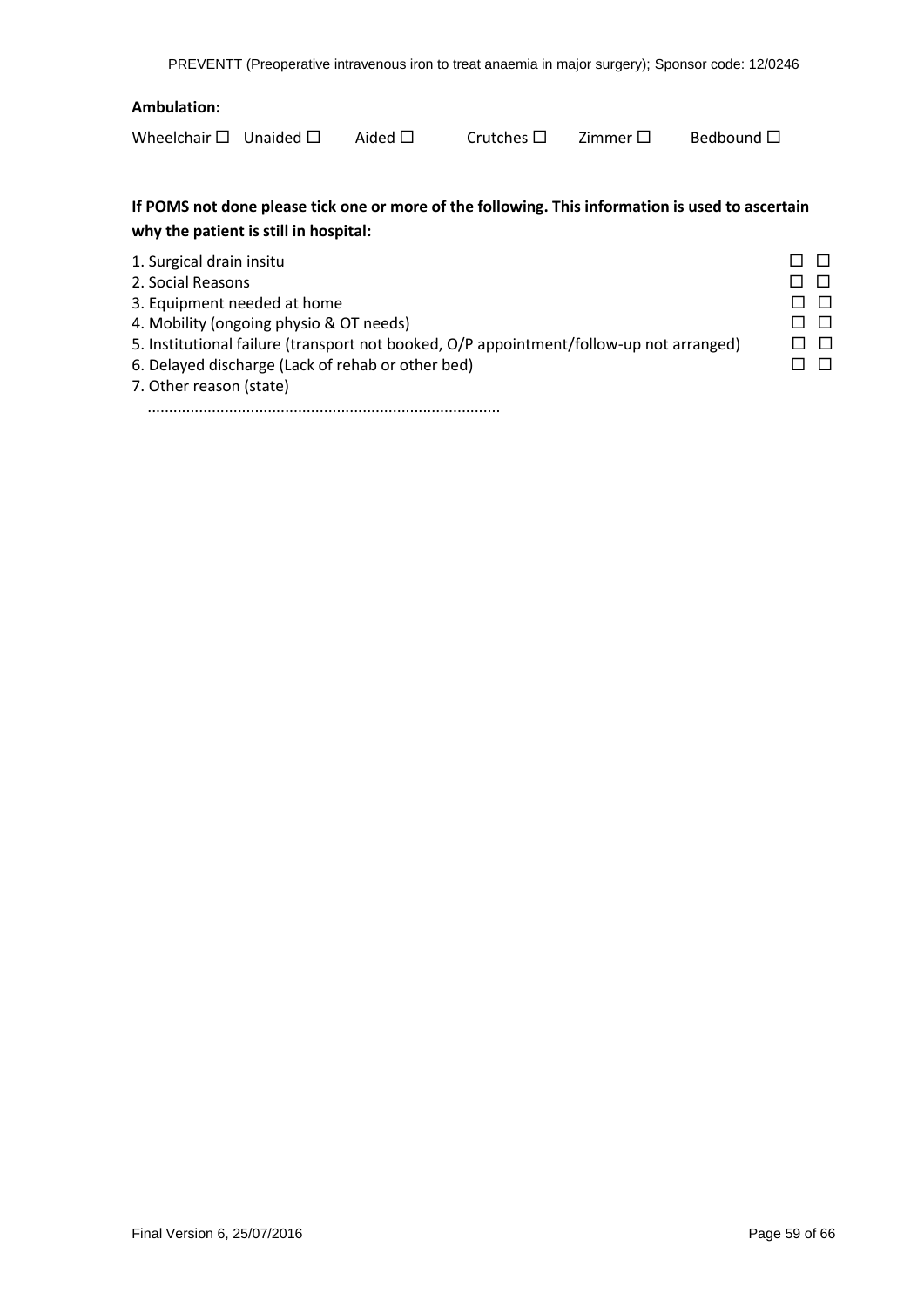#### **Appendix C**

#### **Description of the MFI-20**

The Multidimensional Fatigue Inventory is a self-report instrument. The current version contains 20 statements which cover different aspects of fatigue.

These 20 items are organized in five scales. Each scale contains four items. The scales are balanced to reduce the influence of response tendencies as much as possible; each scale contains two items indicative for fatigue and two items contra-indicative for fatigue. Indicative items (e.g. "I tire easily") are formulated in such a way that a high score suggests a high degree of fatigue. In case of contraindicative items (e.g. "I feel fit") a high score indicates a low degree of fatigue.

The respondent has to compare each of the 20 statements with how he or she felt lately. The choice for this time frame was made on the basis of the considerations that a) the instrument has to measure persistent fatigue contrary to acute fatigue resulting from effort and b) the instrument has to be sensitive to changes resulting for example from treatment. Because of the latter, the time frame can not be too long.

The response-scale consists of five boxes and runs from agreement with the accompanying statement "yes, that is true" to disagreement "no, that is not true". The respondent has to mark the box which intuitively corresponds most with his or her own condition.

#### **MFI-scales:**

| <b>General Fatigue</b>    | item: 1, 5, 12, 16  |
|---------------------------|---------------------|
| <b>Physical Fatigue</b>   | item: 2, 8, 14, 20  |
| <b>Reduced Activity</b>   | item: 3, 6, 10, 17  |
| <b>Reduced Motivation</b> | item: 4, 9, 15, 18  |
| <b>Mental Fatigue</b>     | item: 7, 11, 13, 19 |

#### **2. Administration**

The instrument can be presented as a written questionnaire, to be completed in the absence of a researcher or interviewer. The instructions for completing the questionnaire are printed on the instrument. The respondent has to read these instructions carefully. If the instrument is used orally in an interview situation it may be recommended that the interviewer reads the instructions out loud. It has to be stressed that all questions need to be answered and that the statements refer to the situation of the last few days.

#### **3. Scoring of items and subscales**

The scores per item run from 1 to 5. A higher score indicates more fatigue. Therefore, the items indicative for fatigue need to be recoded  $(1=5, 2=4, 3=3, 4=2, 5=1)$ . This concerns item: 2, 5, 9, 10, 13, 14, 16, 17, 18, 19.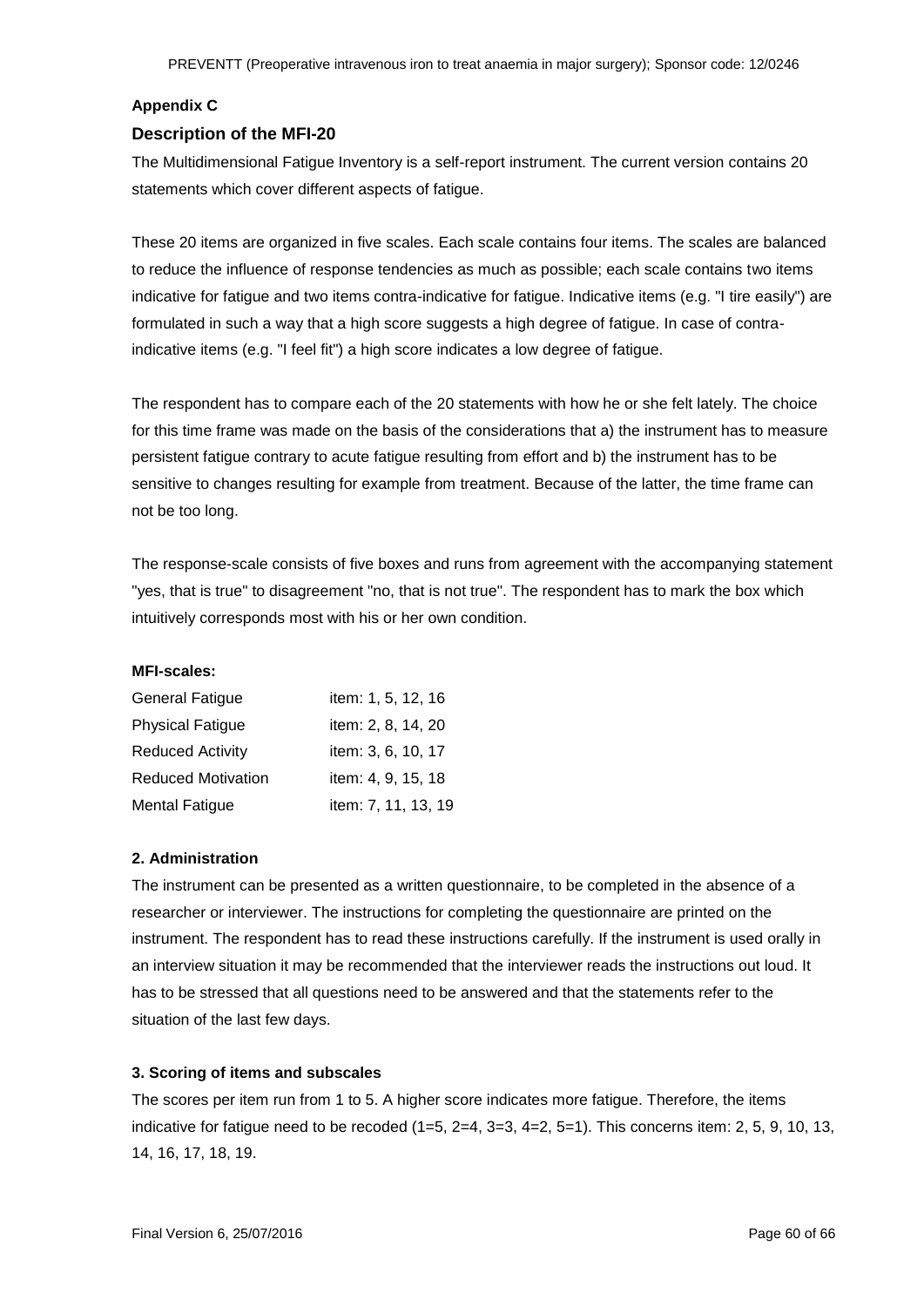For each scale a total score is calculated by summation of the scores of the individual items. Scores can range from the minimum of 4 to the maximum of 20. The use of a total score over all 20 items is not recommended. After all, when a total score obtained by summation is interpreted as a global judgement concerning the degree of fatigue, the question remains as to whether the separate dimensions contribute to a similar degree to this global judgement. If, however, one is interested in just one score as an indicator of fatigue, we advise to use the score on the scale for General Fatigue.

#### **4. Permission for using the Multidimensional Fatigue Inventory, 20-item version**

The MFI-20 is copyrighted on the names of the authors.

For academic use, the MFI is available with no charges under the condition that:

- Investigators may be requested to share their results with the authors so that reliability and validity testing can proceed appropriately.

In publications reference is made to:

Smets EMA, Garssen B, Bonke B and Haes de JCJM (1995). The Multidimensional Fatigue Inventory (MFI); Psychometric qualities of an instrument to assess fatigue. *Journal of Psychosomatic Research*, **39**, 315-325.

Commercial institutions, including pharmaceutical companies, will be requested a fee for the use of the instrument. The height of this fee and the conditions under which the instrument can be used will be stipulated in a declaration of agreement.

#### **Contact information:**

E.M.A. Smets PhD Medical Psychology J3-220 Academic Medical Center, University of Amsterdam P.O.box 22660 1100 DD Amsterdam The Netherlands tel: +31-(0)20-5664768 e.m.smets@amc.uva.nl www.amc.nl/MedPsych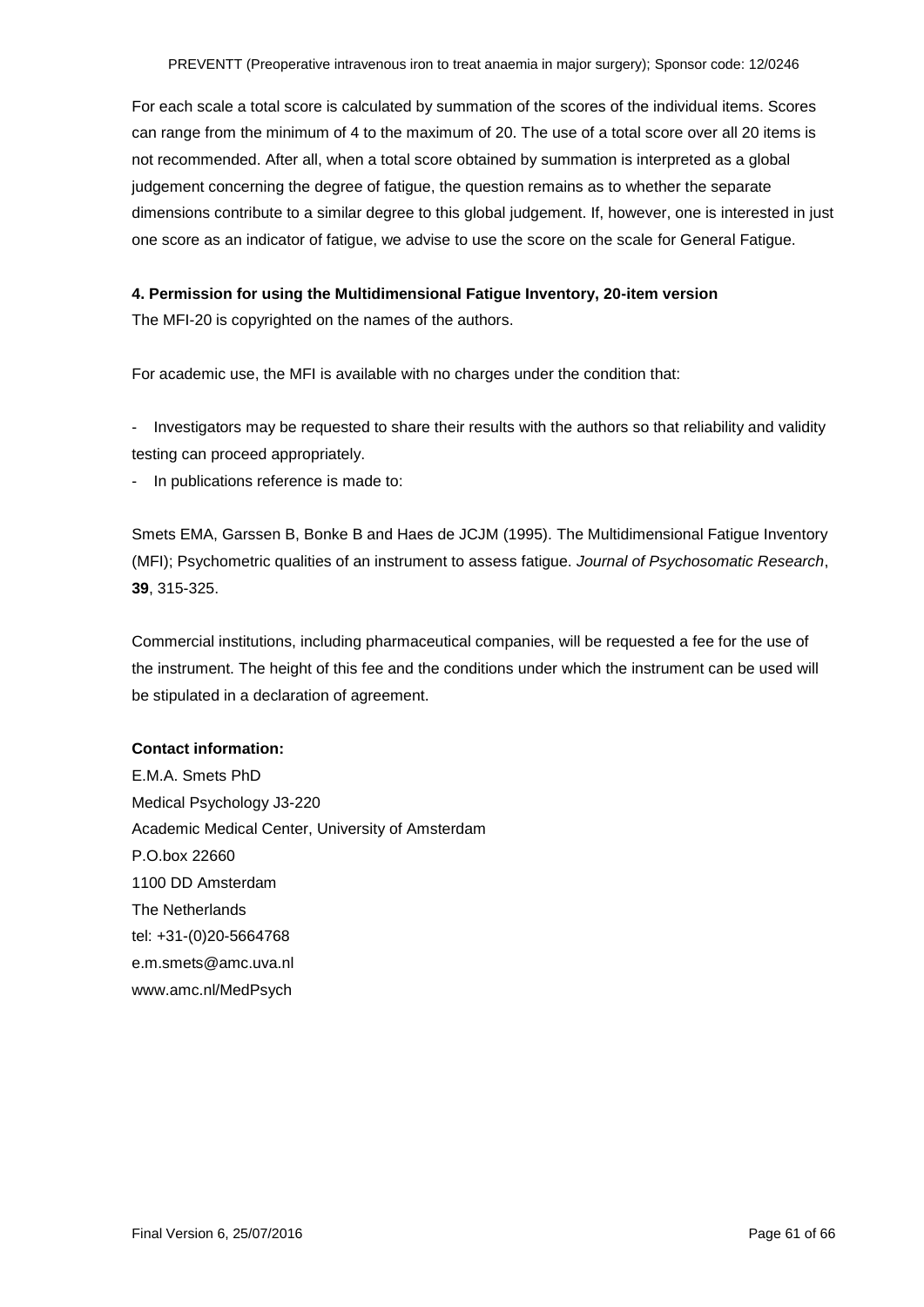

# MFI® MULTIDIMENSIONAL FATIGUE INVENTORY

® E. Smets, B. Garssen, B. Bonke.

#### **Instructions:**

By means of the following statements we would like to get an idea of how you have been feeling lately. There is, for example, the statement:

"I FEEL RELAXED"

If you think that this is entirely true, that indeed you have been feeling relaxed lately, please, place an  $X$  in the extreme left box; like this:

#### yes, that is true  $\boxtimes_1 \square_2 \square_3 \square_4 \square_5$  no, that is not true

The more you disagree with the statement, the more you can place an  $X$  in the direction of "no, that is not true". Please do not miss out a statement and place only one  $X$  in a box for each statement.

| 1              | I feel fit.                                                 | yes, that is true | $\Box$ 1 | $\Box$ 2  | $\square$ 3 | $\Box$ 4       | $\square$ 5 | no, that is not true |
|----------------|-------------------------------------------------------------|-------------------|----------|-----------|-------------|----------------|-------------|----------------------|
| $\mathbf{2}$   | Physically, I feel only able to do a little.                | yes, that is true | $\Box$ 1 | $\Box$    | $\square$   | $\Box$ 4       | $\square$ 5 | no, that is not true |
| 3              | I feel very active.                                         | yes, that is true | $\Box$ 1 | $\Box$    | $\square$ 3 | $\Box$ 4       | $\square$ 5 | no, that is not true |
| $\overline{4}$ | I feel like doing all sorts of nice things.                 | yes, that is true | $\Box$ 1 | $\Box$    | $\square$   | $\Box$ 4       | $\square$ 5 | no, that is not true |
| 5              | I feel tired.                                               | yes, that is true | $\Box$ 1 | $\Box$    | $\square$   | $\Box$ 4       | $\Box$ 5    | no, that is not true |
| 6              | I think I do a lot in a day.                                | yes, that is true | $\Box$ 1 | $\Box$ 2  | $\square$   | $\Box$ 4       | $\Box$ 5    | no, that is not true |
| 7              | When I am doing something, I can<br>keep my thoughts on it. | yes, that is true | $\Box_1$ | $\square$ | $\square$ 3 | $\Box$ 4       | $\square$ 5 | no, that is not true |
| 8              | Physically I can take on a lot.                             | yes, that is true | $\Box$ 1 | $\Box$    | $\square$   | $\Box$ 4       | $\square$ 5 | no, that is not true |
| 9              | I dread having to do things.                                | yes, that is true | $\Box$ 1 | $\Box$    | $\square$   | $\Box$ 4       | $\square$ 5 | no, that is not true |
| 10             | I think I do very little in a day.                          | yes, that is true | $\Box$ 1 | $\Box$    | $\square$   | $\Box$ 4       | $\square$ 5 | no, that is not true |
| 11             | I can concentrate well.                                     | yes, that is true | $\Box$ 1 | $\Box$    | $\square$   | Q <sub>4</sub> | $\square$ 5 | no, that is not true |
| 12             | I am rested.                                                | yes, that is true | $\Box$ 1 | $\Box$ 2  | $\square$   | $\Box$ 4       | $\square$ 5 | no, that is not true |
| 13             | It takes a lot of effort to concentrate<br>on things.       | yes, that is true | $\Box$ 1 | $\Box$ 2  | $\square$   | $\Box$ 4       | $\square$ 5 | no, that is not true |
| 14             | Physically I feel I am in a bad condition.                  | yes, that is true | $\Box$ 1 | $\Box$ 2  | $\square$   | $\Box$ 4       | $\square$ 5 | no, that is not true |
| 15             | I have a lot of plans.                                      | yes, that is true | $\Box$ 1 | $\Box$    | $\square$   | $\Box$ 4       | $\square$ 5 | no, that is not true |
| 16             | I tire easily.                                              | yes, that is true | $\Box$ 1 | $\Box$    | $\Box$ 3    | $Q_4$          | $\square$ 5 | no, that is not true |
| 17             | I get little done.                                          | yes, that is true | $\Box$ 1 | $\Box$ 2  | $\square$   | $\Box$ 4       | $\square$ 5 | no, that is not true |
| 18             | I don't feel like doing anything.                           | yes, that is true | $\Box$ 1 | $\Box$    | $\square$   | $\Box$ 4       | $\Box$ 5    | no, that is not true |
| 19             | My thoughts easily wander.                                  | yes, that is true | $\Box_1$ | $\Box$ 2  | $\square$   | $\Box$ 4       | $\square$ 5 | no, that is not true |
| 20             | Physically I feel I am in an excellent<br>condition.        | yes, that is true | $\Box$ 1 | $\Box$ 2  | $\square$   | $\Box$ 4       | $\square$ 5 | no, that is not true |

Thank you very much for your cooperation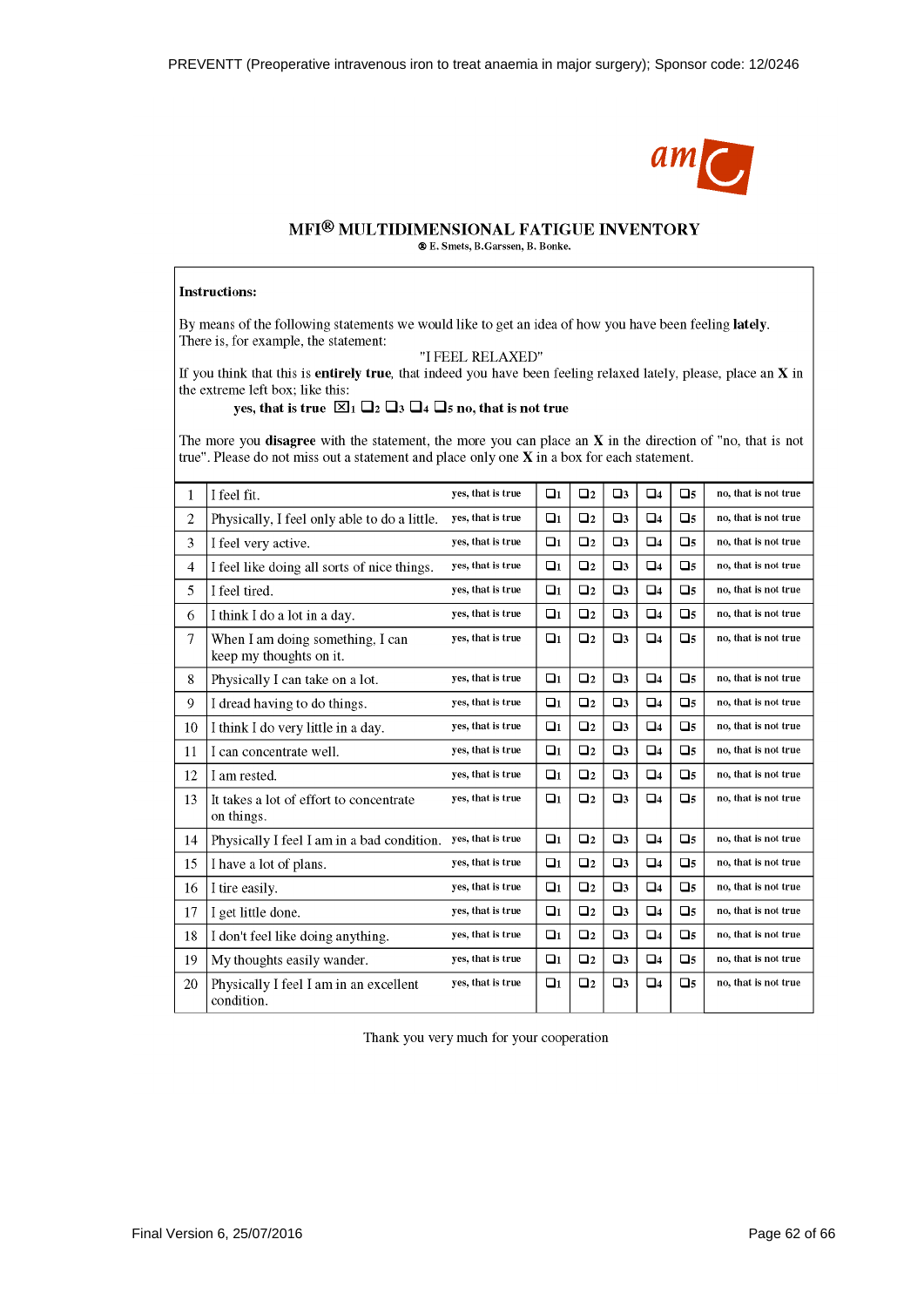#### **Appendix D**

The EQ-5D-5L questionnaire is a brief, utility-based HRQoL instrument. It consists of a health descriptive system and a visual analogue scale (EQ-VAS) for respondents to self-classify and rate their health on the day of administration of the instrument The EQ-5D-5L is scheduled to take place at baseline, pre-operatively, at eight weeks and six months after operation. The descriptive system has 5 items/dimensions (i.e., mobility, self-care, usual activities, pain/discomfort and anxiety/depression). Scoring methods have been developed to assign each of the possible health states a utility score in which 1 represents full health (no problems with all 5 items) and 0 represents being dead. EQ-5D-5L utility scores can be used to calculate quality-adjusted life-years (QALYs) for cost-utility analysis of health interventions. The EQ-VAS is a vertical, graduated (0-100 points) 20 cm 'thermometer', with 100 at the top representing 'best imaginable health state' and 0 at the bottom representing 'worst imaginable health state'. The EQ-VAS score can be used as a measure of clinical outcome, using individual respondents' own judgment.

The HRQoL instruments will be self-administered, i.e. completed by the patient using a separate patient questionnaire. The patient shall complete the questionnaire *before* any other assessment (exception: SQOM) or interview is carried out in a quiet place, so that the answers will not be influenced by the study procedures.

The patient questionnaires will be considered as source data, i.e. additional source data verification will not be performed. They will be handled as integral parts of the clinical trial.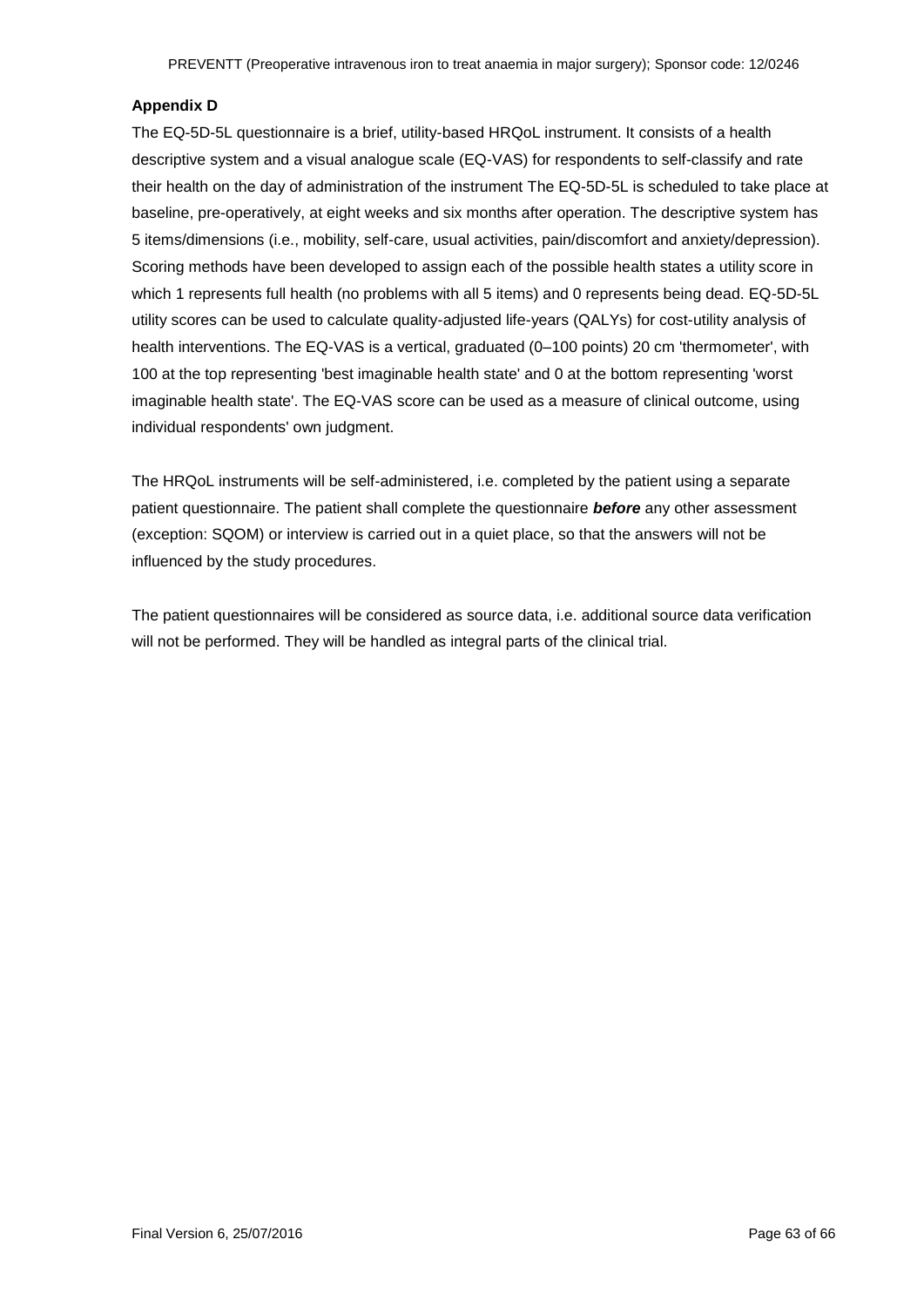Under each heading, please tick the ONE box that best describes your health TODAY

# **MOBILITY** I have no problems in walking about  $\square$ I have slight problems in walking about  $\square$ I have moderate problems in walking about  $\square$ I have severe problems in walking about  $\square$ I am unable to walk about  $\Box$ **SELF-CARE** I have no problems washing or dressing myself  $\square$ I have slight problems washing or dressing myself  $\square$ I have moderate problems washing or dressing myself I have severe problems washing or dressing myself  $\square$ I am unable to wash or dress myself  $\Box$ **USUAL ACTIVITIES** *(e.g. work, study, housework, family or leisure activities)* I have no problems doing my usual activities I have slight problems doing my usual activities  $\square$ I have moderate problems doing my usual activities I have severe problems doing my usual activities  $\square$ I am unable to do my usual activities  $\Box$ **PAIN / DISCOMFORT** I have no pain or discomfort  $\Box$ I have slight pain or discomfort  $\square$ I have moderate pain or discomfort and the state of  $\square$ I have severe pain or discomfort  $\square$ I have extreme pain or discomfort **D ANXIETY / DEPRESSION** I am not anxious or depressed  $\Box$ I am slightly anxious or depressed  $\square$ I am moderately anxious or depressed  $\square$ I am severely anxious or depressed

I am extremely anxious or depressed  $\square$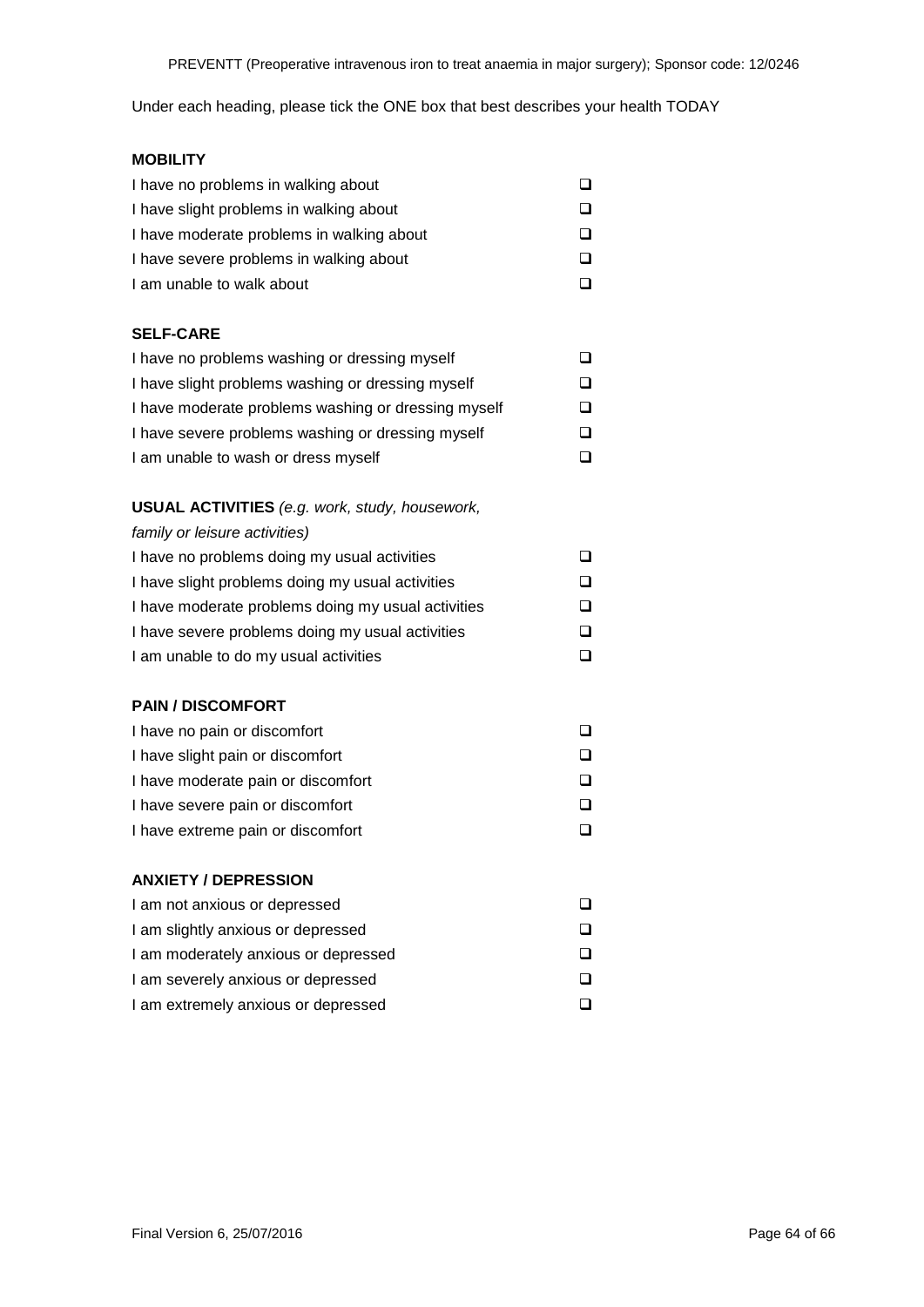#### We would like to know how good or bad your health is

#### The best health

# you can imagine